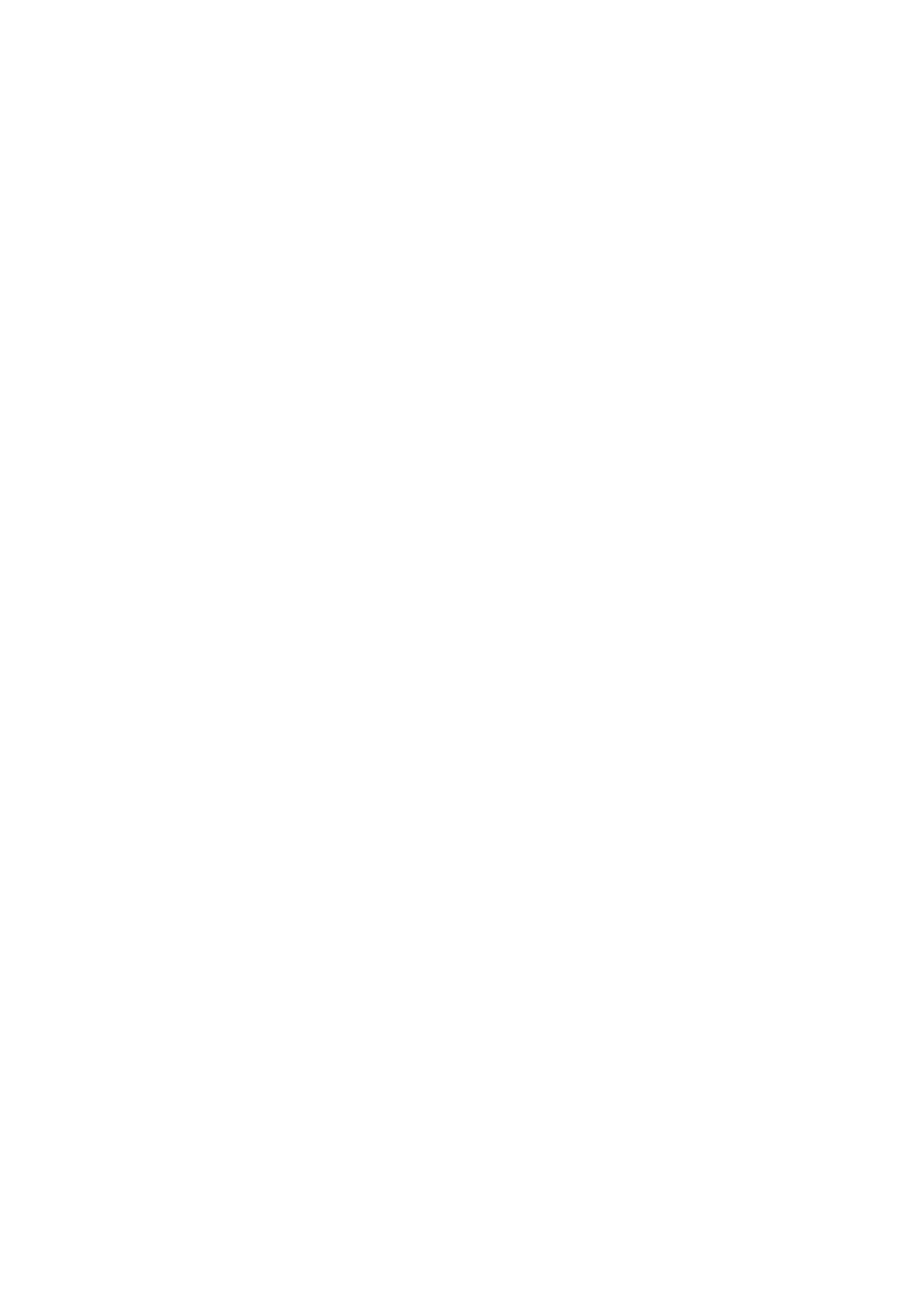# **Contents**

| 1 <sub>1</sub> |                                                                       |  |
|----------------|-----------------------------------------------------------------------|--|
| 2.             |                                                                       |  |
| 3.             |                                                                       |  |
| 4.             |                                                                       |  |
| 5.             | Government setting high-level principles: outcome-based regulation 28 |  |
| 6.             | Increased use of regulated self-assurance and earned recognition 33   |  |
| 7.             |                                                                       |  |
| 8.             |                                                                       |  |
| 9.             |                                                                       |  |
| 10.            |                                                                       |  |
| 11.            |                                                                       |  |
| 12.            |                                                                       |  |
|                |                                                                       |  |

# Table of figures

| Figure 1: Overview of regulators by regulatory spend and department classification in 2015  13 |  |
|------------------------------------------------------------------------------------------------|--|
|                                                                                                |  |
|                                                                                                |  |
| Figure 2c: Classification of regulatory bodies: Standards used for regulation  16              |  |
|                                                                                                |  |
|                                                                                                |  |
|                                                                                                |  |
|                                                                                                |  |
|                                                                                                |  |
| Figure 8: Potential benefits of moving to greater regulated self-assurance and earned          |  |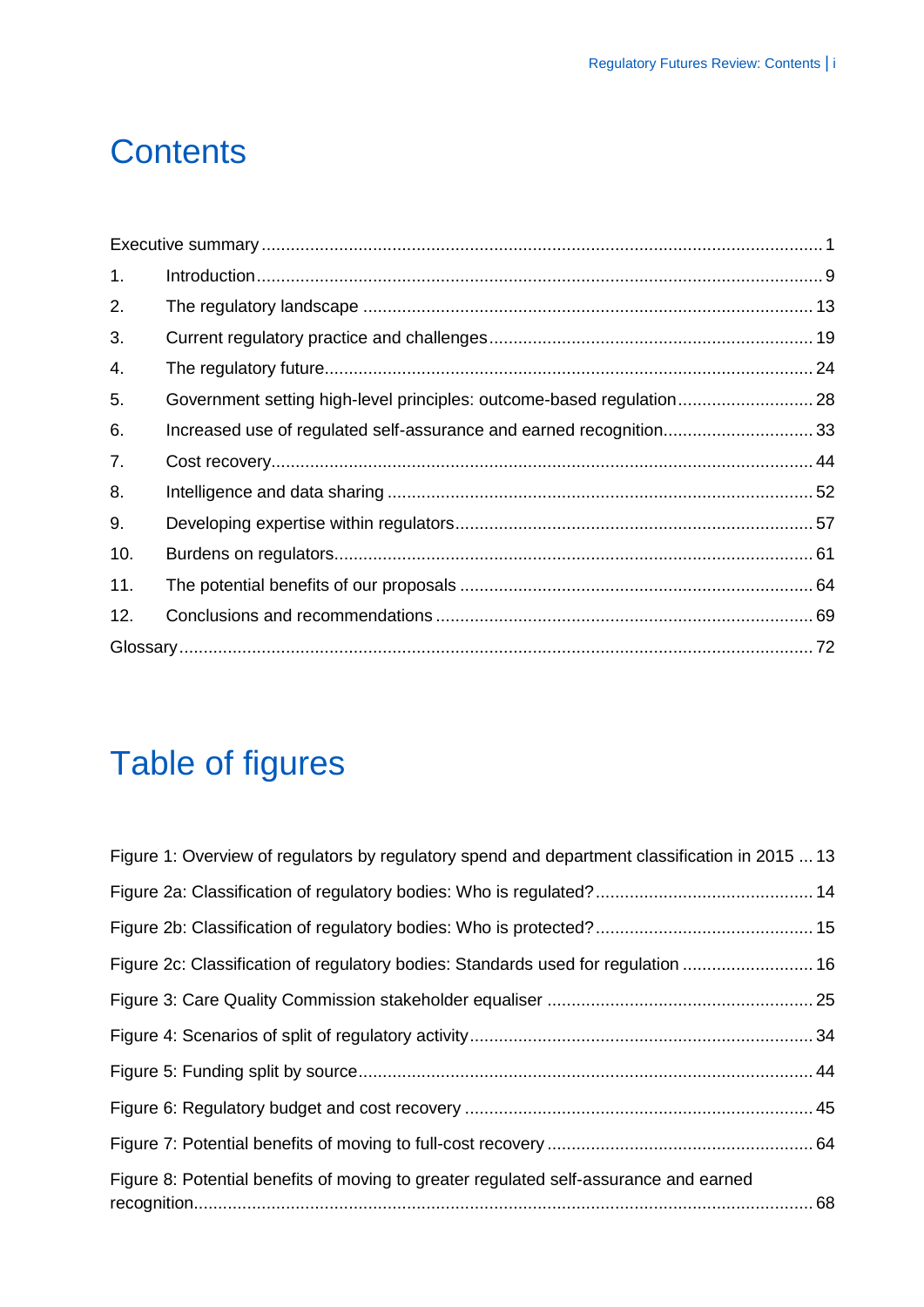ii | Regulatory Futures Review: Contents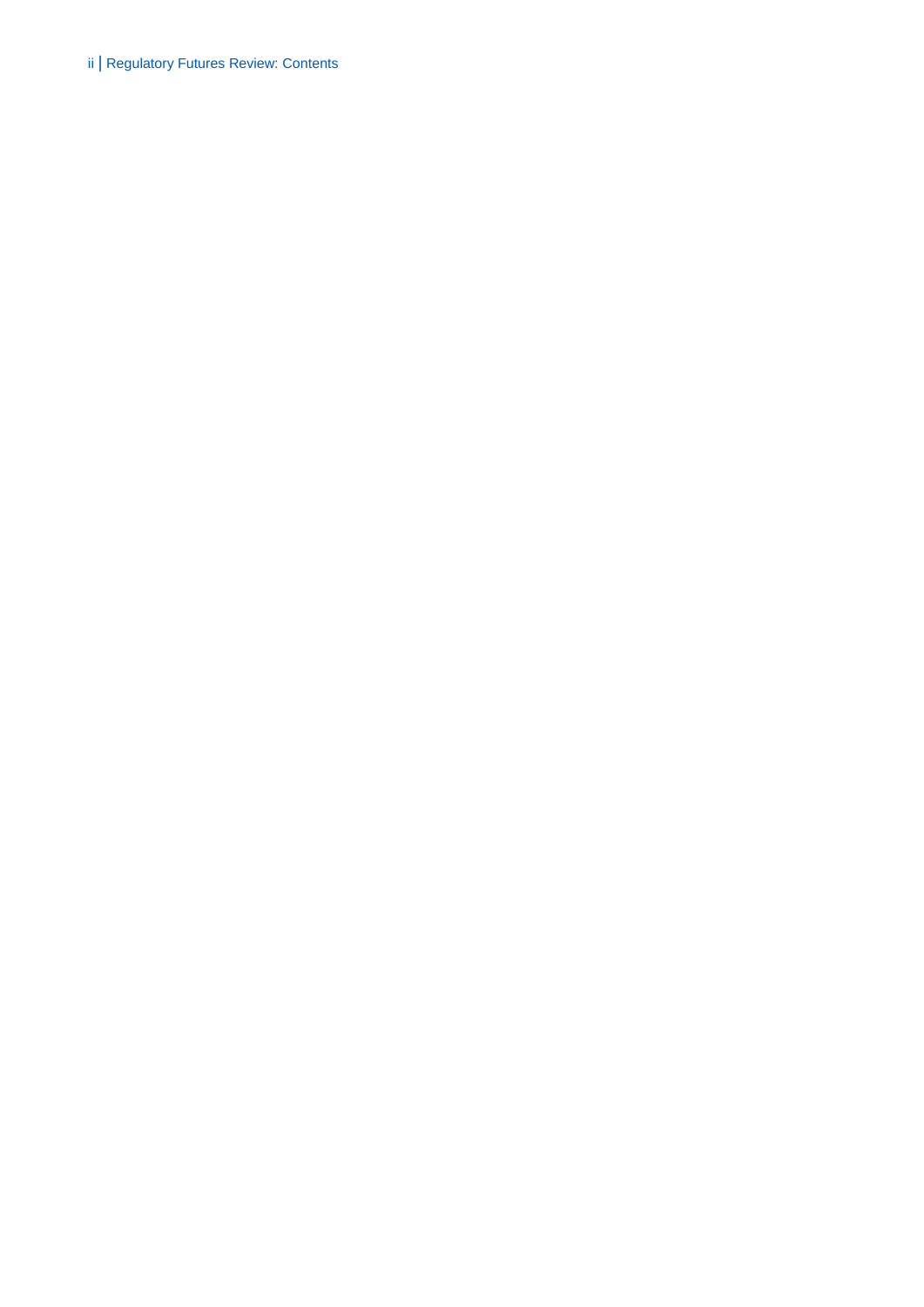# <span id="page-4-0"></span>Executive summary

### Introduction

UK regulatory practice is highly regarded worldwide, and regulation of the private sector is generally seen as having improved over the past decade as a result of successive government initiatives and regulators' own efforts.

This Regulatory Futures Review arose from a view among regulators that significant improvements in operational efficiency could be found by sharing good practice between regulators and developing more collaborative working models, and that this would help achieve ambitious spending review targets.

The objectives, agreed between a steering group of regulators and the Cabinet Office, were to:

- identify opportunities to achieve significant improvements in operating efficiency by reviewing functions across the sector looking particularly at the experience of businesses and consumers affected by regulation;
- identify the sources of burdens on regulators themselves, the opportunities to reduce those burdens and hence to reduce cost, complexity and delays in regulation; and
- develop a taxonomy of effective regulatory delivery models that makes it possible to extend the work of this review across all regulators.

The review is the first of a series of functional reviews of arm's length bodies, and was led and carried out by regulators themselves. It excluded a number of regulators already involved in other reviews, notably the economic regulators. Owing to the large number of regulators in scope (70+) as well as differing levels of involvement, the review focused on some key themes:

- the future of regulation;
- regulated self-assurance and earned recognition;
- charging for regulation:
- collaboration between regulators; and
- burdens on regulators.

This report makes recommendations in each area, and gives estimates of the potential financial impact of our proposals and how implementation of our recommendations should be taken forward.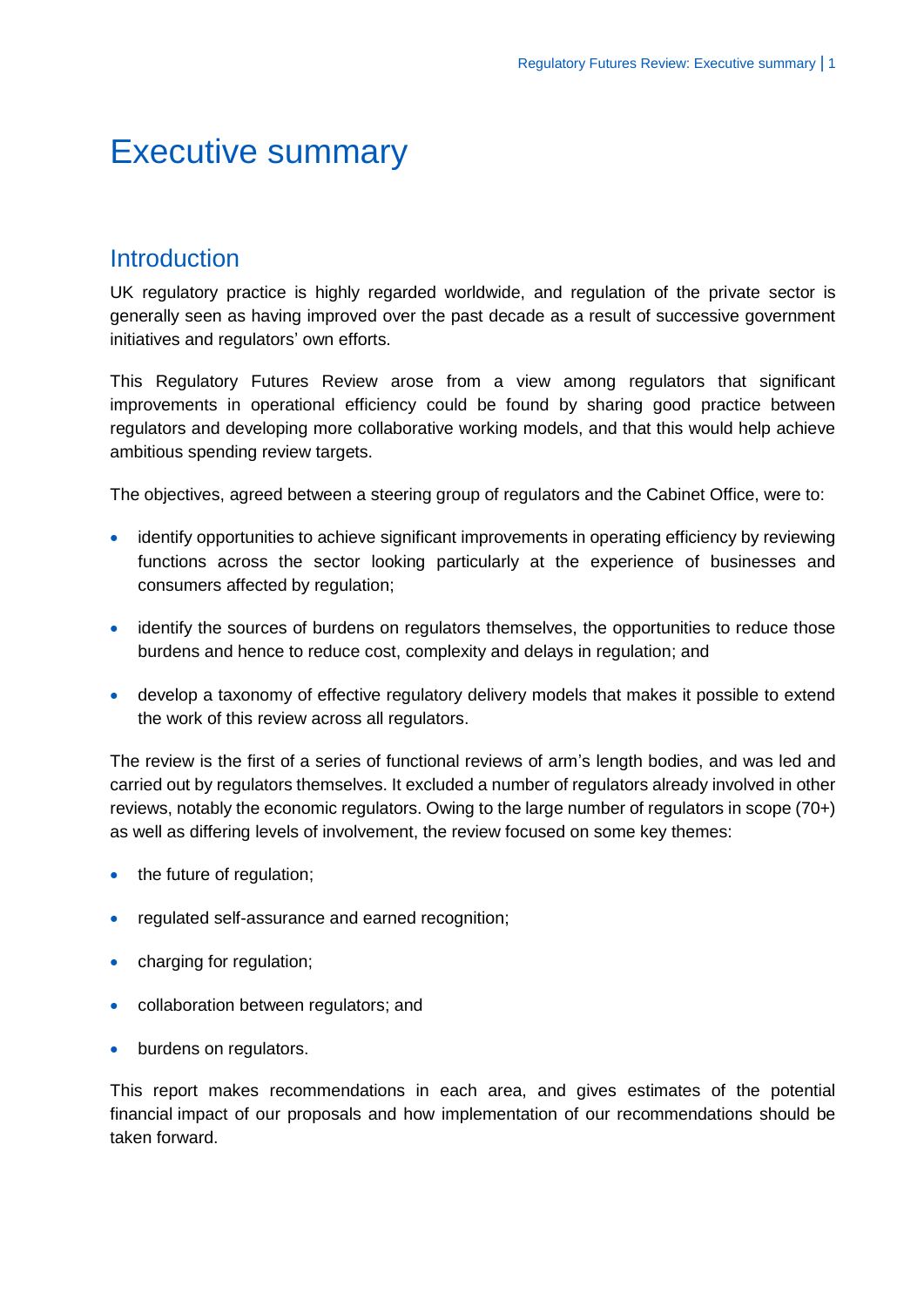# The future of regulation

Regulated entities, whether public, private or voluntary sector, have the main responsibility for meeting legal requirements and for providing the quality expected by their customers, employees, investors and others. They are also responsible for satisfying stakeholders, including regulators, that they are meeting legal requirements.

The best organisations achieve this partly through effective self-assurance. We see this in safetycritical sectors (e.g. civil aviation), in public services (e.g. in schools and hospitals), in supply chains (e.g. the Red Tractor scheme in the food sector) and industry schemes (e.g. the gas safety register).

Some organisations fail to meet their responsibilities through ignorance or lack of capacity: for example, some small businesses and failing public sector bodies, such as some schools and hospitals. Others wilfully ignore their responsibilities: for example, illegal gangmasters and illegal waste operators.

Neither the state nor individual regulators are directly responsible for each regulated entity meeting its legal obligations or quality expectations. Organisations should be able to find the best way to self-assure that they are meeting their legal responsibilities (although where the state itself is the purchaser of services some additional assurance will often be necessary). The job of regulators, then, is mainly to provide information and advice to ensure that organisations assure themselves effectively and reliably, and intervene when they do not.

Effective regulatory delivery models should therefore focus, as far as possible, on outcomes. While outcome-based regulation is a long accepted regulatory principle, many regulators face a constant battle to resist pressures to increase regulatory prescription.

Regulators should use the range of levers available to them in addition to their own statutory powers to reduce harm and ensure quality. These levers can include the influence of users and consumers, of buyers and commissioners, and other professionals involved in the sector. Using these levers, as well as regulated entities' own quality management systems ensures that assurance processes of all kinds can be minimised whilst still meeting desired regulatory outcomes.

### Regulated self-assurance and earned recognition

We propose a general shift towards what we have termed 'regulated self-assurance'. Many regulators already practise this: for example, in the food industry, through earned recognition via membership of the Red Tractor assurance scheme, and through companies' self-assurance in the egg and poultry industries. However, there is scope to extend this approach not just in the food industry but also more generally, especially among inspection-focused regulators. These include the Food Standards Agency (FSA), the Driver and Vehicle Standards Agency (DVSA), and the Environment Agency. Where services are publicly funded, and/or there is limited user choice of provider, as is the case for many of the services regulated by Ofsted and the Care Quality Commission (CQC), we call this approach 'earned recognition' to emphasise the fact that inspection will still be key given the state's role as a purchaser of some of the services and in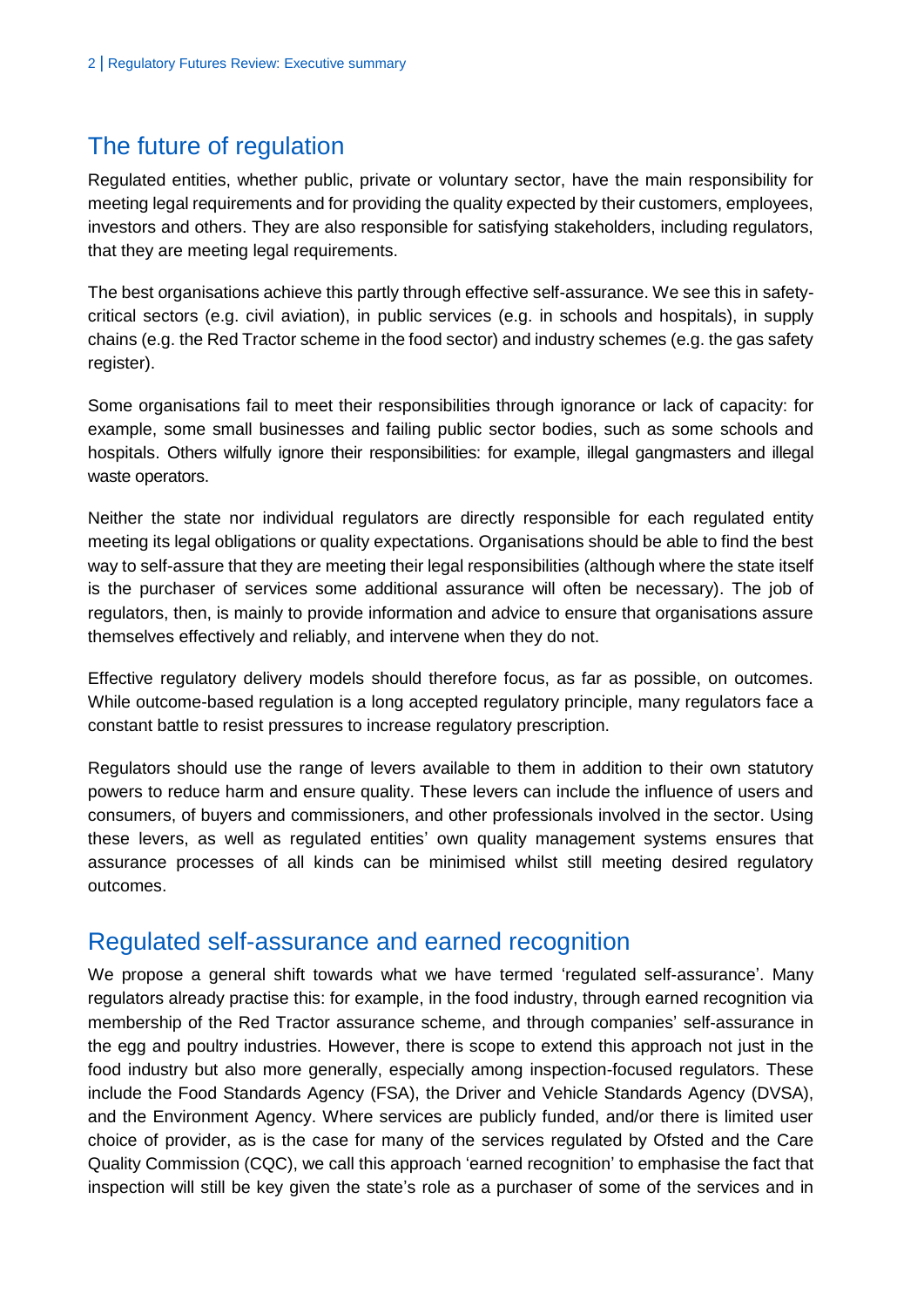ensuring user confidence in the quality of the service. However, such inspection should be proportionate and focused on where there are problems. Furthermore, if alternative forms of assurance schemes were to be brought forward, the threshold for approval would need to be very high in order to command the confidence of the public, service users and Ministers.

Greater use of regulated self-assurance and earned recognition will lead to greater efficiency in meeting regulatory outcomes and reduce the burden of duplicate assurance processes on businesses.

Regulated self-assurance and earned recognition is different from self-regulation. In many of the highly-regulated sectors, regulatory frameworks make substantial use of the internal quality assurance and reporting processes of regulated entities: for example, the Drinking Water Inspectorate (DWI) takes this approach with water companies.

In practice this means that businesses who 'do the right thing' should be regulated with a very light touch. As part of this, regulators should encourage more ethical business practices. However, where regulated entities do not 'do the right thing' and do not follow ethical business practices, redress should be sought.

Over time, external assurance schemes may be able to consolidate different regulatory inspection and assurance functions in a way that has sometimes been difficult for individual regulators to achieve. This has the potential to reduce further the burden of multiple inspection visits and information collection, which can cause great frustration for the regulated and increase regulated entity costs.

Competition and choice in such schemes can be a good thing, and may help to unlock the potential disruptive effects of new technology to provide new solutions to legal compliance and quality management.

# Charging for regulation

Where regulated self-assurance is feasible, government should implement fully its existing policy of funding regulators through charges on those they regulate, rather than through Exchequer funding. It is still the case that around half the cost of running regulators is met by government grant rather than through charges, largely due to lack of legislative powers, time limitations, and because of history and circumstance.

Where costs are not fully covered in charges, there is a disincentive to the adoption of regulated self-assurance. There should therefore be a default presumption of full cost recovery for regulatory activities where regulated self-assurance is feasible. This may not be appropriate in every case, such as where the sector regulated is generally publicly funded, or perhaps where one of the regulator's main activities is providing information or education.

In addition, (as long as this does not deter self-reporting) entities who impose the greatest cost on regulators should bear that cost themselves (cost-reflective charging) rather than it being spread across all regulated entities. Consistent with this principle, more self-assurance by the regulated should, where possible, be accompanied by a reduced charge for regulation by the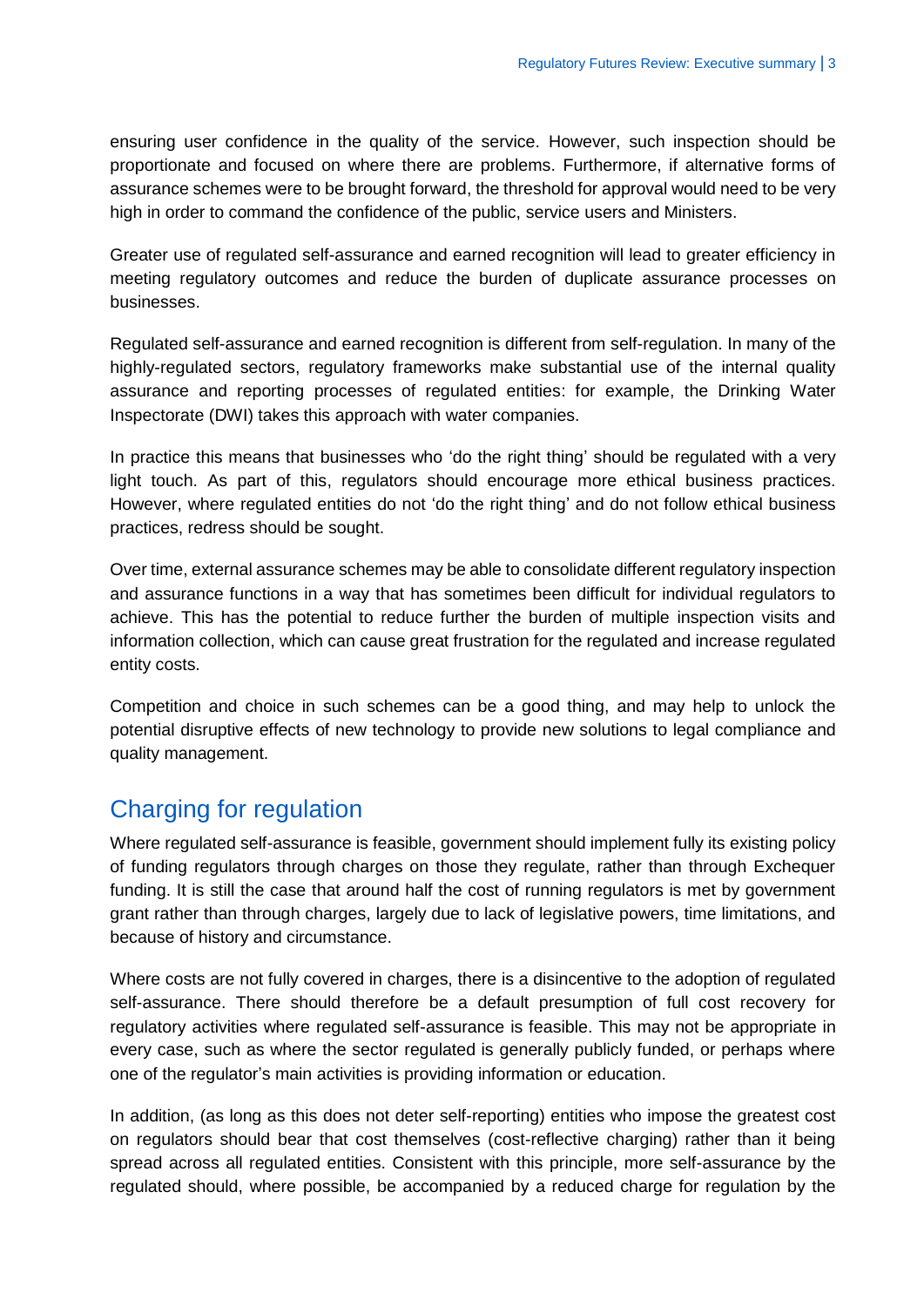regulator. This should help to ensure that compliant entities will have less to fear from full-cost charging for regulatory services and may gain a competitive advantage relative to less effective operators.

We also believe there is a strong case for HM Treasury to allow regulators greater freedom to recover enforcement costs through charges, rather than covering costs from grant in aid. Our proposed approach of 'earned recognition' for those who do the right thing also requires adequate levels of enforcement against those who wilfully do not.

Introducing greater regulated self-assurance would also introduce contestability into assurance processes, creating a competitive pressure on the regulator to increase efficiency. Alongside a requirement to consult on fees and charges, this should allay concerns that a greater use of fees and charges might lead to greater inefficiency in the regulators.

The proposals for greater regulated self-assurance and a presumption of full cost recovery are closely linked. Putting the costs of regulation on the regulated will incentivise them to find more efficient ways of meeting regulatory requirements and reduce the internal costs of the regulated in dealing with the regulators.

### Greater collaboration between regulators

We found untapped scope to improve intelligence and data sharing between regulators. The benefits of data sharing mainly accrue to the regulated, through only having to 'tell us once'. Our work identified some of the information and data being collected, and this work is being taken forward by a number of other initiatives led by the Government Digital Service and others.

In this review, therefore, we have looked more at the potential of intelligence sharing to inform more targeted and efficient regulatory activities. Pathfinder projects have been identified in the areas of farm inspection and labour market enforcement, and the Health and Safety Executive (HSE) is pursuing these projects with the relevant regulators. Other longer-term projects have also been identified.

Regulators also believe there is considerable potential for a more co-ordinated approach to intelligence sharing through the establishment of a Regulatory Intelligence Hub. While the pathfinders can help to illustrate the benefits of establishing a hub, developing a standard approach to intelligence sharing would help to avoid the creation of multiple dissimilar bilateral arrangements.

The review has highlighted potential benefits of greater sharing of good practice between regulators, especially for non-business regulation, where the Better Regulation Executive has a limited remit. Some examples of good practice are described here, and others have arisen on a more bilateral and informal basis through contacts made in review workshops. We see value in building on this through a more formalised network of regulators.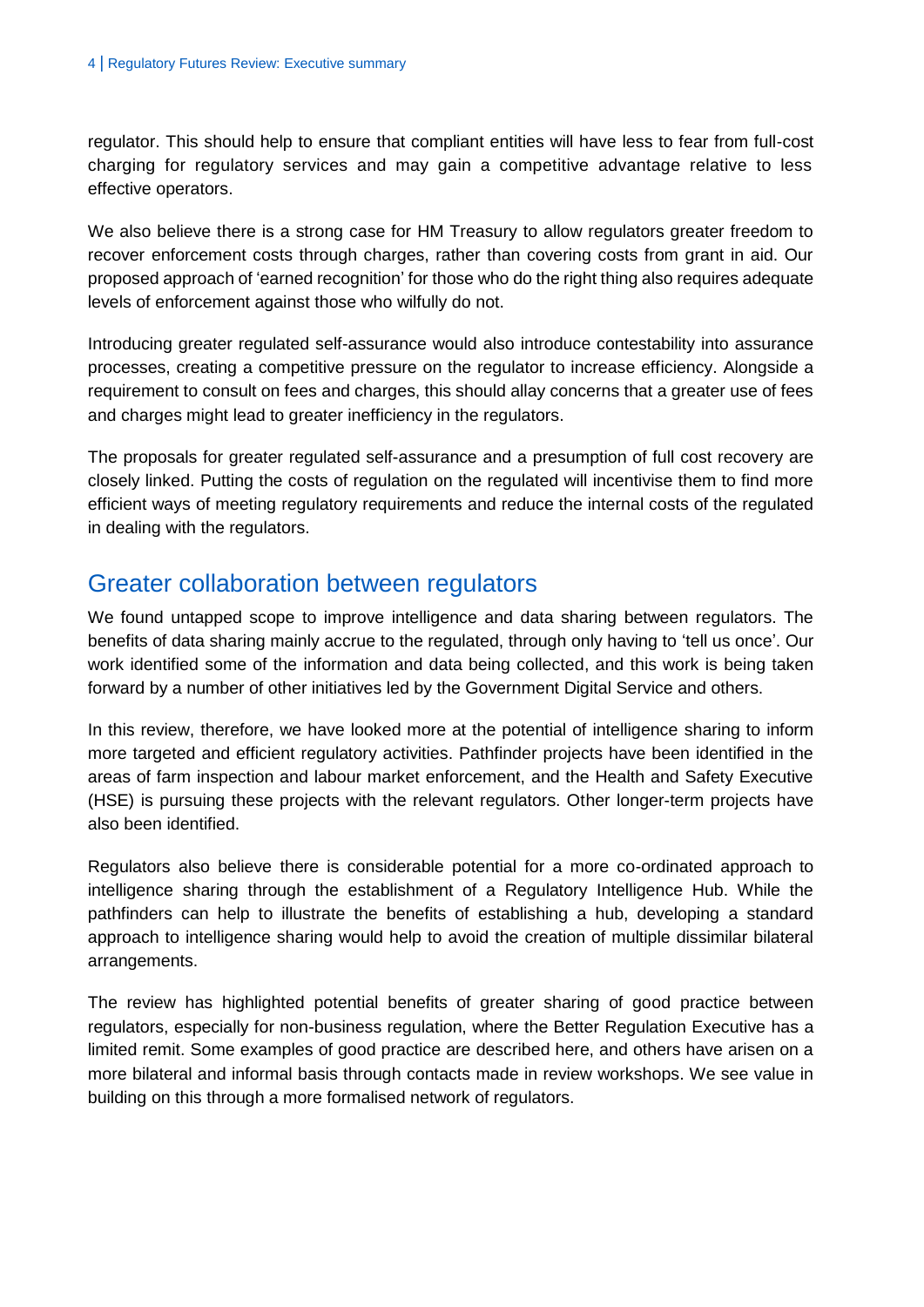While there are existing networks of economic and safety regulators, we consider that there would be value in a broader network. There is a good case for a small central unit (perhaps two to three full-time equivalents), reporting to a steering group of regulators, which would:

- hold and develop knowledge and expertise around regulation (with a particular focus on non-business regulation), which is currently mostly developed in isolation;
- be responsible for organising the development of a series of core training courses for regulators;
- serve as the secretariat for the regulators' network;
- co-ordinate action on initiatives such as the Regulatory Intelligence Hub; and
- possibly provide co-ordination of career development.

We do not consider that at this stage there is a sufficient case for the development of a regulatory profession along the lines of, for example, the Government Economic Service or Government Finance Profession.

# Burdens on regulators

We also considered whether government places undue burdens on regulators. These burdens are felt most strongly by small regulators, where a more proportionate approach would be merited to mitigate the impact.

# Summary of financial benefits

With a large number of regulators in scope and differing levels of involvement, we have only been able to make high-level estimates of the financial effects of our proposals. We have made broad estimates for the three most significant proposals: full implementation of charging, increased use of regulated self-assurance and earned recognition, and greater intelligence sharing.

In all cases full benefits would take some years to achieve. As well as the development work itself and a reasonable lead-in time for regulated entities to prepare, in some cases legislative change would be required. We believe full benefits might realistically be achieved by the end of 2020.

### Benefits of charging

Our analysis of the 45 regulators for which we collected data indicates that of their total £2.54 billion combined annual spend on regulation, some £1.37 billion is grant funded. This potential gross Exchequer saving must then be reduced as some regulatory charging would recirculate public funds, with no net effect. We focused our analysis on the largest regulators where regulated self-assurance is possible and/or those where cross-charging of the public sector could be material. Such regulators account for £1 billion of grant funding and reducing this by the estimated value of cross-charging yields a potential Exchequer saving of £640 million. However, there will also be some cases where it will be undesirable to charge. On the other hand there will be some scope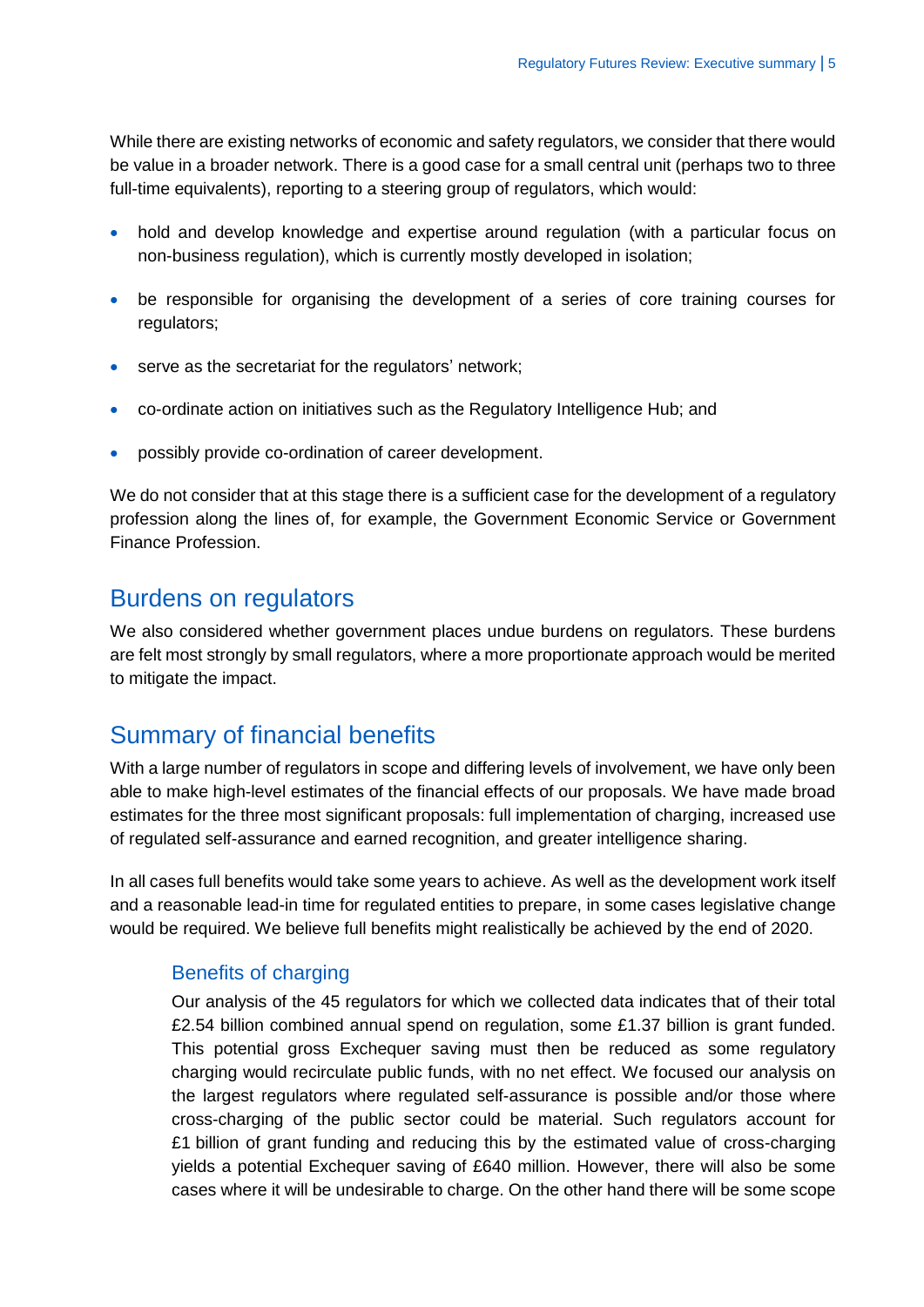among regulators that were not included in this data analysis. Taking the two countervailing influences into account, in our view, indicates a potential saving of at least £500 million.

It is worth noting that our analysis excluded the impact of cross-charging for the purpose of developing an estimate of potential net Exchequer savings. There may be good reasons for publicly funded entities to be charged for regulation to incentivise good behaviour by the regulated.

#### *Benefits of charging*

 $\overline{a}$ 

| <b>Total regulatory</b><br>budget | <b>Total government</b><br>grant funding | <b>Grant funding</b><br>analysed | <b>Estimated value</b><br>of cross<br>charging | <b>Potential</b><br>reduction in<br><b>Exchequer cost</b> |  |
|-----------------------------------|------------------------------------------|----------------------------------|------------------------------------------------|-----------------------------------------------------------|--|
| (£m) pa                           | (£m) pa                                  | $(\text{Em})$ pa                 | $(\text{Em})$ pa                               | $(\text{Em})$ pa                                          |  |
| £2,540 $m$ pa                     | £1,370m pa                               | £1,000m pa                       | £360m pa                                       | £640m pa                                                  |  |

**Note: all figures rounded to nearest £10 million**

#### Benefits of increased self-assurance and earned recognition

We also assessed the potential benefits of moving towards greater regulated selfassurance. We analysed the activities of five of the largest six regulators, which tend to be those with the most inspection activities. In our judgement, based on the available evidence and the nature of the activities of the larger regulators, the potential savings are likely to be around 10% of their total costs, and hence of the order of £120 million. It should be noted that in the case of individual regulators the scope for savings might be significantly more or less than this average estimate of 10%. Extending this analysis to other regulators could lead to further potential savings.

| <b>Total regulatory</b><br>budget <sup>1</sup> | <b>Regulatory budget</b><br>analysed | <b>Potential benefits</b> | <b>Potential benefits</b> |  |  |
|------------------------------------------------|--------------------------------------|---------------------------|---------------------------|--|--|
| $(\text{Em})$ pa                               | (£m) pa                              | (£m) pa                   | (%) pa                    |  |  |
| £2,540 $m$ pa                                  | £1,080m pa                           | £120 $m$ pa               | 11% pa                    |  |  |

#### *Benefits of increased self-assurance and earned recognition*

**Note: all figures rounded to nearest £10 million or percentage point**

Two points must be emphasised about these estimated benefits.

<sup>1</sup> Regulatory spend comprises 45 of the 71 bodies identified as having some regulatory role and Local Authority spend for regulation (excluding housing, pest control, public conveniences and licensing). Data not readily available for RPA and EFA.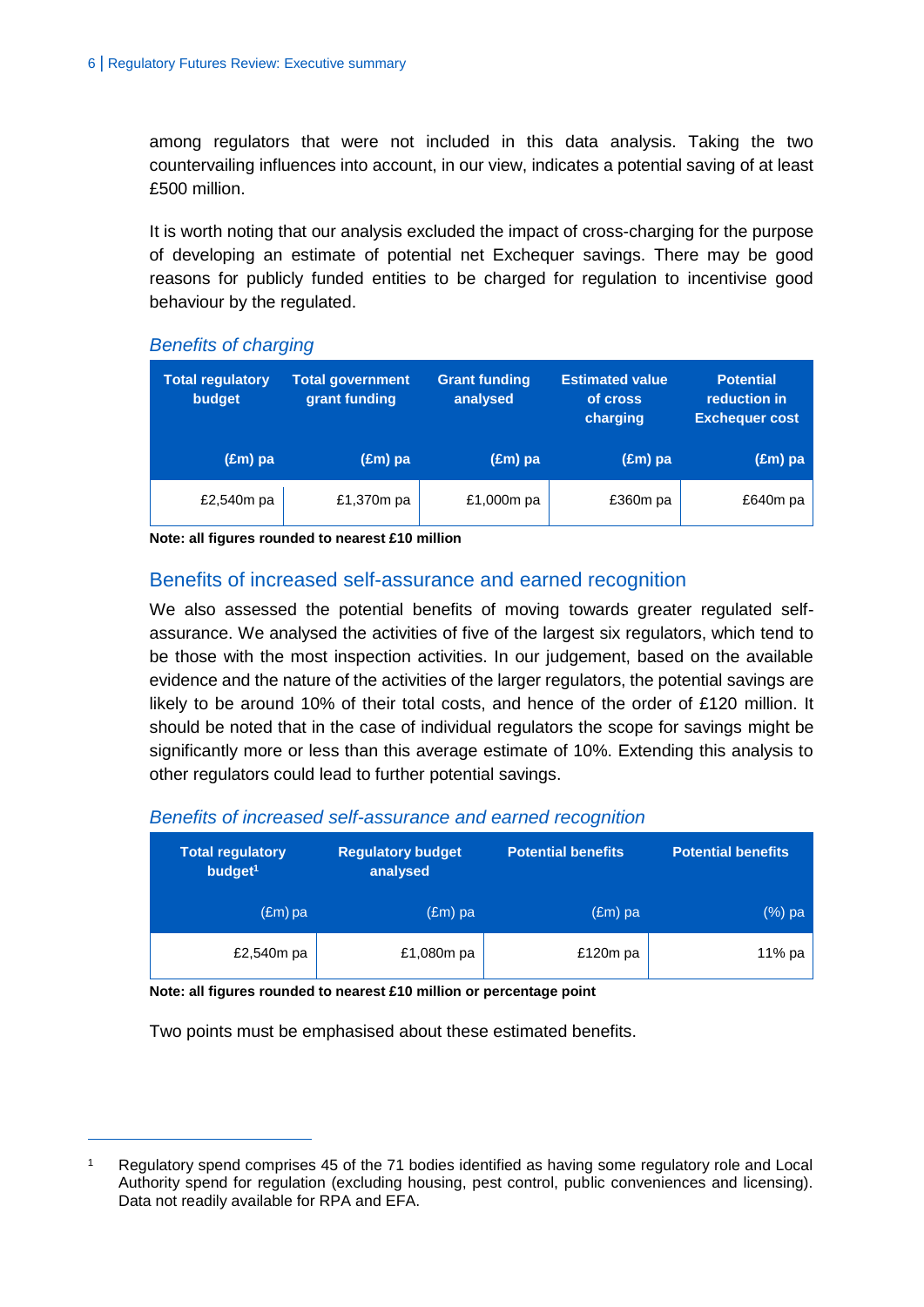First, these are not necessarily (and in most cases will not be) net additional savings on top of Spending Review budget reductions. They show a mechanism by which these reductions can be achieved and made permanent.

Secondly, they cannot be added to the potential income from charges to attain a total reduction in Exchequer costs. If there is total cost recovery through charging then the benefit of reductions in regulatory costs will pass through to regulated entities in line with the principles of 'Managing Public Money'. 2

#### Benefits of increased intelligence sharing

Regulators considered there to be a strong case for greater central co-ordination of intelligence sharing. This ranged from storing and maintaining data catalogues and centrally procured intelligence through to best practice and intelligence sharing research. The idea of a Regulatory Intelligence Hub, with a combined cross-department role for government, was seen as being a priority. Outline estimates suggest that savings in the order of £7.5 million per annum are achievable from such a concept.

### Implementation of recommendations

This Regulatory Futures Review has been one of the most comprehensive reviews of regulatory practice since the Hampton Report in 2005, though with a rather different focus on exploring opportunities to make regulatory delivery more efficient. It has also been the first opportunity for the whole regulatory community to share and exchange their developing approaches and good practice.

The review should therefore be seen as the start of a journey to involve regulators themselves in developing and improving the set of regulatory models employed by government. Making this happen is the responsibility of the regulators concerned and their sponsor departments. We set out below the recommendations, responsibilities and suggested timescales.

**We recommend that regulators and their sponsor departments** should respond on how far and how fast they can move on the two changes envisaged here: a presumption of a move to greater regulated self-assurance and earned recognition underpinned by full-cost recovery charging for regulatory activities.

As some of the above would require legislative change **we recommend** that **government** should reflect on the impact on policy and set out a definite way forward for implementation. Government should also consider further ideas such as companies or sectors having a 'right to challenge' regulators by setting out how they propose they might provide their own assurance model within the broad framework of regulated self-assurance and earned recognition.

**We recommend** that regulators as a group should take forward the pathfinder projects for intelligence sharing in relation to farm inspections and labour market and establish a working group to report back in six months on the feasibility, scope and funding mechanism of a

 $\overline{a}$ 

<sup>&</sup>lt;sup>2</sup> [https://www.gov.uk/government/uploads/system/uploads/attachment\\_data/file/454191/](https://www.gov.uk/government/uploads/system/uploads/attachment_data/file/454191/Managing_Public_Money_AA_v2_-jan15.pdf) Managing Public Money AA v2 -jan15.pdf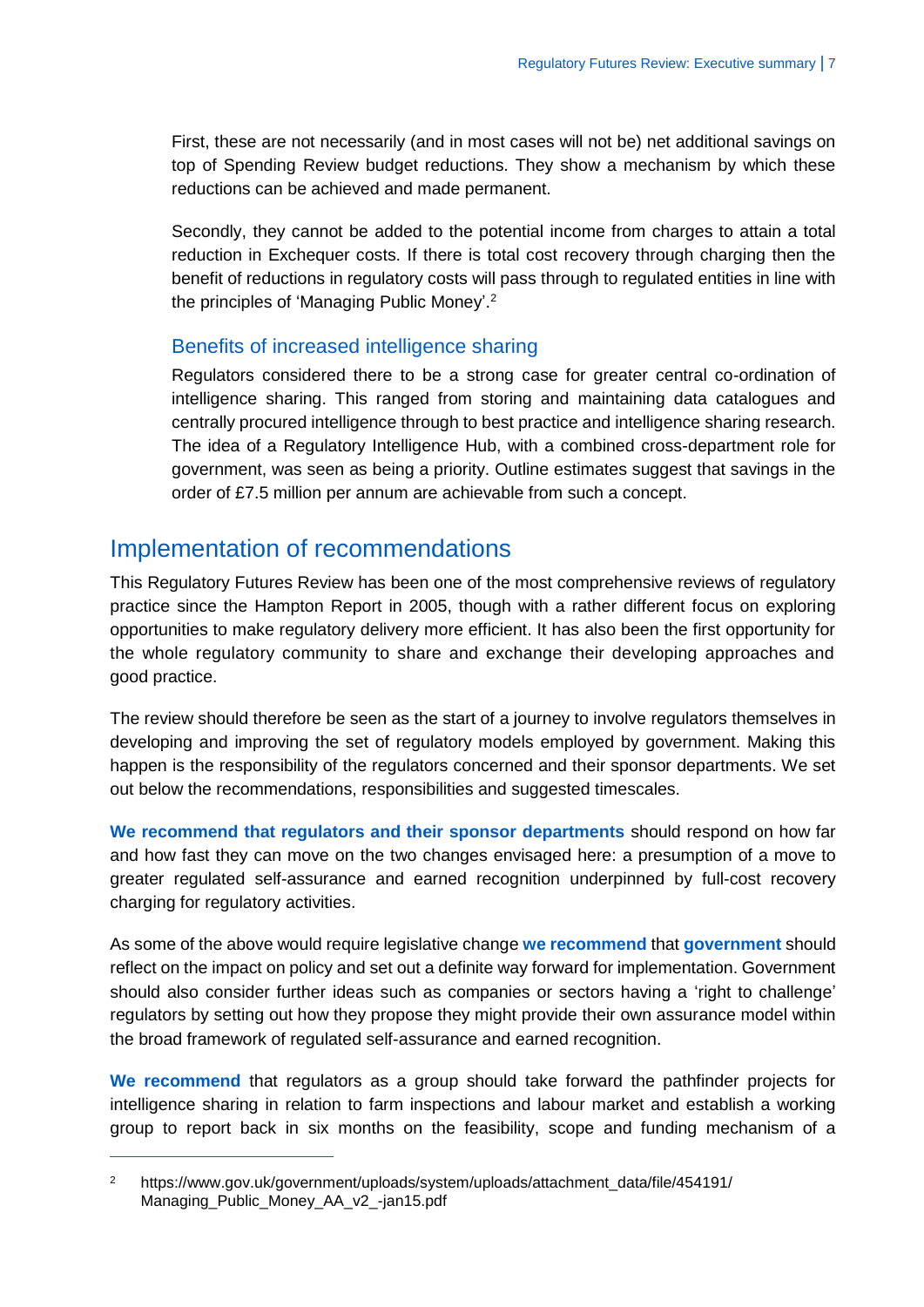Regulatory Intelligence Hub. Alongside this, a working group of regulators should take forward the idea of establishing a small central hub to encourage development and the sharing of regulatory models and good practice.

**We recommend** that the **Better Regulation Executive** together with regulators should consider and report back within six months as to how burdens placed on smaller regulators might be made more proportionate.

We **recommend** that **regulators** should move as far as practicable towards an outcome-based approach to regulation. Regulators should also consider how such a change would affect the level and nature of their engagement with regulated companies. We further **recommend** that regulators should periodically (around every five years) review their regulatory approach, with a view to stripping back accumulations of excessive standards and process controls. We also **recommend** that all regulators should consider how far they can make use of other agents who can bring influence to bear on minimising harm and improving the quality of services as part of their regulatory strategy.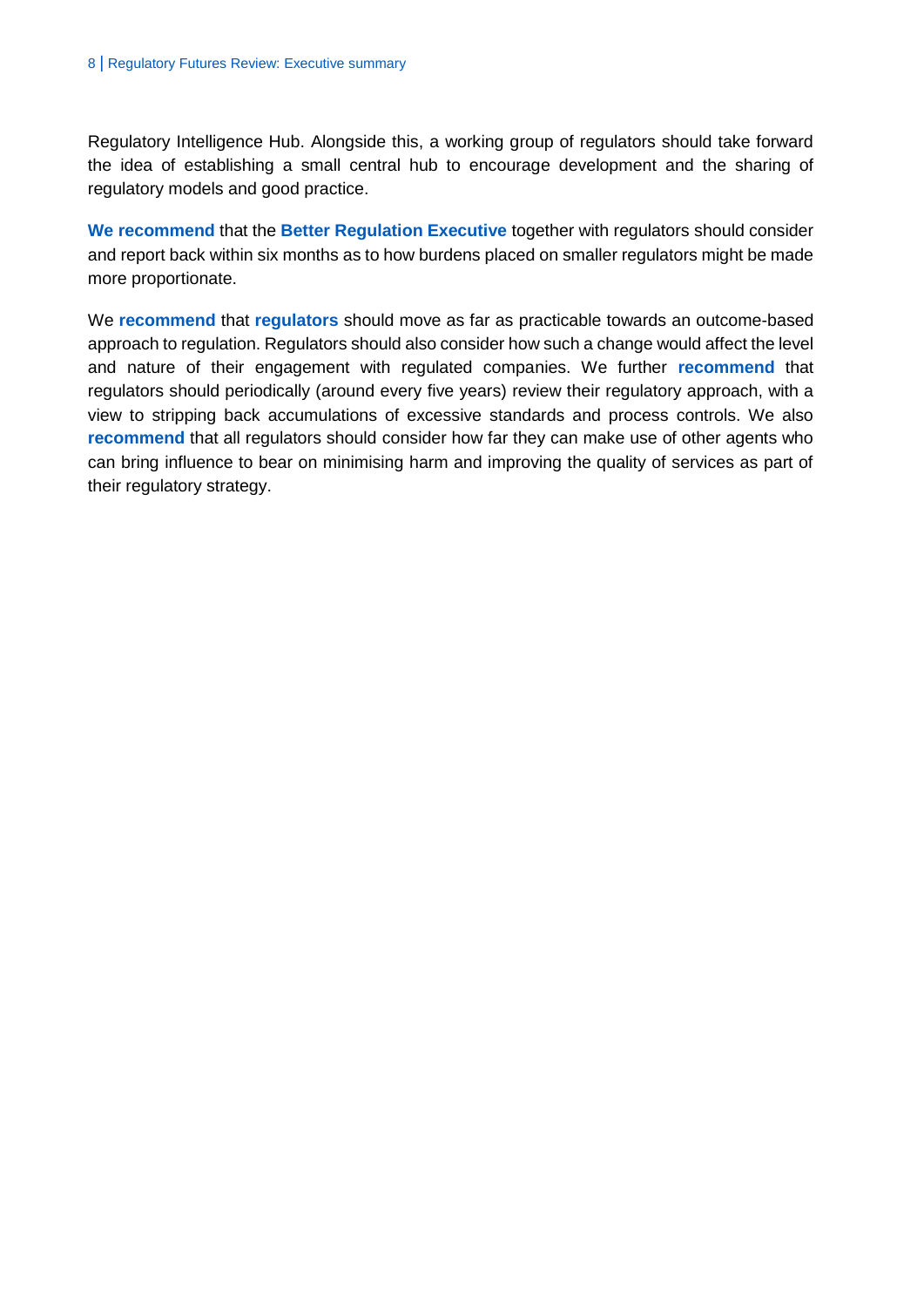# <span id="page-12-0"></span>1. Introduction

- 1.1. The Regulatory Futures Review was instigated by the Minister for the Cabinet Office as the first of a series of functional reviews of public bodies and executive agencies in December 2015 as part of the Public Bodies Reform strategy.
- 1.2. Unlike the Triennial Reviews carried out in the last Parliament, this Review covered a large number of bodies (over 70 were potentially in scope) and was directed and carried out by the regulators themselves. The Review was directed by a steering group which comprised:
	- Amanda Spielman (Chair): Chair, Ofqual:
	- Judith Hackitt: Chair, Health and Safety Executive (until March 2016);
	- Graham Turnock: Director, Better Regulation Executive;
	- Philip Graf: Chair, Gambling Commission;
	- Paul Kirby: Non-Executive Director, Cabinet Office;
	- Lesley Ann Nash: Director, Public Bodies Reform Cabinet Office;
	- Chris Banks: Chair, Quality Assurance Agency for Higher Education; Chair, Public Chairs Forum;
	- John Alty: Chief Executive, Intellectual Property Office (until Aug 2016); Chair, Association of Chief Executives;
	- Gillian Pratt: Director, Environment Agency; and
	- Rod Ainsworth: Director, Food Standards Agency.

### Other initiatives and reviews which had overlap with the Regulatory Futures Review

- 1.3. Whilst the Review was taking place, there were a number of other initiatives that were ongoing where desired outcomes overlapped with those of the Review. Wherever possible, the Review team sought to work alongside other initiatives to minimise duplication. These initiatives have influenced the scope of the Review. We highlight below the principal examples of these initiatives and the impact on the Review.
- 1.4. Some departments have been preparing transformation plans which naturally affect a number of regulators potentially in scope of this review. The Review has therefore sought to keep departments updated as to the progress and overall direction of travel for the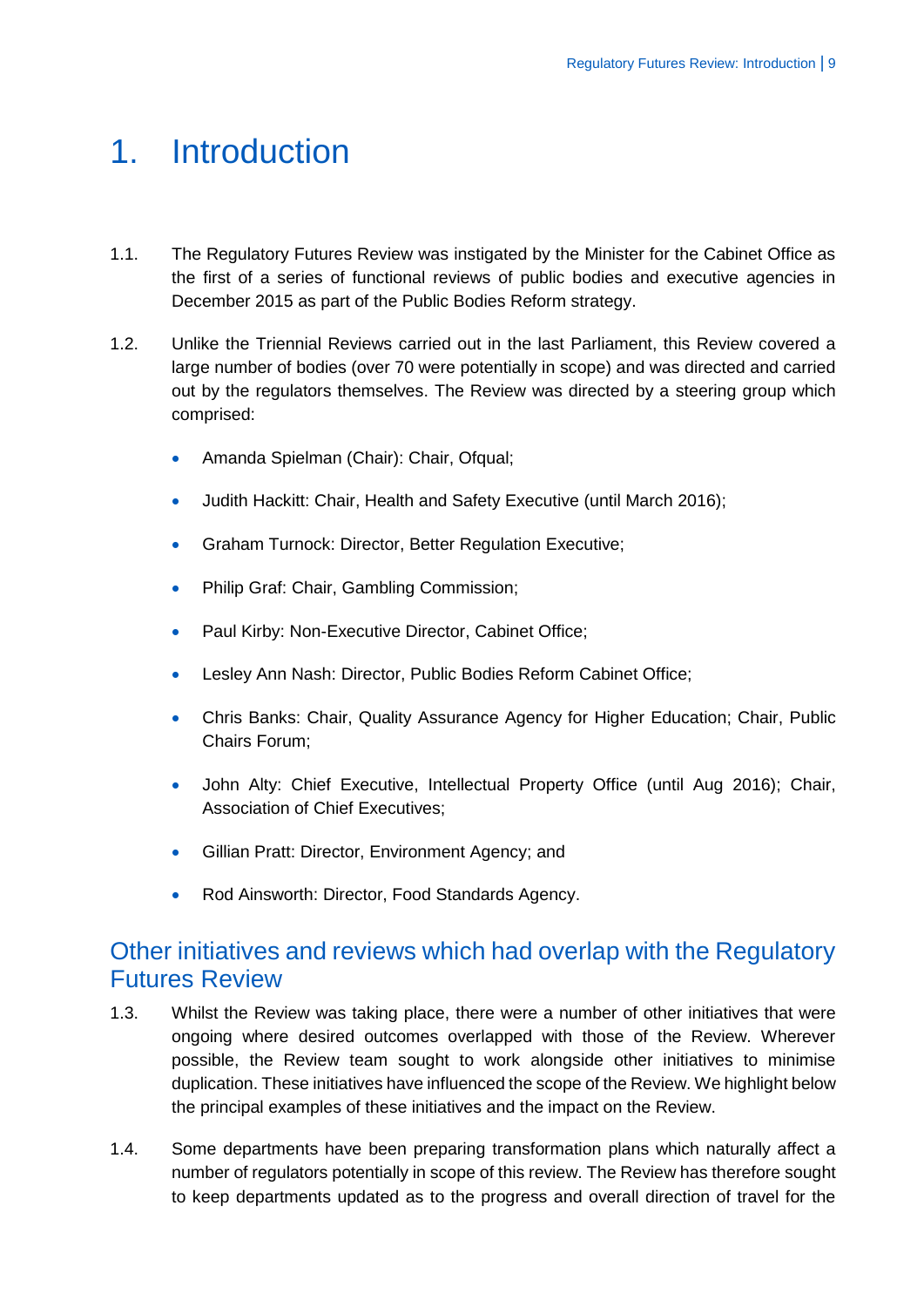Review. We interacted with the Government Digital (GDS) to link up with initiatives involved in the 'tell us once' principle.

1.5. Both the Better Regulation Executive and the Regulatory Delivery Office have sought to tackle aspects of the Review in initiatives that have concluded or are ongoing. The Review team has engaged with both teams throughout the Review to ensure that where possible a collaborative solution can be delivered.

### Approach to which bodies were in scope, and varying levels of participation

- 1.6. The Review in theory covered all regulators which satisfied the definition of a regulator as set out in the Better Regulation Executive definition of a statutory regulator:
	- a function under any enactment of imposing requirements, restrictions or conditions, setting standards in relation to any activity or guidance relating to other regulatory activities; and/or
	- a function which relates to the securing of compliance with, or the enforcement of, requirements, restrictions, conditions, standards or guidance which is under or by virtue of any enactments relating to any activity.

Sometimes the term 'regulation' is used more narrowly to include only entities that can enforce, but we have deliberately adopted the wider definition and so have included purely inspection bodies such as HMI Probation.

- 1.7. At an early stage we excluded some regulators from active consideration for a variety of reasons such as:
	- they had recently been established or subject to review (e.g. Financial Conduct Authority and Prudential Regulation Authority);
	- they were primarily, or entirely registration bodies (e.g. Intellectual Property Office, and DVLA); or
	- they were part of a Department for Business, Energy and Industrial Strategy-led review of economic regulators and there was a desire to avoid them being overreviewed.
- 1.8. In other cases departments, or the regulators themselves, felt that because of other initiatives which were current in terms of departmental transformation plans (for instance at the Department for Environment, Food & Rural Affairs), changes in the nature of the body occurring in the course of the Review (the proposals for HEFCE and OFFA becoming the Office for Students), or reviews of the individual body taking place at the same time (for instance at the Homes and Communities Agency) that the extent of their involvement in the Review might be reduced.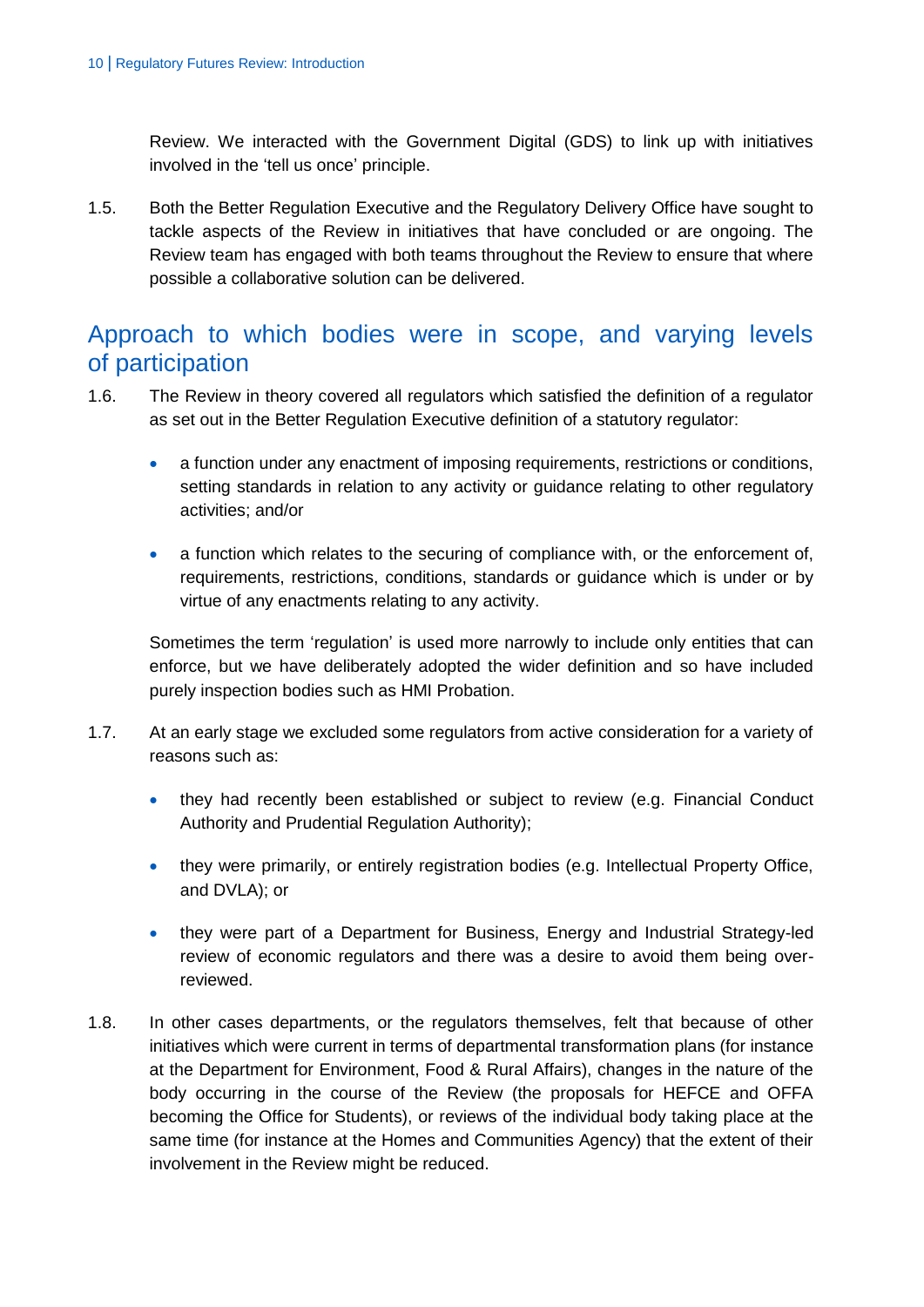- 1.9. In addition, as potentially 70+ bodies were in scope of the Review some bodies only received our data information request and were not subject to further review either because they were particularly small or were particularly specialised. We therefore focussed on 31 regulators in detail. In general it is the data for these regulators which is presented (where the focus is on a different sized group of regulators this fact is highlighted). As a result the degree of scrutiny between regulators varied. The review did not look at regulators established by the Devolved Administrations.
- 1.10. The degree of contribution which regulatory bodies made to the Review also varied and included one, or more, of:
	- **•** financial contributions to the costs of the Review:
	- providing staff to carry out fieldwork and/or lead particular work-streams;
	- **being a member of the steering group;**
	- **.** leading or presenting at Review workshops;
	- attending workshops;
	- submitting returns to the initial information request:
	- taking part in structured interviews in the course of the Review; and
	- assistance in estimating the potential benefits of the conclusions and recommendations of the Review.
- 1.11. Financial contributions to the costs of the Review were received from: Food Standards Authority, Gambling Commission, Homes and Communities Agency, Health and Safety Executive, Information Commissioner's Office, Insolvency Service, Intellectual Property Office, Ofqual, Ofsted, and The Pensions Regulator.
- 1.12. The following regulators provided staff to carry out fieldwork and/or lead particular workstreams: Gambling Commission, Health and Safety Executive / Health and Safety Laboratory and Ofsted. The following regulators led or presented at Review workshops: Care Quality Commission, Food Standards Authority, Gambling Commission, Ofgem, Ofqual, Ofsted, NHS Improvement and Professional Standards Agency for Health & Social Care.
- 1.13. There were three stated objectives of the Review:
	- identify opportunities to achieve significant improvements in operating efficiency by reviewing functions across the sector, looking particularly at the experience of businesses and consumers affected by regulation;
	- identify the sources of burdens on regulators themselves; the opportunities to reduce those burdens and hence to reduce cost, complexity and delays in regulation; and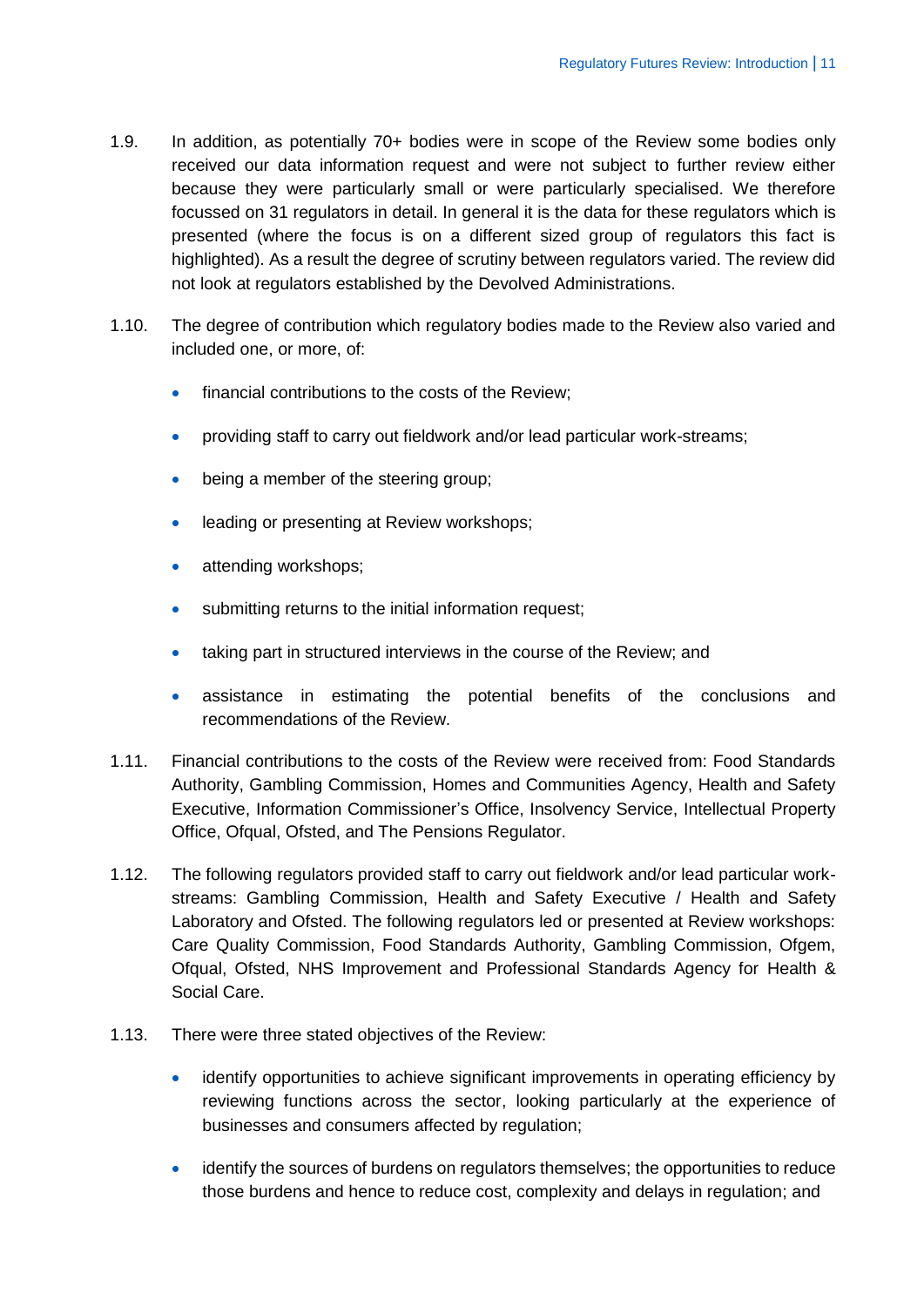- develop a taxonomy of effective regulatory delivery models that makes it possible to extend the work of this review across all regulators.
- 1.14. The Review took the view that its terms of reference did not include considering whether regulation is required at all nor what the regulation itself should be, as that was seen as relating to regulatory policy. Instead we considered how regulators can operate better within the existing set of regulations.
- 1.15. Following feedback from regulators, the Review team also took a decision at an early stage to focus attention on the 'front office' functions of the regulators, which was the justification for the cross-functional review, rather than to consider 'back office' functions which had been, and were, the subject of other efficiency initiatives.
- 1.16. Due to the nature of the participation of the bodies and the large number of regulators potentially in scope, the approach the Review team took was to examine a number of themes which would potentially have applicability across a wide range of regulators, rather than to make very specific recommendations concerning particular regulators.
- 1.17. The rest of this report is structured around these themes as follows:

| Section 2: The regulatory landscape                                           |
|-------------------------------------------------------------------------------|
| Section 3: Current regulatory practice and challenges                         |
| Section 4: The regulatory future                                              |
| Section 5: Government setting high-level principles: outcome-based regulation |
| Section 6: Increased use of regulated self-assurance and earned recognition   |
| Section 7: Cost recovery                                                      |
| Section 8: Intelligence and data sharing                                      |
| Section 9: Developing expertise within regulators                             |
| Section 10: Burdens on regulators                                             |
| Section 11: The potential benefits of our proposals                           |
| Section 12: Conclusions and recommendations                                   |
|                                                                               |

1.18. This report represents the views of the steering group. We engaged extensively with a wide range of regulators and discussed our emerging conclusions with them. Their input significantly influenced these conclusions and recommendations and had their broad support, although inevitably individual regulators may not necessarily agree with every single recommendation. We propose that how these recommendations could and should be applied to individual regulators and departments will be now for regulators (either individually or collectively), their sponsor departments, the Cabinet Office and Department for Business, Energy & Industrial Strategy to take forward.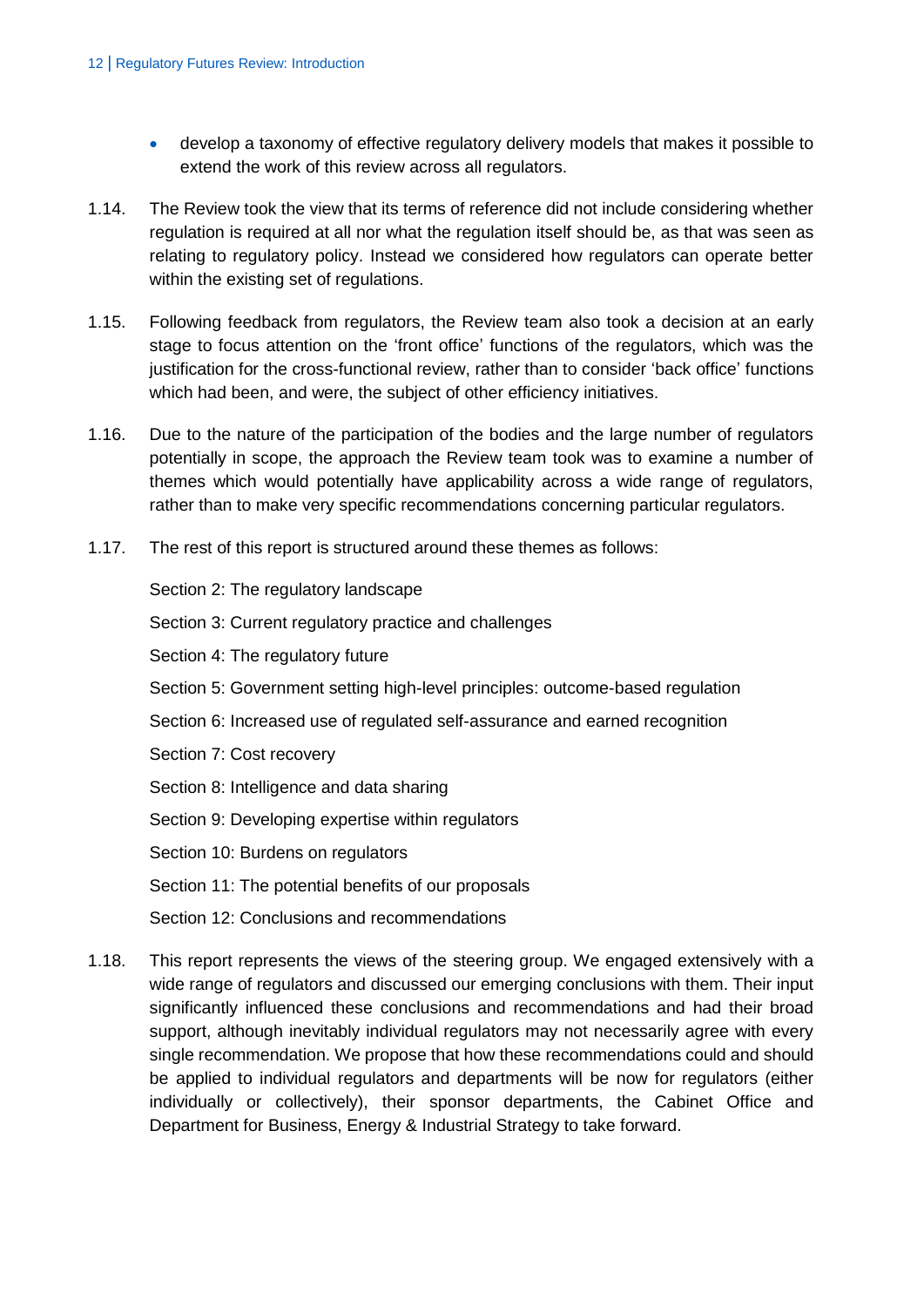# <span id="page-16-0"></span>2. The regulatory landscape

2.1. The regulatory landscape is diverse and can be classified in a number of ways to help draw conclusions. Figure 1 shows the differing size of the regulators by expenditure.

<span id="page-16-1"></span>**Figure 1: Overview of regulators by regulatory spend and department classification in 2015**



**Source: Public Bodies 2015, Regulatory Futures Review data collection, desk research and RFR analysis**

**Note: Data excludes LA spend for regulation. Data not readily available for RPA and EFA**

- 2.2. Drawing on data returns and initial meetings with the regulators we sought to classify the regulatory bodies according to three categories (which are summarised in Figures 2a, 2b and 2c):
	- Who is regulated?
	- Who is protected?
	- The standards used for regulation.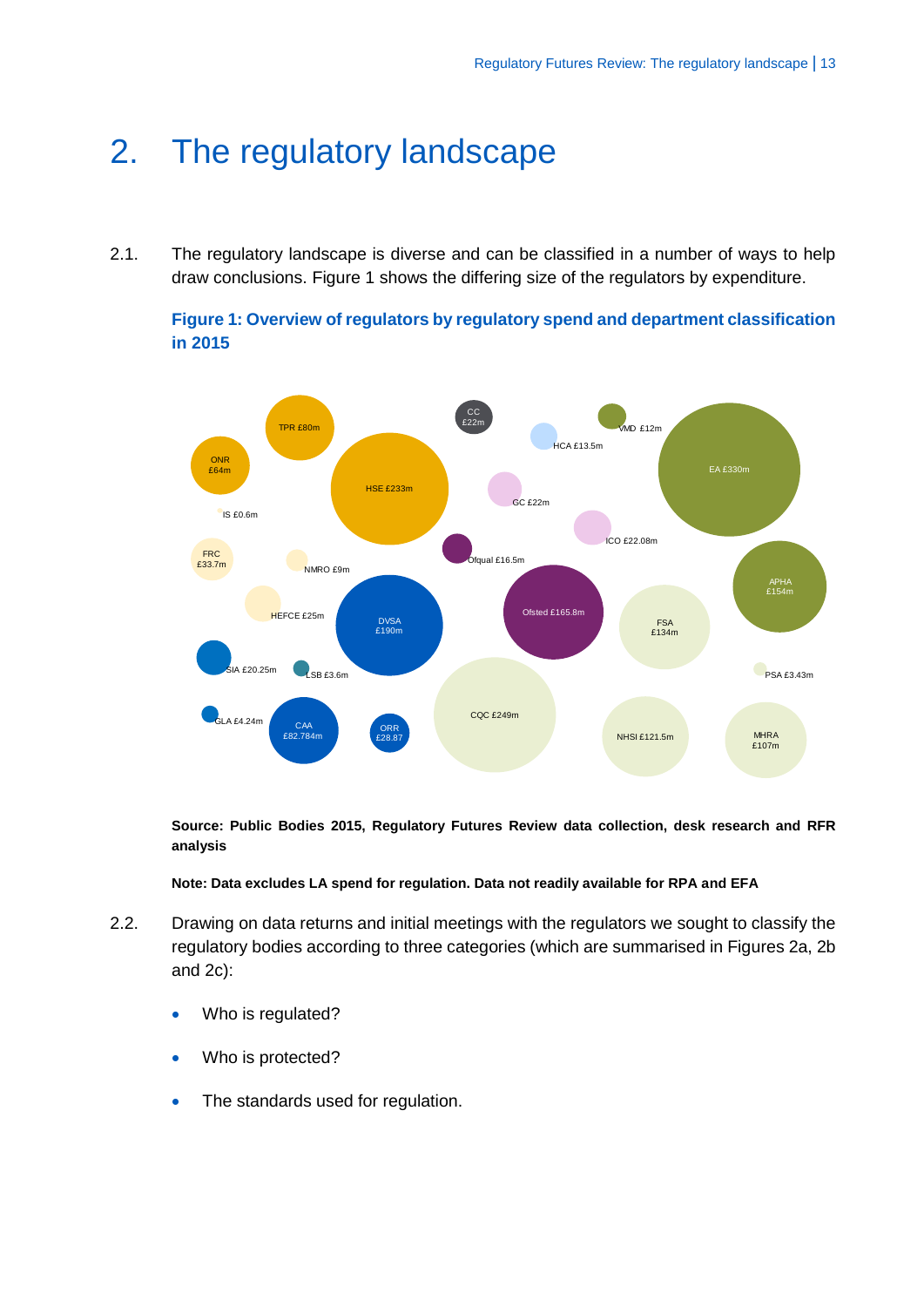#### <span id="page-17-0"></span>**Figure 2a: Classification of regulatory bodies: Who is regulated?**

|                                                           |                 | Who is regulated? |                         |                         |                          |                      |
|-----------------------------------------------------------|-----------------|-------------------|-------------------------|-------------------------|--------------------------|----------------------|
| <b>Name</b>                                               | <b>Economic</b> | <b>Businesses</b> | <b>Not</b>              | <b>Providers</b>        | <b>Machinery</b>         | Individuals -        |
|                                                           | regulators      |                   | for<br><b>Profit</b>    | of public               | of<br>services Governmen | <b>Professionals</b> |
| Animal and Plant Health Agency                            |                 | Y                 |                         |                         |                          |                      |
| Care Quality Commission                                   |                 | Y                 | $\mathbf{\overline{Y}}$ | Ÿ                       |                          |                      |
| Charity Commission for England and Wales                  |                 |                   | Ÿ                       |                         |                          |                      |
| <b>Civil Aviation Authority</b>                           | $\mathsf{Y}$    | Y                 |                         |                         |                          | Y                    |
| Driver and Vehicle Standards Agency (DVSA)                |                 | Y                 |                         | Y                       |                          | $\overline{Y}$       |
| <b>Education Funding Agency</b>                           |                 | Y                 | $\overline{Y}$          | $\overline{\mathsf{Y}}$ |                          |                      |
| Employment Agency Standards Inspectorate                  |                 | Ÿ                 |                         |                         |                          |                      |
| <b>Environment Agency</b>                                 |                 | Y                 |                         |                         |                          |                      |
| Financial Reporting Council (FRC)                         |                 | Y                 |                         |                         |                          | Y                    |
| Food Standards Agency                                     |                 | Y                 | Y                       | Y                       |                          | Ÿ                    |
| <b>Gambling Commission</b>                                |                 | Y                 | Ÿ                       | Ÿ                       |                          | Y                    |
| <b>Gangmasters Licensing Authority</b>                    |                 | Y                 |                         | Ÿ                       |                          |                      |
| Health and Safety Executive                               |                 | Ÿ                 | $\overline{Y}$          | Ÿ                       |                          | Y                    |
| Higher Education Funding Council for England (HEFCE)      |                 | Ÿ                 | Y                       | Ÿ                       |                          |                      |
| HM Inspectorate of Probation                              |                 |                   |                         | Ÿ                       |                          |                      |
| Homes and Communities Agency                              |                 | Y                 | Y                       | Ÿ                       |                          |                      |
| Information Commissioner's Office                         |                 | Y                 | Ÿ                       | Ÿ                       | Ÿ                        | Y                    |
| <b>Insolvency Service</b>                                 |                 | Ÿ                 |                         |                         |                          | Ÿ                    |
| <b>Legal Services Board</b>                               |                 | Ÿ                 | $\mathbf{\overline{Y}}$ |                         |                          | Ÿ                    |
| Medicines and Healthcare Products Regulatory Agency       |                 | Ÿ                 | Ÿ                       | $\mathbf{Y}$            |                          | Y                    |
| National Measurement and Regulation Office                |                 | Y                 |                         |                         |                          |                      |
| NHS Improvement                                           |                 | Ÿ                 | Y                       | Y                       |                          |                      |
| Office of Nuclear Regulation                              |                 | Ÿ                 |                         | Ÿ                       |                          | Y                    |
| Office of Rail and Road                                   | $\mathsf{Y}$    | Y                 | Y                       | Ÿ                       |                          | Ÿ                    |
| Ofqual                                                    |                 | Y                 | Ÿ                       |                         |                          |                      |
| Ofsted                                                    |                 |                   |                         | Ÿ                       |                          |                      |
| <b>Pensions Regulator</b>                                 |                 | Y                 | $\overline{Y}$          | Ÿ                       |                          | Y                    |
| Professional Standards Authority for Health & Social Care |                 |                   |                         |                         |                          | Y                    |
| <b>Rural Payments Agency</b>                              |                 | Y                 |                         |                         |                          |                      |
| Security Industry Authority                               |                 |                   |                         |                         |                          | Y                    |
| Veterinary Medicines Directorate                          |                 | Y                 | Y                       | Ÿ                       |                          | Ÿ                    |

As might be expected, the majority of regulators regulate businesses, but many also regulate different types of organisations in the form of 'not for profit' entities and/or providers of public services.

There is also a high level of integration in terms of regulators of organisations (businesses, 'not for profit' or providers of public services) also regulating professionals.

Note that the Financial Reporting Council, the Legal Services Board, and the Professional Standards Authority for Health and Social Care provide oversight of regulators who are responsible for regulation of the groups selected in the respective lines above.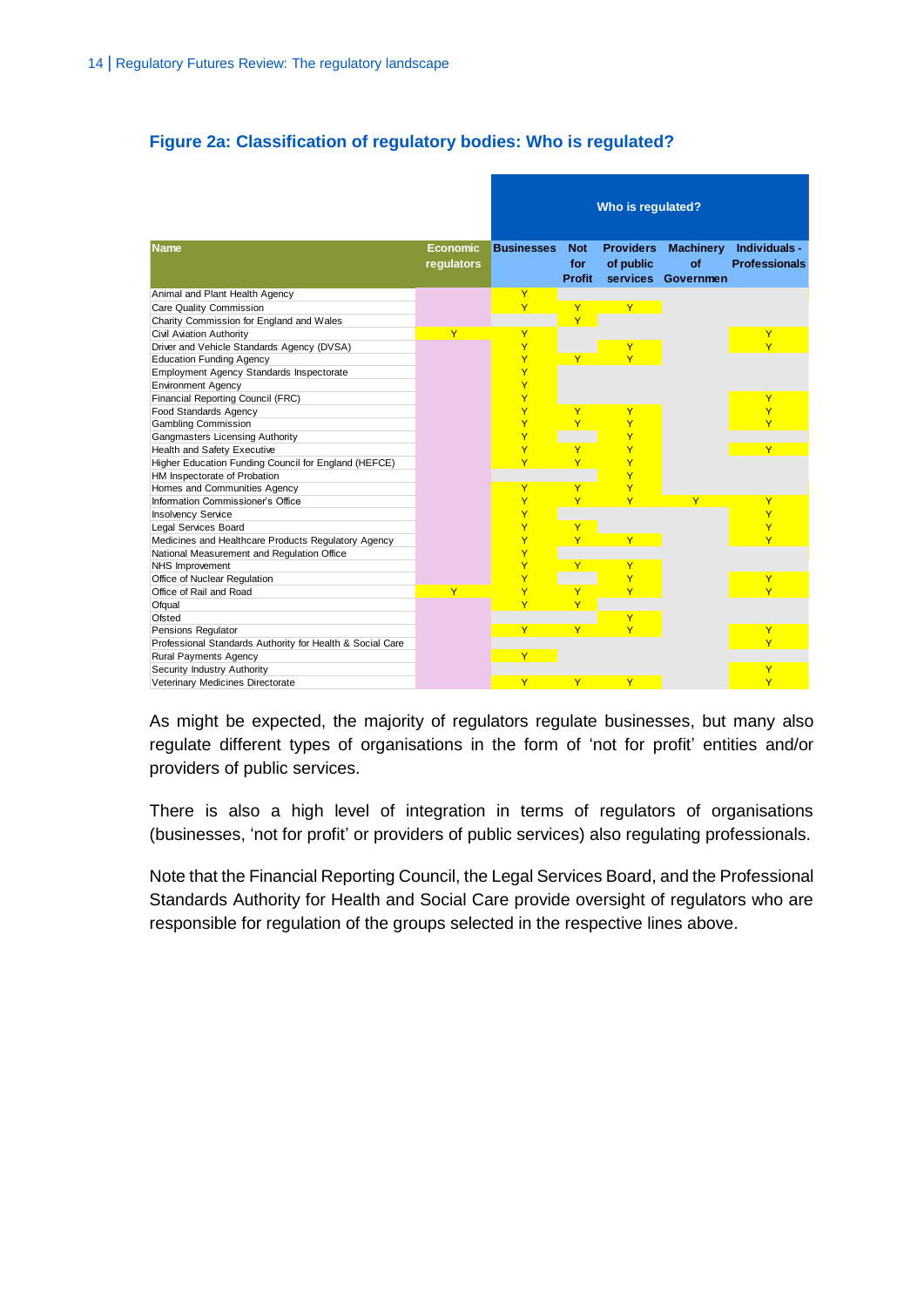|                                                           |                 | Who is protected? |                |                          |                  |                 |
|-----------------------------------------------------------|-----------------|-------------------|----------------|--------------------------|------------------|-----------------|
| <b>Name</b>                                               | <b>Economic</b> | <b>Businesses</b> | <b>Natural</b> | <b>National</b>          | <b>Consumers</b> | <b>Citizens</b> |
|                                                           | regulators      |                   |                | Resources Infrastructure |                  |                 |
| Animal and Plant Health Agency                            |                 | $\overline{Y}$    | Y.             |                          | Y                | Y               |
| Care Quality Commission                                   |                 |                   |                |                          | Ÿ                | Ÿ               |
| Charity Commission for England and Wales                  |                 |                   |                |                          |                  | Ÿ               |
| Civil Aviation Authority                                  | Y               |                   |                |                          | Y                | Ÿ               |
| Driver and Vehicle Standards Agency (DVSA)                |                 |                   |                |                          | Ÿ                | Ÿ               |
| <b>Education Funding Agency</b>                           |                 |                   |                |                          |                  | Ÿ               |
| Employment Agency Standards Inspectorate                  |                 |                   |                |                          |                  | Ÿ               |
| <b>Environment Agency</b>                                 |                 |                   | $\mathsf{Y}$   |                          |                  | Ÿ               |
| Financial Reporting Council (FRC)                         |                 | Y                 |                |                          | Y                | Ÿ               |
| Food Standards Agency                                     |                 | Ÿ                 |                |                          | Ÿ                | Ÿ               |
| <b>Gambling Commission</b>                                |                 |                   |                |                          | Ÿ                | Ÿ               |
| Gangmasters Licensing Authority                           |                 | Y                 |                |                          |                  | Ÿ               |
| Health and Safety Executive                               |                 | Y                 |                | Y                        |                  | Y               |
| Higher Education Funding Council for England (HEFCE)      |                 |                   |                |                          | Y                | Ÿ               |
| HM Inspectorate of Probation                              |                 |                   |                |                          |                  | Ÿ               |
| Homes and Communities Agency                              |                 | Y                 |                |                          | Y                | Ÿ               |
| Information Commissioner's Office                         |                 | Ÿ                 |                |                          | Ÿ                | Ÿ               |
| <b>Insolvency Service</b>                                 |                 | Ÿ                 |                |                          | Ÿ                |                 |
| Legal Services Board                                      |                 | Ÿ                 |                |                          | Ÿ                | Ÿ               |
| Medicines and Healthcare Products Regulatory Agency       |                 | Y                 |                |                          | Ÿ                |                 |
| National Measurement and Regulation Office                |                 | Y                 | Ÿ              |                          | Y                |                 |
| NHS Improvement                                           |                 |                   |                |                          | Ÿ                | Y               |
| Office of Nuclear Regulation                              |                 | Y                 |                | Ÿ                        | Ÿ                | Ÿ               |
| Office of Rail and Road                                   | Y               | Ÿ                 |                | Ÿ                        | Ÿ                | Y               |
| Ofqual                                                    |                 |                   |                |                          | Ÿ                |                 |
| Ofsted                                                    |                 |                   |                |                          | Ÿ                | Y               |
| Pensions Regulator                                        |                 |                   |                |                          |                  | Ÿ               |
| Professional Standards Authority for Health & Social Care |                 |                   |                |                          | Y                | Ÿ               |
| Rural Payments Agency                                     |                 |                   |                |                          | Ÿ                | Ÿ               |
| Security Industry Authority                               |                 |                   |                |                          | Ÿ                | Ÿ               |
| Veterinary Medicines Directorate                          |                 | Y                 | Ÿ              |                          | Ÿ                | Y               |

#### <span id="page-18-0"></span>**Figure 2b: Classification of regulatory bodies: Who is protected?**

The majority of regulators seek to protect consumers and/or citizens, with some also involved in protecting businesses. It is worth noting that regulators' responsibility for protecting these groups may not apply uniformly across each group as a whole when selected above. For example, regulators are normally interested in consumers of products and/or services arising within the sector they regulate rather than consumers as a whole. Similarly, a desire to protect citizens would be linked to the role citizens play in the area being regulated, for example whether they are acting as investors or employees.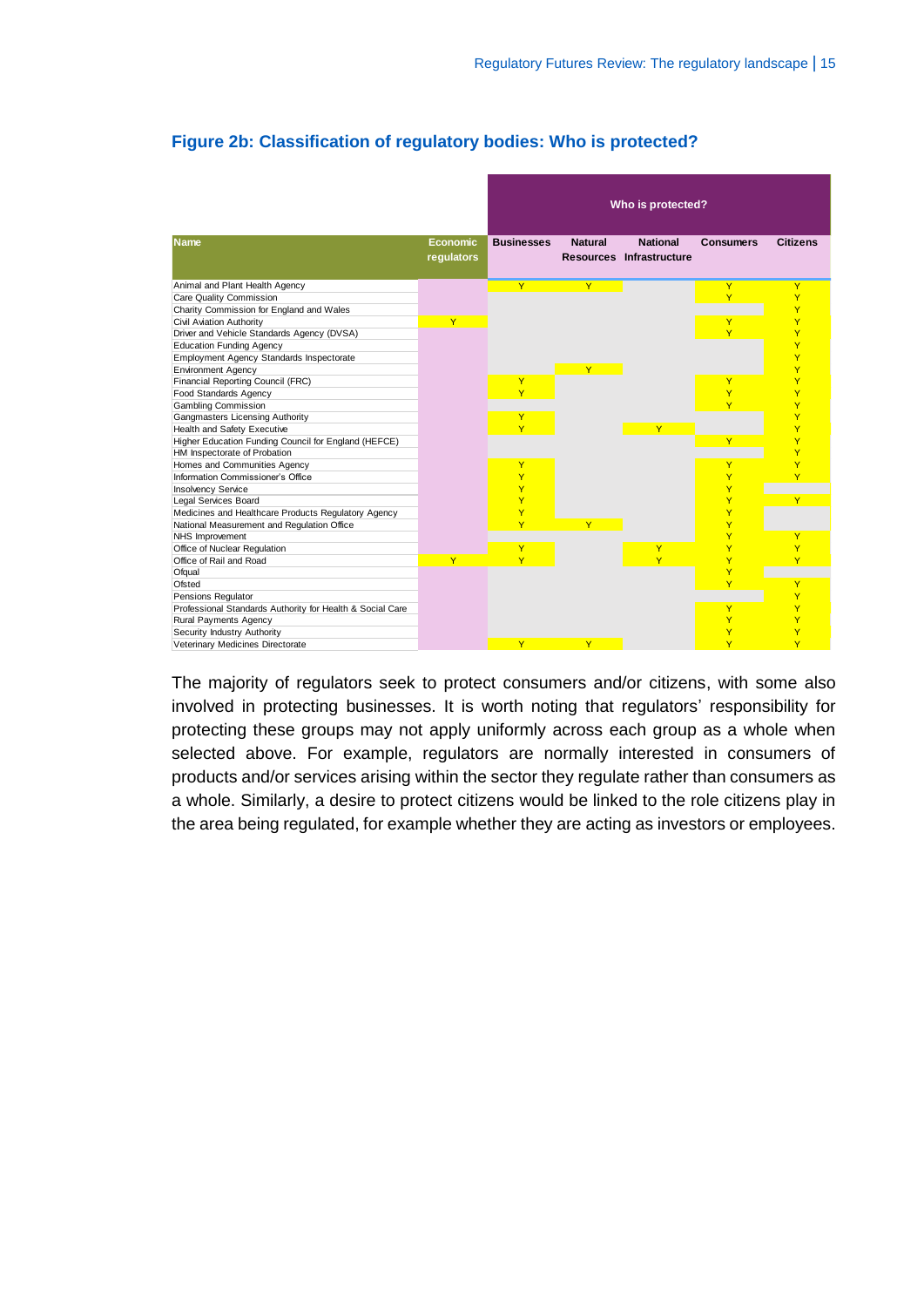#### <span id="page-19-0"></span>**Figure 2c: Classification of regulatory bodies: Standards used for regulation**

|                                                           |                        | <b>Standards used for regulation</b> |                             |                             |                  |                                                               |   |                   |
|-----------------------------------------------------------|------------------------|--------------------------------------|-----------------------------|-----------------------------|------------------|---------------------------------------------------------------|---|-------------------|
| <b>Name</b>                                               | Economic<br>regulators | Professional<br>standards            | <b>Service</b><br>standards | <b>Product</b><br>standards | <b>standards</b> | <b>Operating Environment Pricing</b><br>al standards controls |   | Other<br>controls |
| Animal and Plant Health Agency                            |                        |                                      |                             |                             |                  |                                                               |   | $\overline{Y}$    |
| Care Quality Commission                                   |                        |                                      | Ÿ                           |                             |                  |                                                               |   |                   |
| Charity Commission for England and Wales                  |                        |                                      |                             |                             |                  |                                                               |   | Y                 |
| Civil Aviation Authority                                  | Y                      | Y                                    |                             |                             |                  |                                                               |   | Y                 |
| Driver and Vehicle Standards Agency (DVSA)                |                        | Ÿ                                    | Y                           | Y                           | Y                |                                                               |   |                   |
| <b>Education Funding Agency</b>                           |                        |                                      |                             |                             |                  |                                                               |   | Y                 |
| <b>Employment Agency Standards Inspectorate</b>           |                        |                                      | Ÿ                           |                             |                  |                                                               |   |                   |
| <b>Environment Agency</b>                                 |                        |                                      |                             |                             |                  | Ÿ                                                             |   | Y                 |
| Financial Reporting Council (FRC)                         |                        | Y                                    | Ÿ                           |                             |                  |                                                               |   |                   |
| Food Standards Agency                                     |                        | Ÿ                                    | Ÿ                           | $\overline{Y}$              | Y                |                                                               |   |                   |
| <b>Gambling Commission</b>                                |                        |                                      |                             | Ÿ                           | Ÿ                |                                                               |   | $\mathbf{Y}$      |
| <b>Gangmasters Licensing Authority</b>                    |                        |                                      |                             |                             | Ÿ                |                                                               |   |                   |
| Health and Safety Executive                               |                        | Y                                    |                             | Y                           | Ÿ                |                                                               |   | $\mathbf{Y}$      |
| Higher Education Funding Council for England (HEFCE)      |                        |                                      | Y                           |                             |                  |                                                               |   |                   |
| HM Inspectorate of Probation                              |                        |                                      | Y                           |                             |                  |                                                               |   |                   |
| Homes and Communities Agency                              |                        |                                      | Ÿ                           |                             | Ÿ                |                                                               | Y |                   |
| Information Commissioner's Office                         |                        |                                      |                             |                             |                  |                                                               |   | Y                 |
| <b>Insolvency Service</b>                                 |                        | Y                                    |                             |                             |                  |                                                               |   | Ÿ                 |
| <b>Legal Services Board</b>                               |                        | Ÿ                                    | Ÿ                           |                             |                  |                                                               |   | Y                 |
| Medicines and Healthcare Products Regulatory Agency       |                        | Y                                    | Ÿ                           | Y                           | Y                | Y                                                             |   |                   |
| National Measurement and Regulation Office                |                        | Y                                    | Ÿ                           | Ÿ                           | Ÿ                | Ÿ                                                             | Y | Y                 |
| NHS Improvement                                           |                        |                                      | Ÿ                           |                             | Ÿ                |                                                               | Ÿ |                   |
| Office of Nuclear Regulation                              |                        |                                      |                             |                             | Ÿ                |                                                               |   |                   |
| Office of Rail and Road                                   | Y                      | Y                                    | Ÿ                           |                             | Ÿ                |                                                               |   | Y                 |
| Ofqual                                                    |                        |                                      | Ÿ                           | Ÿ                           | Ÿ                |                                                               | Y |                   |
| Ofsted                                                    |                        |                                      |                             |                             |                  |                                                               |   | Y                 |
| Pensions Regulator                                        |                        |                                      |                             | Ÿ                           | Y                |                                                               |   | Y                 |
| Professional Standards Authority for Health & Social Care |                        | Y                                    |                             |                             |                  |                                                               |   |                   |
| Rural Payments Agency                                     |                        |                                      |                             |                             |                  | Y                                                             |   | Y                 |
| Security Industry Authority                               |                        | Y                                    |                             |                             |                  |                                                               |   |                   |
| Veterinary Medicines Directorate                          |                        |                                      | Ÿ                           | Ÿ                           |                  | Ÿ                                                             |   |                   |

While the previous two charts suggest that there are some regulators who seek to regulate similar groups and also seek to protect similar groups, this chart suggests that their methods vary significantly. This is partly a function of the (combination of) outcome(s) that regulators seek to attain.

- 2.3. Figures 2a, 2b and 2c show that there is no consistent pattern as to whether regulation is organised around:
	- industry (e.g. Civil Aviation Authority: Office of Rail and Road);
	- harm (e.g. Health and Safety Executive; Food Standards Agency);
	- product standard (e.g. Medicines and Healthcare Products Regulatory Agency);
	- service standard by entity (e.g. Care Quality Commission Ofsted);
	- profession (e.g. Professional Standards Authority for Health and Social Care);
	- ethical standards (e.g. Human Tissue Authority); or
	- a combination of these (e.g. Driver and Vehicle Standards Agency covering individuals and entities; the Insolvency Service covering harm, profession and professional practice; the Financial Reporting Council covering standards, professionals and professional practices).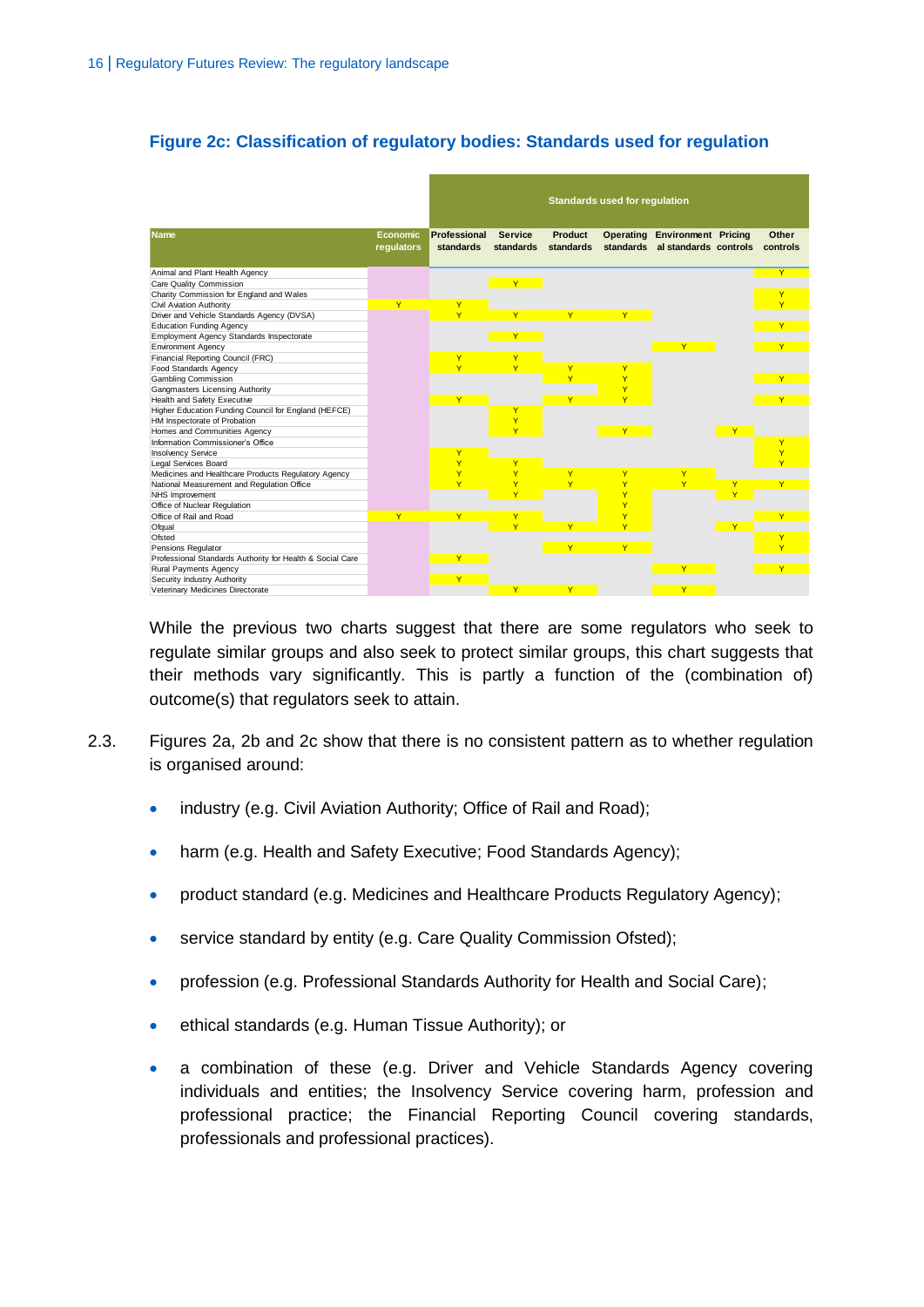- 2.4. In some cases regulatory activities have been combined with non-regulatory activities.
	- the Environment Agency has substantial regulatory activities in relation to industrial installations, waste, water quality and abstraction, and inland fishing, but also has responsibility for flood prevention work;
	- the Rural Payments Agency has responsibility for payments to farmers and other parties under the Common Agricultural Policy but also for livestock identification and traceability to aid prevention and management of animal diseases; and
	- NHS Improvement is the operational name for the organisation that brings together Monitor, NHS Trust Development Authority, Patient Safety, the National Reporting and Learning System, the Advancing Change team and the Intensive Support teams. NHS Improvement contains the regulatory activities exercised by Monitor, alongside wider improvement activities, building on improvement activities delivered by its legacy organisations.

The precise current combination of functions is often a product of history and convenience as much as logic. In many cases the precise form of the regulator has been determined by specific past events which have led government to take action.

#### **Examples**

The **Sports Ground Safety Authority** was formed following the Hillsborough Disaster in 1989. It has statutory responsibility to oversee local authority regulation of safety at 94 major football grounds, and also issues licences to admit spectators directly to those grounds.

The **Human Tissue Authority (HTA)** was established following events in the 1990s that revealed a culture in hospitals of removing and retaining human organs and tissue without consent.

The HTA now regulate organisations that remove, store, and use human tissue for a number of purposes, including research, medical treatment, post-mortem examination, education and training, and for display in public. They are also responsible for approving organ and bone marrow donation from living people.

The primary focus of the HTA has always been to ensure that human organs and tissue are used safely, ethically, and with proper consent, assuring the public that their wishes will be respected.

The sector-specific **Office of Rail and Road** was established to take on some of the rail-safety functions previously regulated by the HSE following concerns after the Ladbroke Grove and Hatfield rail disasters.

The **Office for Nuclear Regulation (ONR)** was also separated from HSE and established as a standalone public corporation. This provided ONR with greater operational flexibility, easing the recruitment of nuclear specialists and providing a greater focus on nuclear skills and expertise given the planned nuclear new build programme and the associated role of the ONR in Generic Design Assessment approval for new nuclear reactors.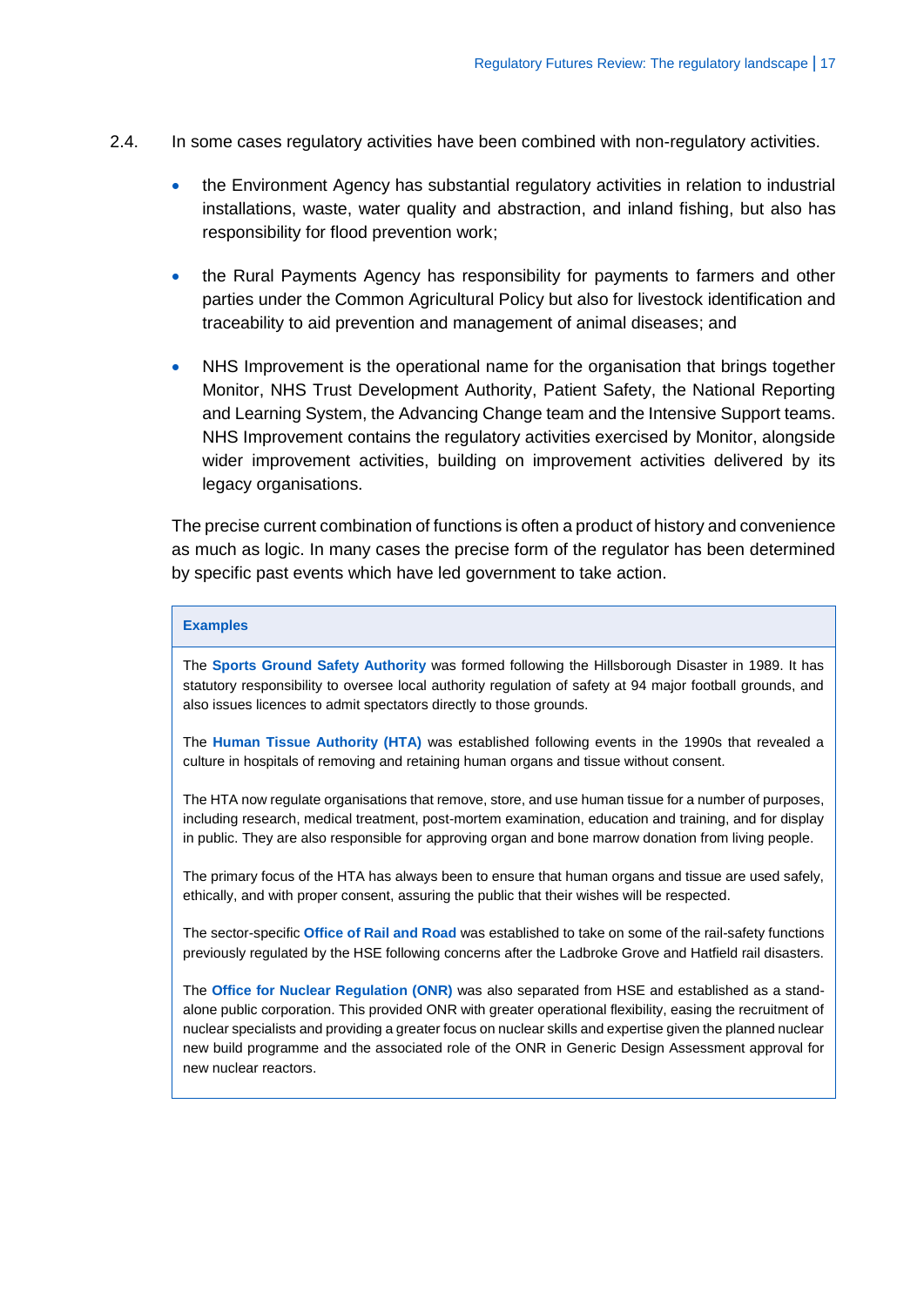2.5. Indeed, while there have been a number of mergers of regulators since 2010, with the creation of regulators such as the Driver and Vehicle Standards Agency (DVSA) from the Drivers Standards Agency (DSA) and the Vehicle and Operator Services Agency (VOSA), and the Animal and Plant Health Agency from the Animal Health and Veterinary Laboratories Agency and parts of the Food and Environment Research Agency (Fera), there have probably been as many cases of creation of new regulators such as the Office of Nuclear Regulation, and the Oil and Gas Authority.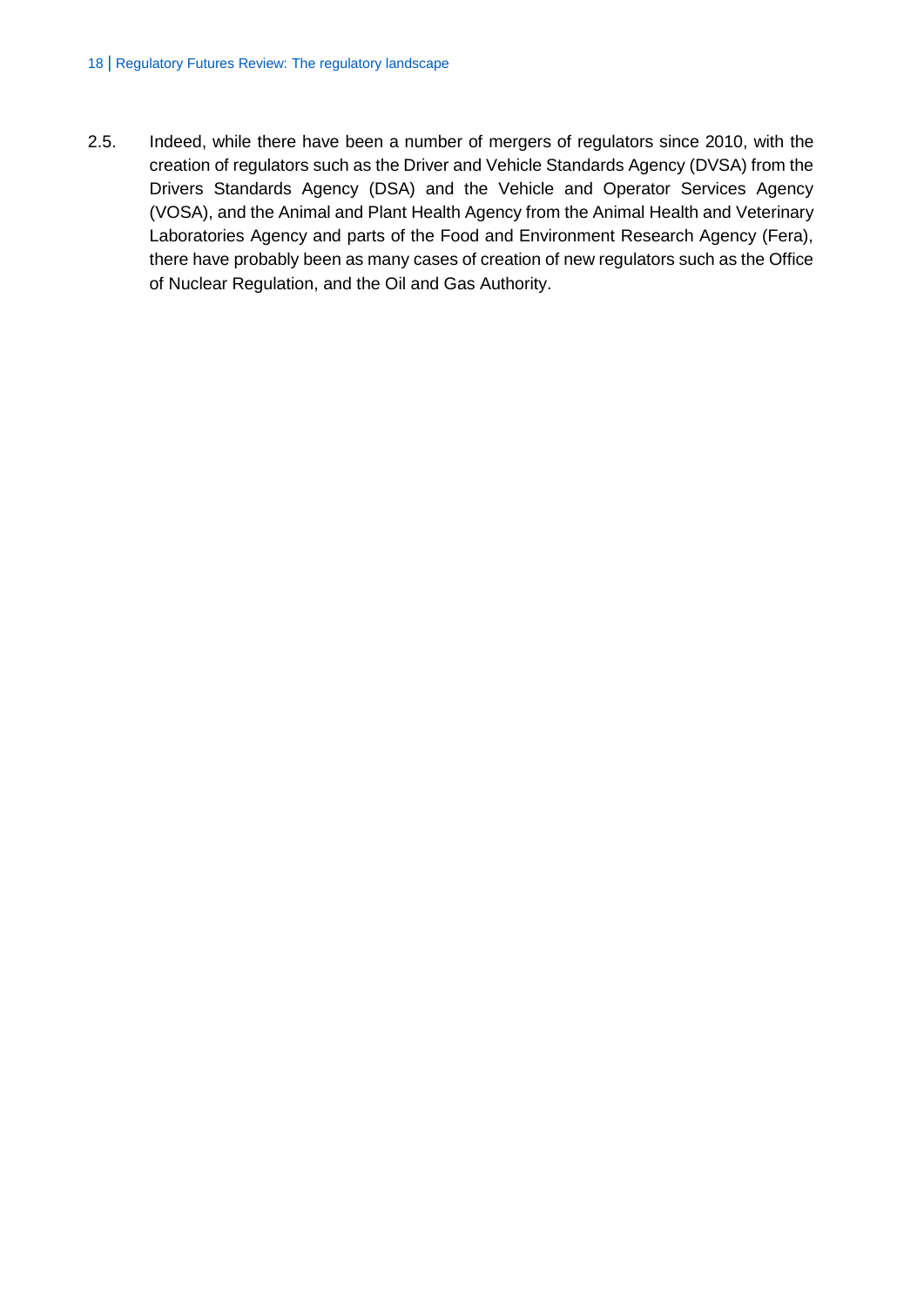# <span id="page-22-0"></span>3. Current regulatory practice and challenges

- 3.1. There has been a series of initiatives over the years which have sought to improve regulation of the private sector. Following deregulatory moves under the Conservative Government to 1997, the Labour Government sought to improve the practice of regulation with initiatives such as the Better Regulation Task Force set up in 1997, the Better Regulation Executive, and then the Hampton Report<sup>3</sup> and Macrory Review<sup>4</sup> which resulted in the Regulatory Enforcement and Sanctions Act 2008.
- 3.2. These were followed by the One-in, One-Out (later One-In, Two-Out) initiative under the 2010 to 2015 Coalition government which delivered savings to business worth £10 billion over the Parliament. It was supported by:
	- Red Tape Challenge and Focus on Enforcement reviews which took a sectoral approach to identifying how to reduce the impact of regulation on business;
	- the upgrading of the long-standing statutory code of practice for regulators which gives effect to the Hampton principles of regulation; and
	- legislation creating a duty for regulators to have regard to the desirability of economic growth.

The Small Business, Enterprise and Employment Act 2015 required future governments to set a Business Impact Target (BIT) for the impact of regulation on business over the lifetime of a Parliament.

- 3.3. The Conservative Government from 2015 had a more explicit deregulatory agenda, with a manifesto commitment to make a further £10 billion of regulatory savings for business (which is the BIT of the 2015 to 2020 Parliament). This is being delivered through:
	- regulatory budgets for departments, which take account of the impact of changes in policy and practice by the regulators which they sponsor as well as legislative changes; and
	- Cutting Red Tape reviews, the successors of the Red Tape Challenge and Focus on Enforcement.
- 3.4. As a result of this constant focus on seeking to improve regulation, UK regulation is generally seen as best practice worldwide as recognised by, for example, OECD reviews

 $\overline{a}$ 

<sup>3</sup> http://webarchive.nationalarchives.gov.uk/+/http:/www.bis.gov.uk/policies/better-regulation/improvingregulatory-delivery/assessing-our-regulatory-system

<sup>4</sup> http://webarchive.nationalarchives.gov.uk/20121212135622/http:/www.bis.gov.uk/files/file44593.pdf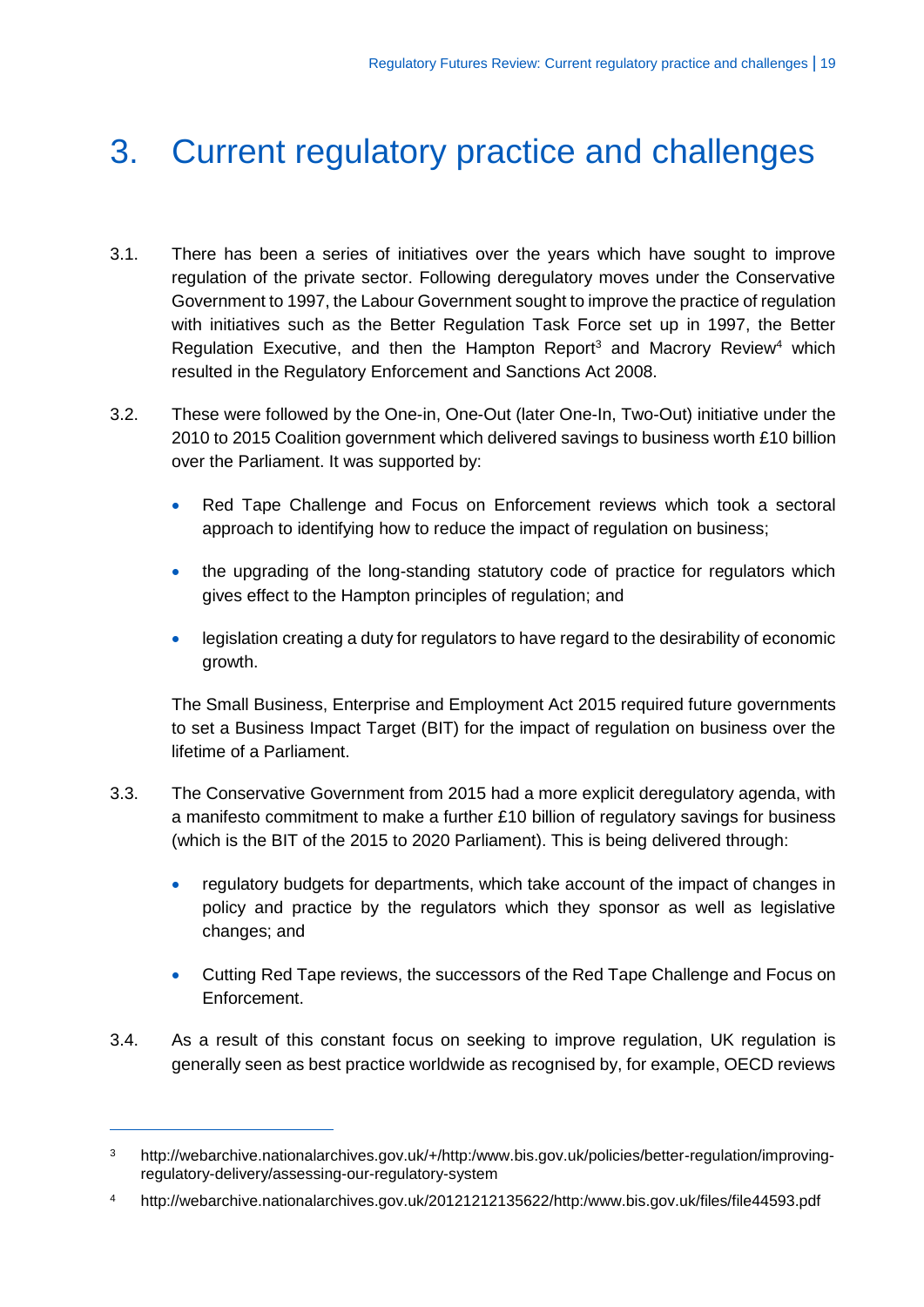of regulatory practice.<sup>5</sup> In our discussions with business representative organisations there was recognition of the efforts governments have made to improve the practice of regulation. As a result regulation is a less frequent cause of complaint from their members. At the same time they still argued that there is a lot more that could be done to improve regulatory practice.

- 3.5. Current best practice as set out in the Regulators' Code emphasises a number of key aspects:
	- an emphasis on provision of advice and information to facilitate and encourage compliance rather than inspection and enforcement;
	- a risk-based approach to regulation and inspection and, where possible, a 'no blame' approach to encourage reporting of non-compliance; and
	- **•** greater information and intelligence sharing and collaboration between regulators.
- 3.6. Much of the pressure for improvement in regulatory practice has been driven by top-down initiatives in the past. This review, led by the regulators, is an opportunity for regulators themselves to contribute their extensive knowledge and experience to how regulation might be improved operationally.
- 3.7. In addition, in public services, regulatory practice is rather less mature and cross-country comparisons are less developed due to the very different structures, ownership and means of funding public services between countries. Indeed, in the UK, public services have been subject to frequent change as government sees it as being more its responsibility to secure improvements in public services than it does in the private sector where its aim is more (though not entirely) directed towards compliance.
- 3.8. Devolution has meant that there is both greater diversity in the structure of public services and also in the nature of regulation. For example, in a centrally-run health service without a purchaser/provider split (as in Scotland), whilst there still is the need for an inspectorate (Healthcare Improvement Scotland) along the lines of CQC, there is no need for an economic regulator (or a financial monitoring organisation) as performed by Monitor in England.
- 3.9. As a result, within some areas of public services, notably health and education, regulators have more often been subject to government policy objectives shifting and changing the context of regulation, than has been the case in the private sector. In this review our focus on public services is in relation to England.
- 3.10. There are other influences which have had, or will have, a strong impact on regulatory practice.

 $\overline{a}$ 

<sup>5</sup> http://www.oecd.org/gov/regulatory-policy/44912041.pdf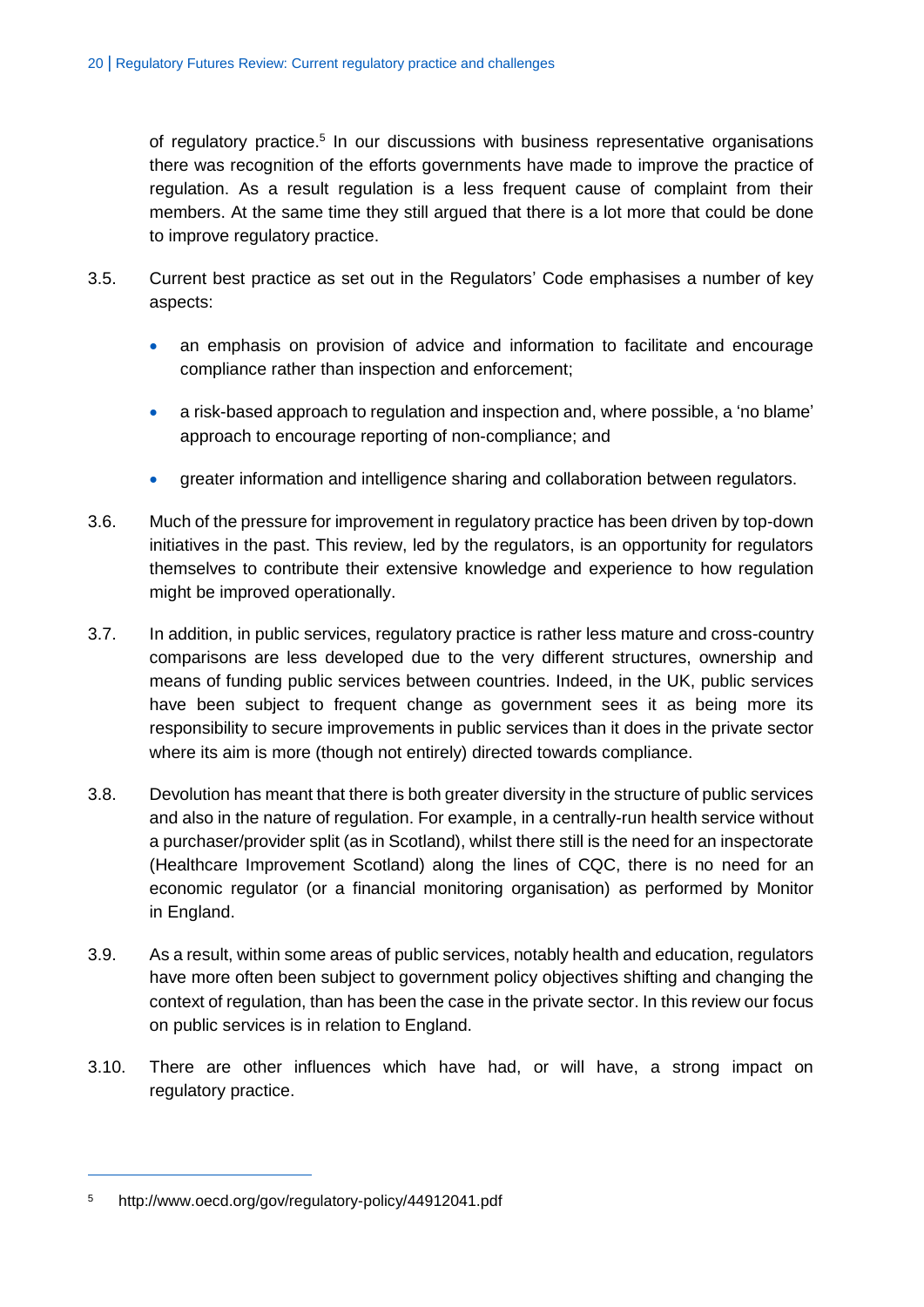# Constraints on public spending

3.11. With a few notable exceptions, such as the Office of Nuclear Regulation and the Care Quality Commission, regulators, like most of the public sector, have been required to make reductions in public expenditure in the recent past. In the case of most regulators this will continue in the period to 2020. This review will not necessarily identify **additional** savings which can be made. Rather, in many cases it may simply identify approaches regulators may use to achieve these target reductions.

# The impact of withdrawal from the European Union

- 3.12. The referendum vote to withdraw from the European Union occurred towards the end of the Review. Consideration has been given to the impact that this might have for the conclusions of the Review, particularly as EU regulation was one of the issues in debate between the two sides of the Referendum campaign.
- 3.13. Once the future desired relationship between the UK and the EU is secured issues for regulation such as:
	- the status of the UK in relation to the Single Market;
	- free movement of labour; and
	- labour market regulations more generally,

will be known.

- 3.14. The extent to which the UK Government will seek to revise some non-Single Market regulations such as environmental regulations is to be negotiated.
- 3.15. The United Kingdom will in due course be leaving the European Union. The formal negotiations will determine the precise arrangements that will determine the new regulatory environment. The Government has stated it will introduce a Great Repeal Bill to remove the European Communities Act from the statute book and convert the body of existing EU law into domestic law. Parliament will then be free to amend, repeal and improve any law it chooses. In that context, we have assumed for the purpose of the Review that any substantive regulatory impact will be from 2020 at the earliest - and hence beyond a likely timescale for implementation of this Review's main recommendations. Indeed we hope that some of the principles laid down in this Review may help in considering how future regulations might best be drafted to aid their implementation. However, for those regulators whose work will be most influenced by withdrawal from the EU, there may be re-allocation of management focus, and so implementation of this Review's recommendations may take longer.
- 3.16. There will be some very specific impacts on some regulators, for example the Medicines and Healthcare Products Regulatory Agency (MHRA) and its relationship with the London-based European Medicines Agency, but not to the extent that it would affect the validity and ease of implementation of the Review's recommendations. Indeed, some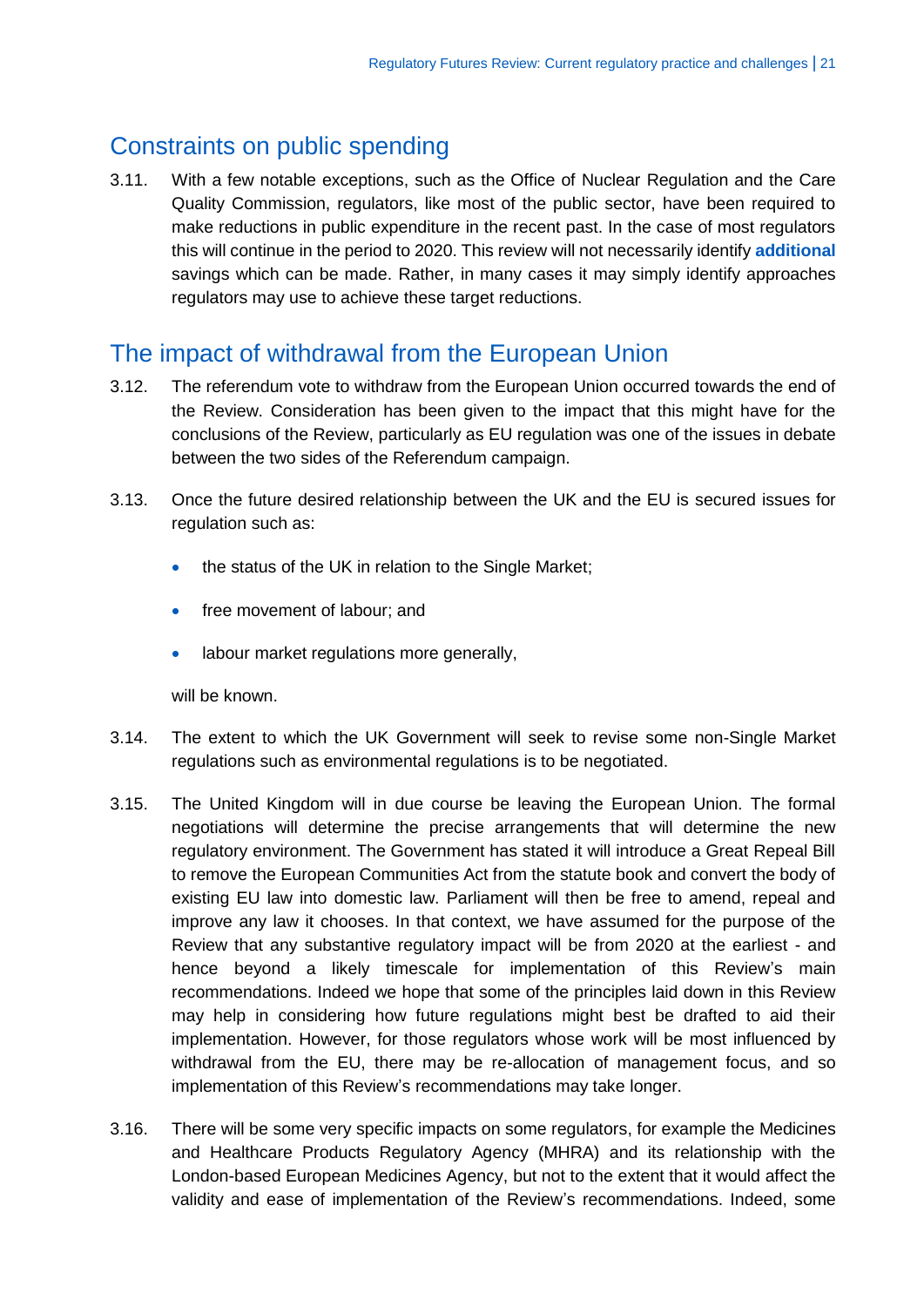recommendations may be easier to implement. For example, there has been some uncertainty in the Food Standards Agency as to whether self-assurance in abattoirs would be permissible under existing EU regulations.

### Recent research on regulatory best practice

- 3.17. There has been a range of academic work on regulation which has informed the development of regulatory practice. <sup>6</sup> For example, the Ayres and Braithwaite enforcement pyramid has had a significant influence on stressing that enforcement action should generally be a last resort in terms of ensuring regulatory compliance. The UK Regulators' Code<sup>7</sup> and OECD Best Practice Regulatory Principles<sup>8</sup> have drawn on this academic work and both stress that regulation should be risk-based. There has been continued academic research into models that minimise the hands-on assurance role of the state. One such model is 'meta-regulation' which involves government rather than regulating directly, encouraging industry to put in place its own systems of internal control, which are then scrutinised by regulators.
- 3.18. Perhaps the most recent new development is the work of Christopher Hodges (Hodges, 2016) summarised in a paper for the Better Regulation Delivery Office (BRDO).<sup>9</sup> Hodges takes an approach which draws on empirical evidence from behavioural psychology (rather than economics) and regulatory practice to propose a more collaborative approach in the UK between businesses, their stakeholders and public officials, based on a shared ethical approach.
- 3.19. In particular he argues that:

 $\overline{a}$ 

- effective regulation should be viewed as producing desirable *behaviour* by the people involved; and
- businesses should be encouraged to adopt ethical practice and regulatory systems and actions should support and incentivise this.
- 3.20. Hodges argues that enforcement policies should generally avoid the concept of deterrence, since it has limited effect on behaviour and conflicts with a learning-based performance culture. Where sanctions are imposed, the totality of sanctions should be proportionate to the degree of moral culpability involved.

<sup>6</sup> For example see 'The Oxford Handbook of Regulation' edited by Baldwin, R., Cave, M., & Lodge, M. (2010) Oxford University Press

<sup>7</sup> https://www.gov.uk/government/uploads/system/uploads/attachment\_data/file/300126/14-705 regulators-code.pdf

<sup>8</sup> http://www.oecd.org/gov/regulatory-policy/governance-of-regulators.htm

<sup>9</sup> https://www.gov.uk/government/uploads/system/uploads/attachment\_data/file/497539/16-113ethical-business-regulation.pdf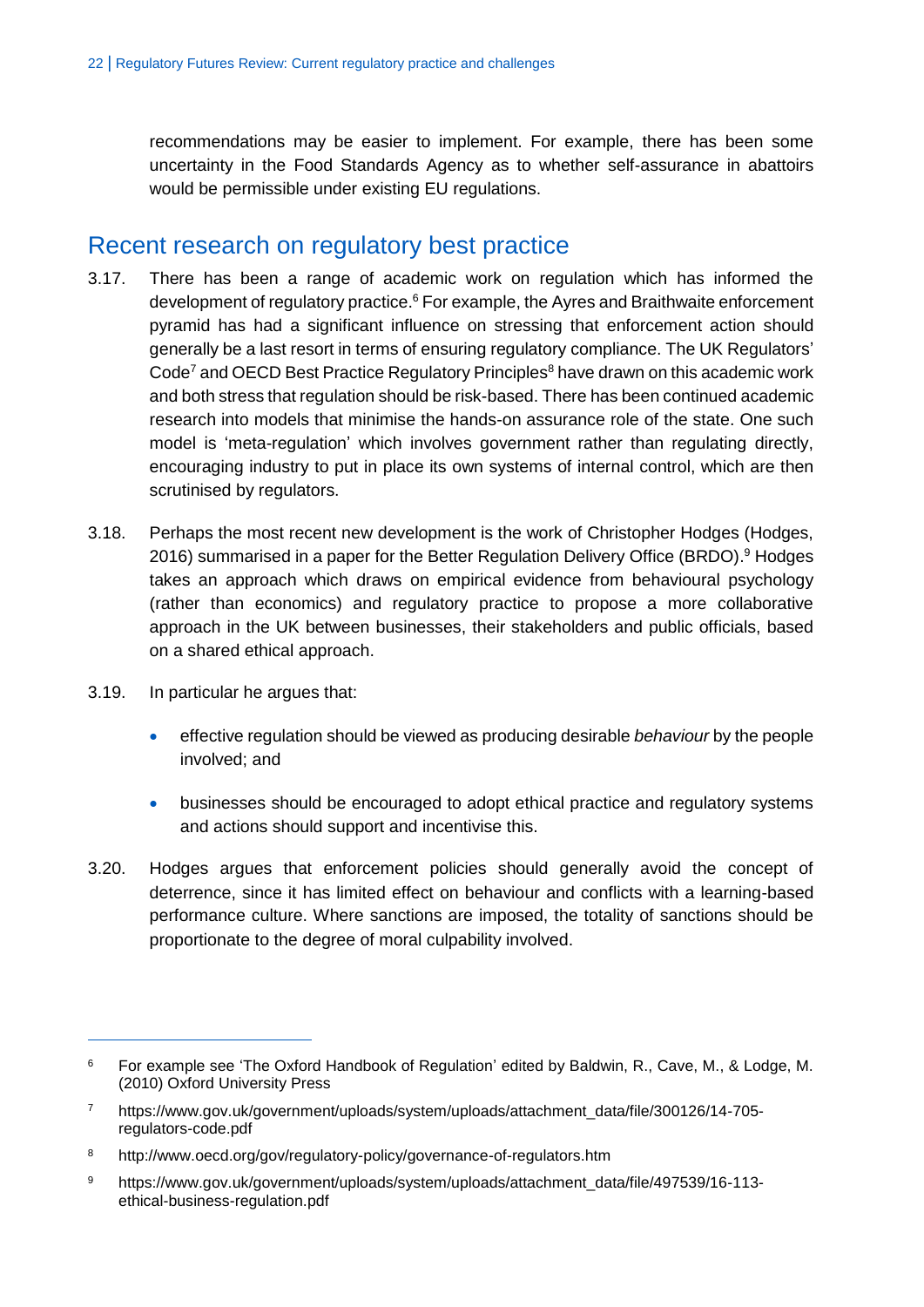- 3.21. Hodges believes that adoption of a robust and evidenced ethical business regulatory system would enable the regulatory architecture to be rationalised. He argues that the implications for UK regulators are that the architecture should consist of:
	- high-level general principles (provided by the national regulator), which can be seen as akin to outcome based regulation; and
	- provision of detail at a lower (potentially non-regulator) tier, for example in guidance at sectoral (trade association), internal (group or corporate), or area (Chambers of Commerce for SMEs) level.
- 3.22. This general approach has received endorsement from the Committee on Standards in Public Life who, in their report 'Striking the balance - upholding the 7 principles of public life in regulation',<sup>10</sup> recommended that best practice in regulation is that "regulators should actively engage with those they regulate and take a leadership role by encouraging positive attitudes towards compliance".
- 3.23. This proposed architecture has influenced our proposals for what we have termed 'regulated self-assurance'. However our proposals vary this architecture by using third parties and assurance bodies in addition to regulated entities for assurance tasks.
- 3.24. Furthermore, we recognise that government will still be ultimately responsible for regulation and therefore will still supervise this self-assurance. They may still need to retain an assurance role in certain circumstances - such as where there is a high number of very small firms or a high level of criminality.

 $\overline{a}$ 

<sup>10</sup> https://www.gov.uk/government/publications/striking-the-balance-upholding-the-7-principles-inregulation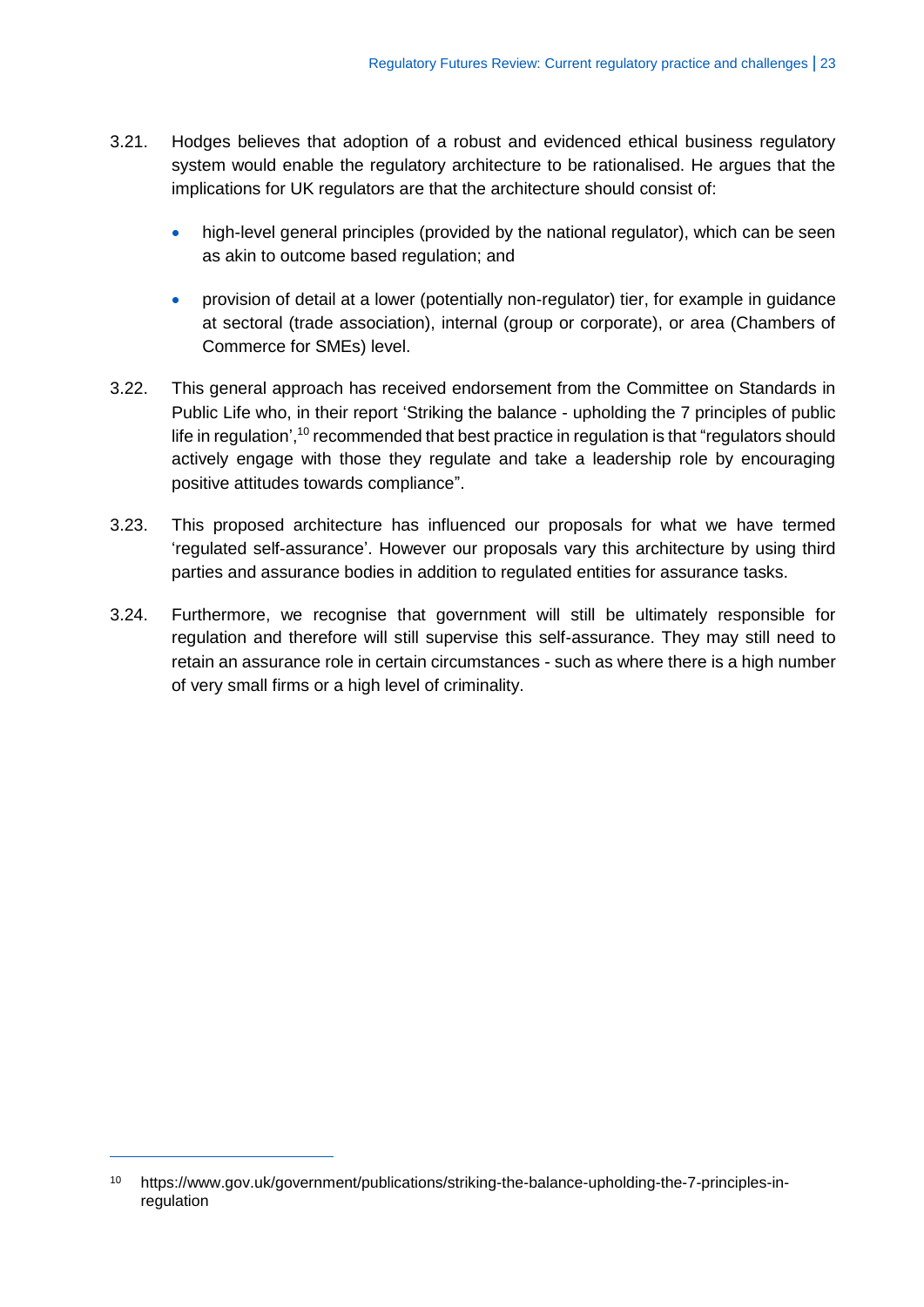# <span id="page-27-0"></span>4. The regulatory future

- 4.1. While there is much that is good in UK regulatory practice, there is scope for improvement. Currently regulators are operating in a context where they are being required to make, in many cases, year on year reductions in expenditure. Hence no change is not an option and one of the objectives of this review requires us to identify how regulators can achieve significant improvements in operational efficiency.
- 4.2. Areas in which regulators think there is scope for improvement include:
	- an even greater focus on outcome based regulation than there is currently;
	- a shift in the expectations of what regulators can and should do and what businesses and others such as purchasers/commissioners and professionals should do to ensure, not just compliance, but steady reduction in the risk of harm and/or improvement in the quality of services. The interaction of these roles is summarised in the graphic equaliser model (summarised below);
	- greater harnessing of data, surveys and use of regulated entities' own quality management systems to reduce (though probably never entirely remove) the need for physical inspection; and
	- greater sharing of information and intelligence between regulators and other public bodies.

#### **The graphic equaliser model**

The Care Quality Commission uses a conceptual framework, 'the graphic equaliser model', which we have found particularly useful (presented in Figure 3). This outlines a set of five stakeholders who can each act as levers of influence and take responsibility for quality in the health and social care sector. The extent of the role each plays will vary between sectors but also over time depending on the particular circumstance and challenges facing the sector.

This framework can be generalised so that it applies to the private sector more generally, where the commissioner/user combined is the purchaser. According to economic theory, one of the justifications for regulation is when there is asymmetry of information between the purchaser and the provider. This can be particularly the case where the purchaser is an individual. Hence the more informed the purchaser the less the need for a regulator to be involved in the purchaser/provider relationship. In principle, the more a purchaser can be an active lever for quality, the less that action is required from the regulator.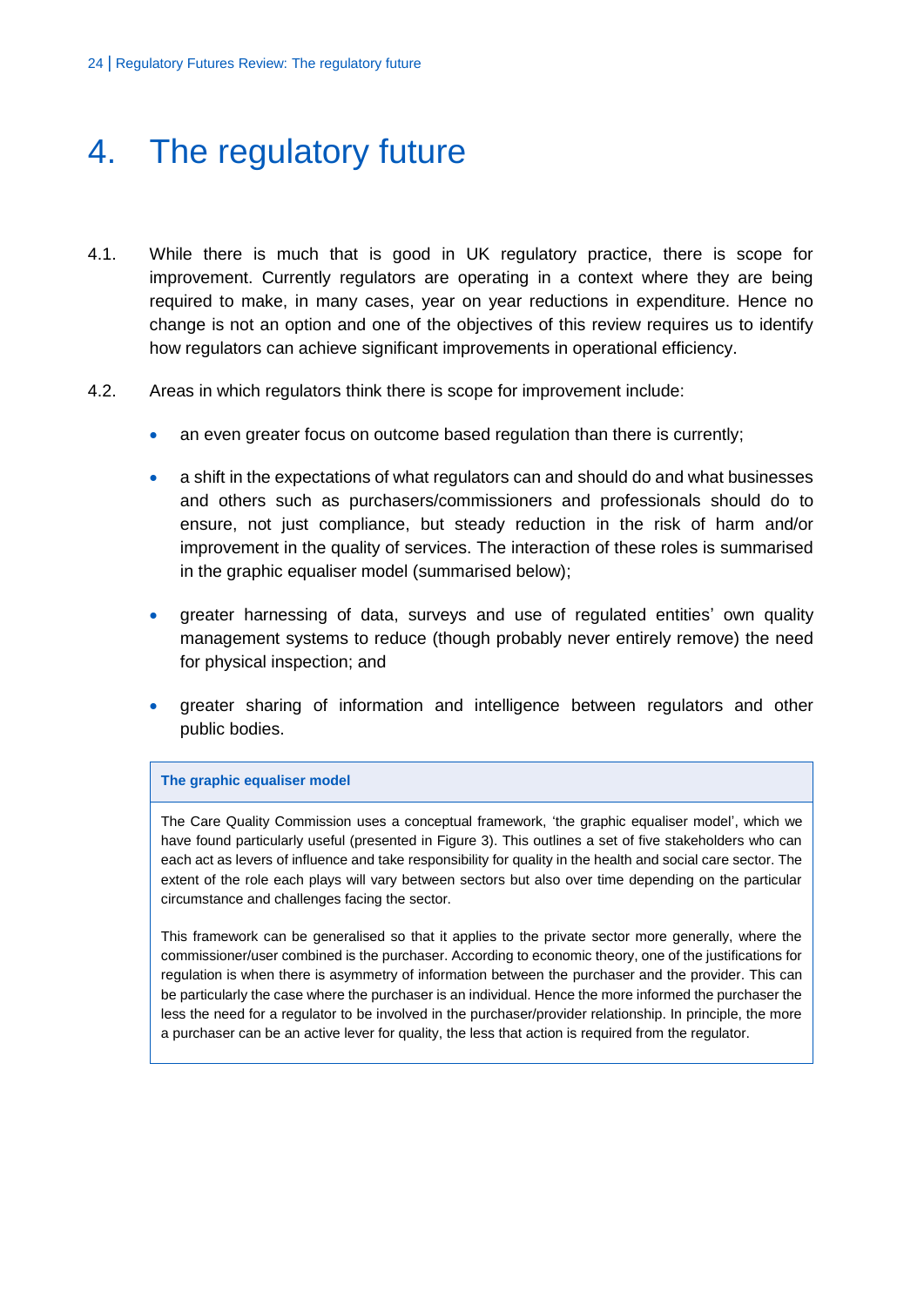<span id="page-28-0"></span>

**Figure 3: Care Quality Commission stakeholder equaliser**

- 4.3. Currently, in some cases, too much of the responsibility falls by default on the regulator and too little on the regulated entity, the commissioners or the professionals working in the entity. This can be addressed through legal means or through seeking to emphasise this in the values of the entities concerned.
- 4.4. In other cases the regulator may be duplicating the assurance which the regulated entity or the purchasers are carrying out themselves. For example, in the case of food safety, large supermarkets will already make use of quality-management systems to assure food hygiene and currently both local authorities (on behalf of the FSA) and BRC Global Standards (on behalf of retailers who are the purchasers) assure that food manufacturers meet food safety standards.
- 4.5. In such cases there may be scope for the regulator to rely more on assurance being provided by, or on behalf of, the regulated entity themselves (suitably audited), or by purchasers or professionals, rather than doing duplicate assurance themselves. We set out a number of examples below of areas where this already happens.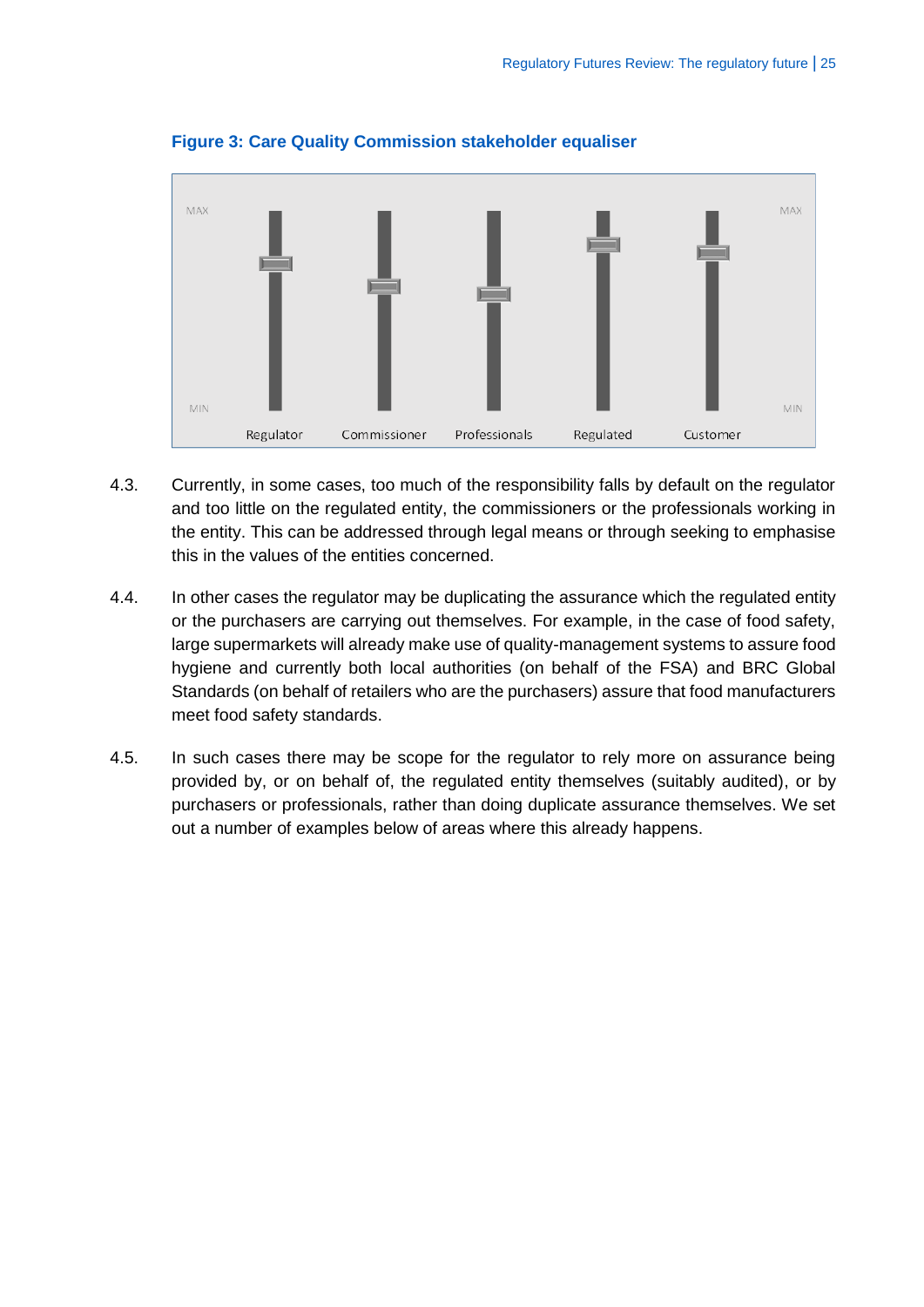#### **Purchasers taking responsibility for their supply chain: Red Tractor scheme**

This was established following the salmonella, E-coli and BSE scares in the 1980s and 1990s. Food retailers sought to ensure greater control over their supply-chain standards as food hygiene issues among their suppliers can lead to brand damage for retailers and costs associated with product recall. Establishing a scheme of third-party assurance avoids farms being inspected by multiple retailers. The scheme is owned jointly by the National Farmers Union and the British Retail Consortium. More recently the Food Standards Agency recognised that it could use this assurance scheme to inform its own risk assessments when deciding on frequency of inspection.

Red Tractor (and associated assurance schemes such as the Agricultural Industries Confederation and BRC Global Standards) does assurance from farm to processing, covering some of the regulatory controls within the scope of FSA, local authorities, Animal and Plant Health Agency (APHA) and Environment Agency (EA), through certification bodies who compete to assure farms etc. Farms negotiate fees and membership with certification bodies. Red Tractor covers around 80% of farming production. As a result, Red Tractor assured farms are less likely to be inspected in any single year (2% compared to 25% for non-Red Tractor assured farms), with the result that inspections can be better targeted and their number reduced.

#### **Companies self-reporting: Drinking Water Inspectorate (DWI)**

Currently the DWI operates a system of self-reporting which involves water companies testing drinking water themselves with their own processes, sampling and testing all assured by UKAS assured certification bodies and reporting results to the DWI. Companies have a statutory obligation to report on incidents concerning the quality of the drinking water which the DWI then investigates. In this case therefore the assurance is all done by the companies themselves under the supervision of the regulator.

#### **Companies self-reporting: Health and Safety Executive (HSE)**

RIDDOR (The Reporting of Injuries, Diseases and Dangerous Occurrences Regulations 2013) place a legal duty on the relevant duty holder, normally the employer, to report injuries at work to the HSE.

#### **Professions taking responsibility: Medicines and Healthcare products Regulatory Authority (MHRA)**

The MHRA operates a 'yellow card' system where doctors have a (voluntary) responsibility to report if there is an adverse reaction arising from the use of a particular medicine or medical device, in order to identify where particular medicines or combination of medicines are having an adverse impact.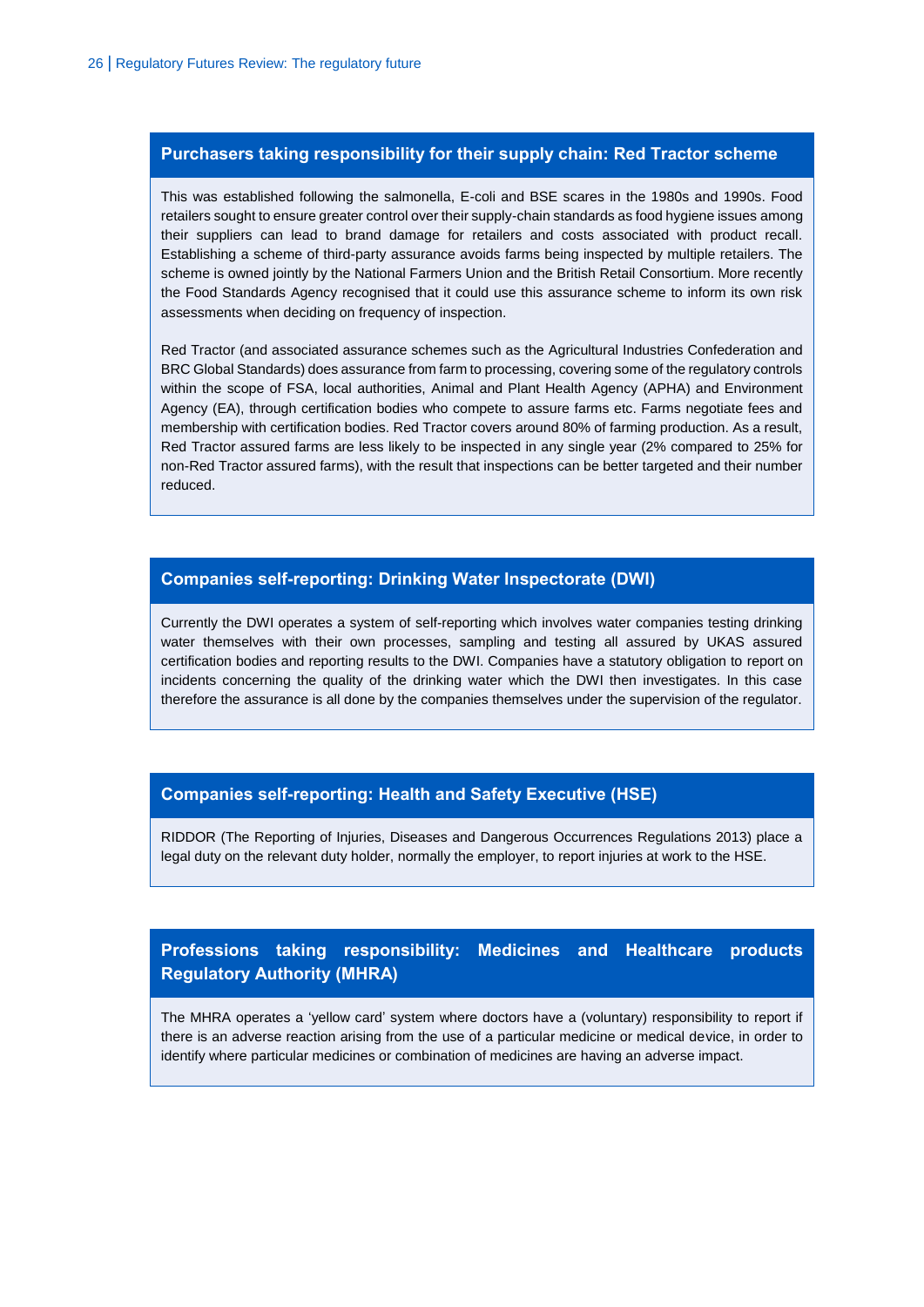#### **Professions taking responsibility: Civil Aviation Authority (CAA)**

Pilots and air traffic controllers have a statutory responsibility to report any near misses (proximity events) to the CAA, on a 'no blame basis'.

- 4.6. A similar framework might be used in cases where regulation seeks to protect the provider against the purchaser. Here the regulator might make use of other agents to help ensure compliance and/or avoid duplication of assurance. For example, could developers or insurers be used more to encourage high standards of health and safety in construction?
- 4.7. In other cases it may be that other agents make use of the assurance provided by the regulator. For example, it is said that lenders to private registered providers of social housing (commonly referred to as housing associations) take reassurance from the regulation of housing associations by the Homes and Communities Agency which is a contributory factor in the cost of funds to the sector.
- 4.8. The role of insurers and purchasers and that of the regulator can become self-reinforcing. For example there is evidence that food hygiene ratings are starting to be taken into account by corporate and individual purchasers of food and by insurers when determining insurance premiums. The DVSA, in developing an earned recognition scheme for heavy goods vehicle and public service vehicle operator licence holders, is looking to commercial pressures through purchasers of transport services and insurers to encourage transport operators to join the scheme.
- 4.9. However, for roles to be appropriately allocated it is important that the economic costs of the various assurance activities are transparent and the allocation of tasks fully taken into account. For this reason we believe there should be a presumption of full-cost recovery for regulatory services - an issue which we consider further in Section 8.
- 4.10. We **recommend** that all regulators consider how far they can make use of other agents who can bring influence to bear on minimising harm and improving the quality of services as part of their regulatory strategy. This will help to minimise oversight and, in the case of regulation of public services, ensure that the most appropriate public body is responsible for each element of assurance.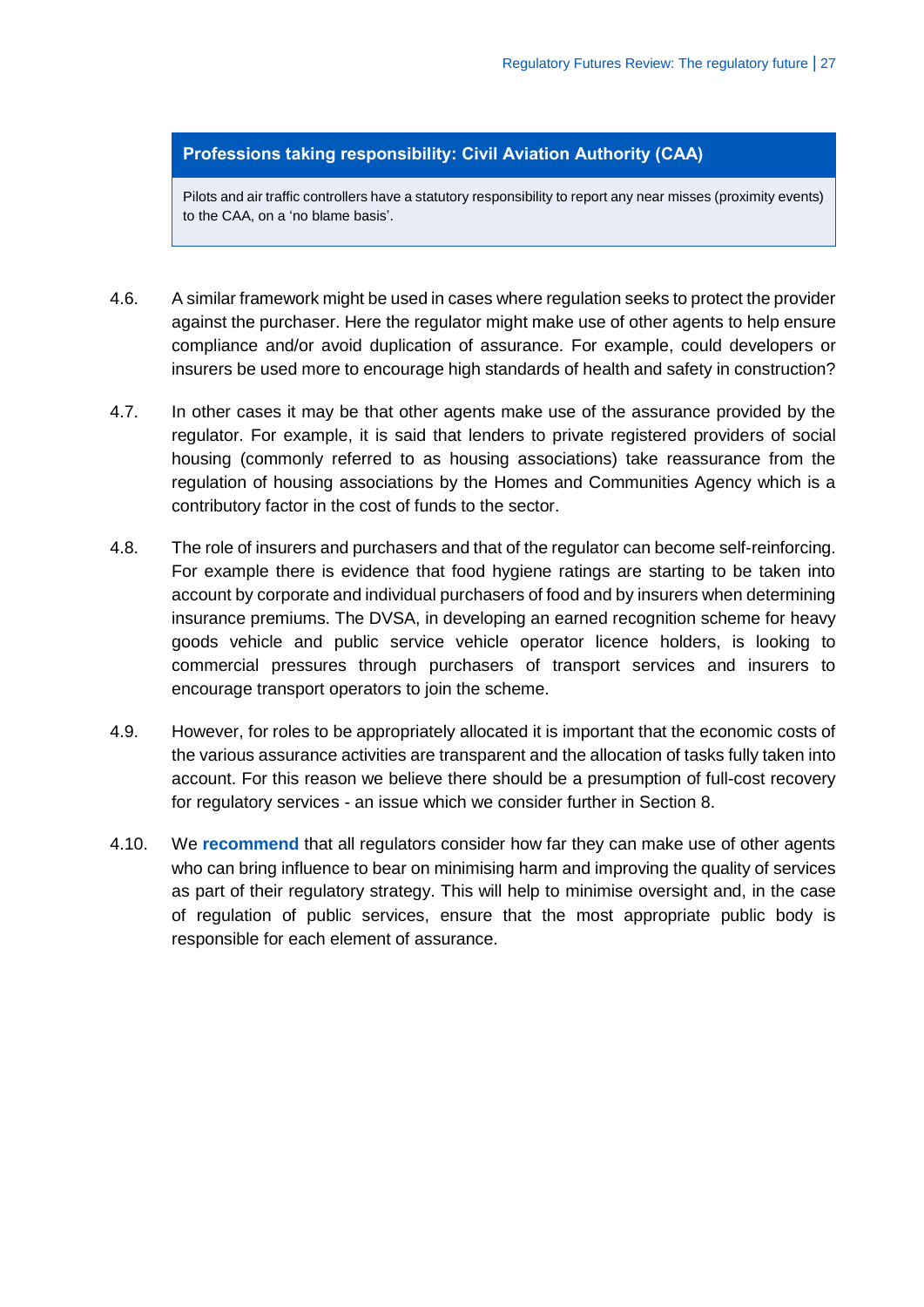# <span id="page-31-0"></span>5. Government setting high-level principles: outcome-based regulation

- 5.1. The first part of our proposed approach to regulation (described in Section 4) involves the regulator being very clear about the outcome they are seeking to achieve and focusing on what high-level outcomes the regulated entity is required to achieve rather than on failure to comply with detailed rules. This approach is consistent with the Hampton principles.
- 5.2. The extent to which detailed rules are required to ensure compliance with the outcome will vary between types of regulation. For example, where the outcome is to ensure that purchasers get what they think they are paying for (trade descriptions regulation), or where the outcome is expressed in quantitative terms (e.g. restrictions on carbon emissions of power generation plants), there is more of a simple pass/fail in terms of compliance.
- 5.3. However, where the regulation is designed to minimise the risk of harm, the outcome may be rather more subjective. For example, in 'ensuring a safe working environment' the standard expected may change over time, whereas regulation focused on a process may not. The measure of whether sufficient steps have been taken to avoid harm generally relies on the principle that the risk of harm is 'as low as reasonably practicable' (the ALARP<sup>11</sup> principle). In such a case costs should not be 'grossly disproportionate to further risk reduction'. Hence the judgement as to what is reasonably practicable can change over time.

#### **The Health and Safety Executive (HSE)**

The work of the HSE is outcome-based, addressing problems by matching a mixed set of interventions tailored to specific risks in different sector circumstances. This includes both direct and indirect interventions. Their new strategy, 'Helping Great Britain work well', encourages others to take responsibility for a common-sense approach to health and safety in the workplace.

 $\overline{a}$ 

<sup>11</sup> <http://www.hse.gov.uk/risk/theory/alarpglance.htm>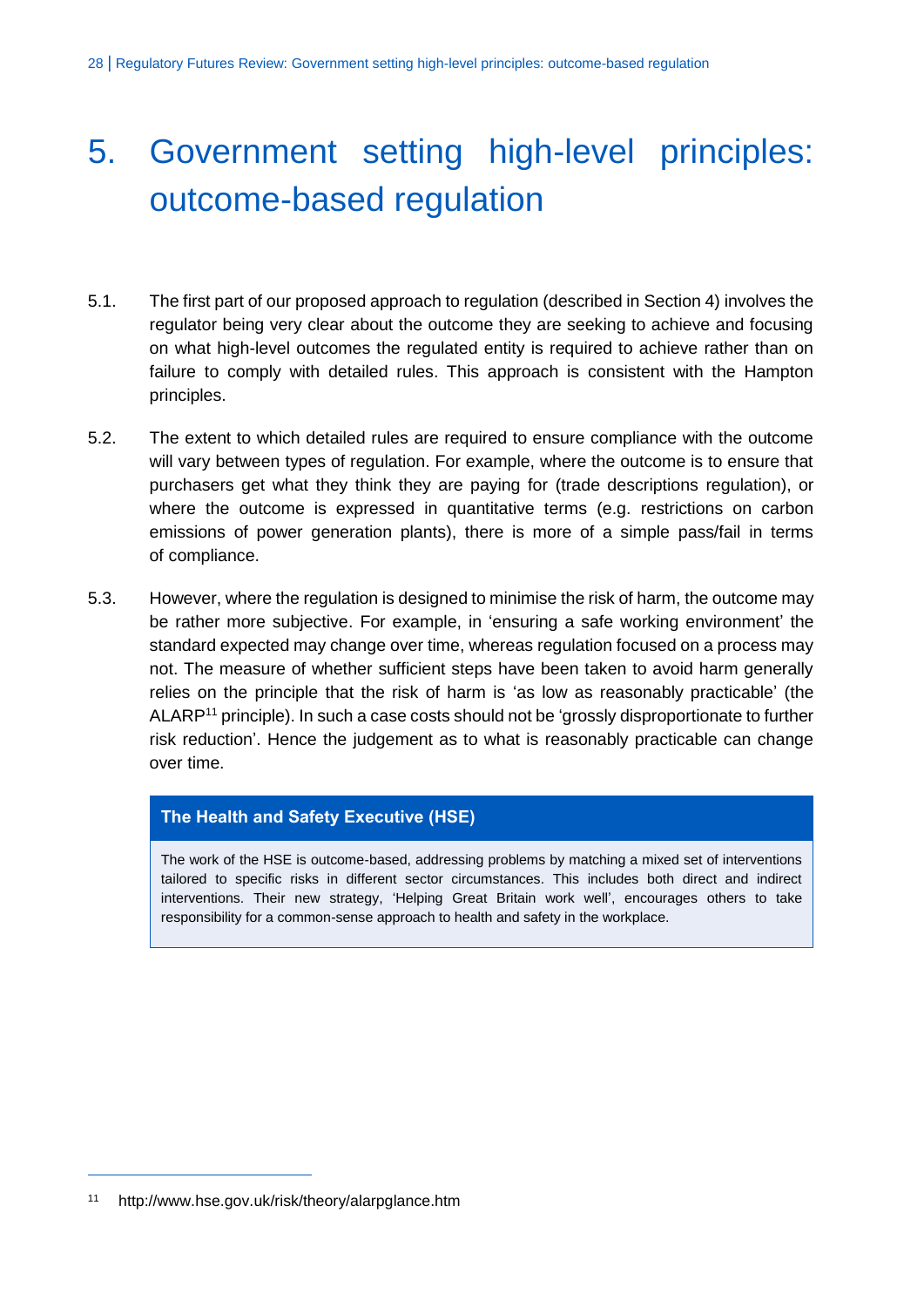#### **Gambling Commission**

The Gambling Commission is seeking to encourage a conversation with gambling operators about how responsible gambling can be promoted. It is communicating to industry that it needs to invest in different forms of research and data analytics in order to improve outcomes for vulnerable gamblers, and to use information they collect for commercial purposes for social responsibility reasons. There is a recognition that different businesses will take different approaches and that, in piloting such programmes, there will be successes and failures. The Commission's focus is on ensuring that innovation in this area is effectively evaluated with learning shared across the industry. Given that the data and systems involved in identifying potential problems in gambling are often the same ones used by gambling operators for commercial purposes, there are some challenges in getting operators to share this information.

The Gambling Commission is also trialling different ways to encourage the industry to be more responsible for meeting the outcomes required, including engaging with larger operators at board level and putting the onus onto operators to demonstrate how they are embedding systems to meet licensing objectives. Operators are keen to have intended outcomes clearly stated to give them confidence that they are reaching them, or what steps they need to take to do so.

- 5.4. In principle, good public policy prefers a focus on outcomes to a focus on outputs, processes or inputs. Outcome-based regulation can be flexible to technological and market changes including reduced barriers to new entrants - important in fast changing industries, where implementation of detailed regulations can have the effect of suppressing innovation. It can also reduce the resources required by the regulator for inspections/investigations which were confirmed by the Review information collection exercise to be the most significant area of current regulator activity.
- 5.5. A further advantage of outcome-based regulation is that as long as the intent is clear it avoids the risk that regulated bodies are focused on strict compliance with rules rather than the desired outcome.

#### **Experience of rules based systems: Office of Gas and Electricity Markets (Ofgem)**

Ofgem have learned that rules-based systems have a number of problems:

**Any rule can be subverted.** Suppliers attempted to get around rules requiring them to make clear to customers whether they are on the cheapest tariff through use of 'white label' or collective switch deals.

**Focus on the rules not the outcome.** One supplier argued that a strict application of the rules would require a 20-minute introduction every time they were on a sales call to a customer.

**Rules can get in the way of innovation** The restriction to four tariffs per supplier restricted innovation in terms of offering local deals to community energy supply companies (whilst derogations were allowed these took time to attain).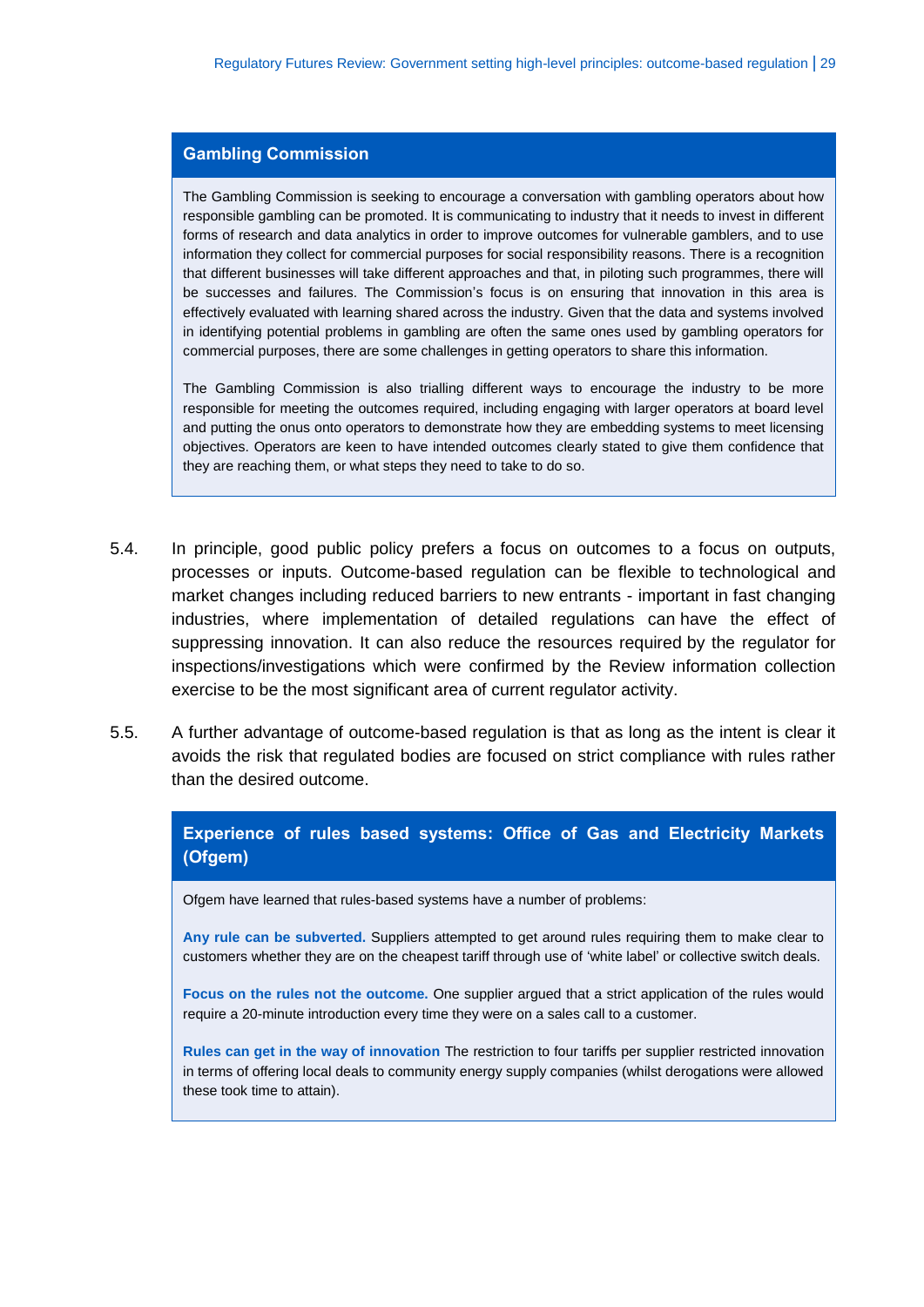- 5.6. The potential downsides are that it might provide insufficient certainty to business and potentially insufficient legal clarity to the regulated as to whether they are meeting regulators' requirements. This can be addressed through the concept of safe harbour, or a 'sandbox'.
- 5.7. The concept of a regulatory sandbox as used by the Financial Conduct Authority (FCA) aims to create a 'safe space' in which businesses can test innovative products, services, business models and delivery mechanisms in a live environment without immediately incurring all the normal regulatory consequences of engaging in the activity in question and as such it also mitigates this uncertainty. In the FCA case, the sandbox is useful for authorised firms looking for clarity around applicable rules before testing an idea that does not easily fit into the existing regulatory framework and for unauthorised firms that need to become authorised before being able to test their innovation in a live environment.
- 5.8. It may also be the case that, due to the particular circumstances of a regulated sector, focusing purely on a single outcome will be inadequate to protect those that the regulation is seeking to protect. For example the Pensions Regulator has objectives:
	- to protect the benefits of members of occupational pension schemes;
	- to reduce the risk of situations arising which may lead to compensation being payable from the Pension Protection Fund; and
	- to minimise any adverse impact on the sustainable growth of an employer.
- 5.9. Given the uncertainties and timescales over which outcomes are achieved in pensions, regulating this sector in simple outcome terms is problematic. The Pensions Regulator's objectives may sometimes come into conflict, which requires the Pensions Regulator to then strike a balance in the specific case before it. For example, the requirement to protect the benefits of pension scheme members - which might point towards requiring an employer to pay more into the pension scheme - and minimising any adverse impact on the employer's sustainable growth.
- 5.10. There is the constant need for vigilance on the part of regulators to challenge the understandable pressure to introduce further conditions after specific incidents of wrongdoing by industry. We **recommend** that the regulator should review on a periodic basis (perhaps every five years) the extent to which its licences and regulatory practices adhere to the principle of outcome-based regulation and so ensure that regulatory creep has not occurred since the last review.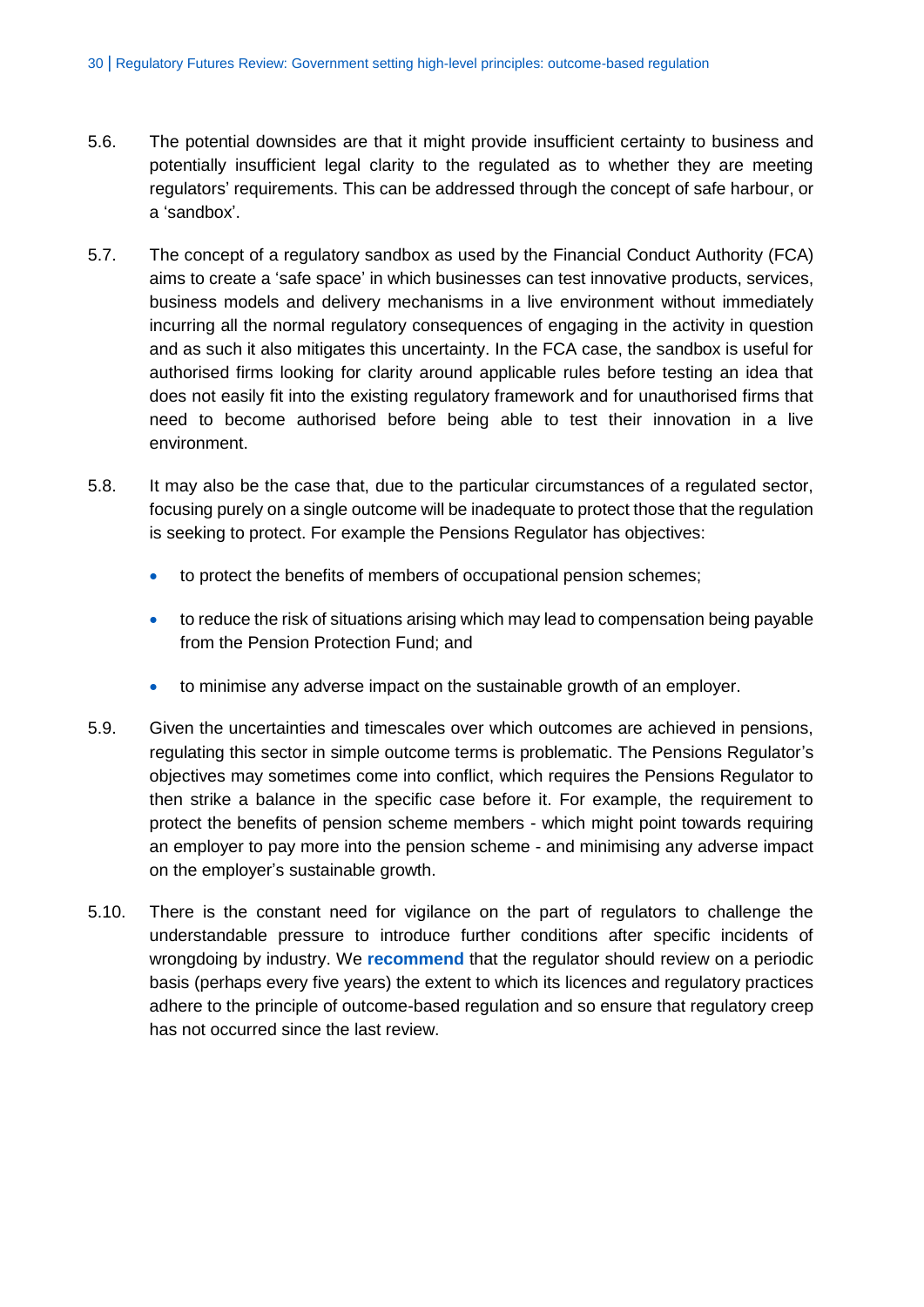#### **A case study of regulatory creep: Ofgem**

When energy supply licences were first introduced more than 10 years ago each supplier licence was approximately 160 pages long. A review to get rid of unnecessary and verbose conditions led to a shorter licence of approximately 60 pages. But now the licence is approximately 500 pages long! Approximately 200 of these pages were introduced by Ofgem in response to specific incidents of wrongdoing within the industry such as mis-selling and unauthorised doorstep sales.

- 5.11. There is also a risk that even if the mandatory rules are outcome-based, guidance on what is behind a licence condition (or use of an external standard) which when followed provides an assured route to compliance (by supplying the certainty and legal clarity), can increasingly be seen as part of the rules. Ofgem highlighted that they have over 500 documents on their website providing guidance on the meaning of licence conditions.
- 5.12. There are legitimate concerns about how regulation affects small businesses and new entrants to a market. At one level the simpler the objective of regulation, the better for small businesses. However the more that there needs to be detailed guidance explaining what the regulation means, the more difficult it will be for small businesses and new entrants, because large businesses are more likely to have significant numbers of personnel who can liaise with and influence the regulator in providing guidance and/or be involved in joint industry/regulator working groups. For this reason, many regulators think that they should make particular efforts to provide information and advice to new entrants and small firms. Ofgem runs a small supplier forum for this reason.
- 5.13. In the energy industry the ability of incumbent large suppliers to influence and help draw up complex industry and network codes (which can arguably be anti-competitive) was one of the issues addressed by the Competition and Markets Authority in its recent review of the energy market.
- 5.14. Regulation based on outcomes, which then relies on 'case law' for interpretation of the outcome, risks favouring incumbent suppliers who will have a good corporate memory of how the regulation has been interpreted compared to new suppliers. This may require the regulator to be more responsive to new and small suppliers in providing information and to take such potential uncertain interpretation of the licence into account in enforcement.
- 5.15. For outcome-based regulation to be more effective it will be important that the instinctive reaction of the government and/or regulators to any wrongdoing is not just to introduce more rules. Regulated companies need to have regard to the outcome desired by the regulator rather than simply adhering to rules.
- 5.16. This requires regulators to be more challenging with the companies they regulate. For example the CAA in moving from a compliance-based approach towards a more performance-based approach involves greater challenge to a company on how they are performing. Ofwat meets non-executive directors of water companies prior to their appointment to explain to them their responsibilities as provider of a vital public service.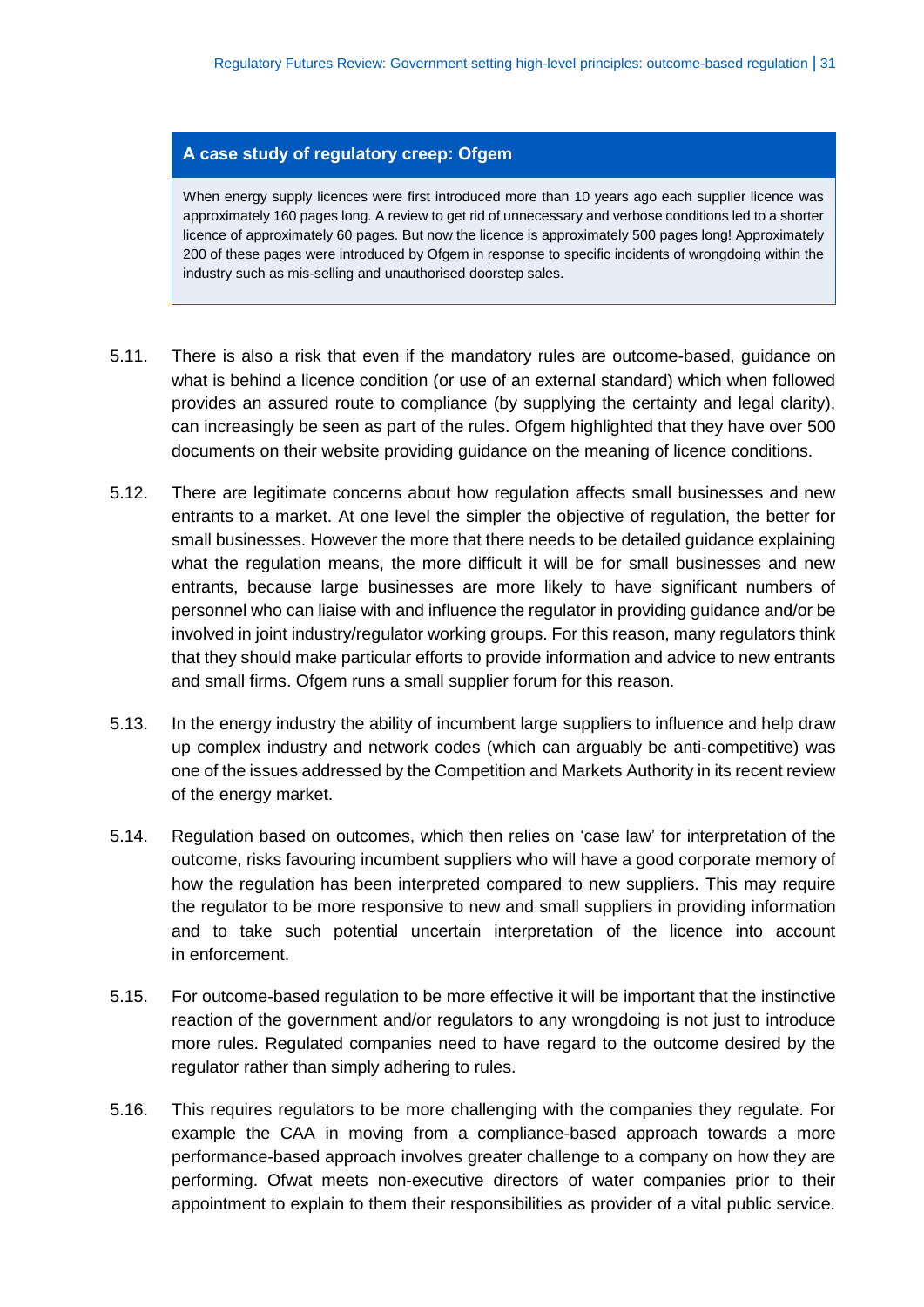It also invites all non-executive directors to a six monthly meeting in which to share learning about how outcomes are delivered and to discuss current issues affecting the industry.

- 5.17. This will require the regulator having more active and intelligent conversations at senior level (primarily executive but also non-executive) than in the past, and will require regulators who are more strategic and senior than those existing under more compliancebased approaches.
- 5.18. Despite the risks of an outcome-based approach, we **recommend** that regulators should move as far as practicable towards an outcome-based approach, with appropriate safeguards to ensure that new and small firms do not suffer as a result. Regulators should also consider how such a change should affect the nature of their engagement with regulated companies.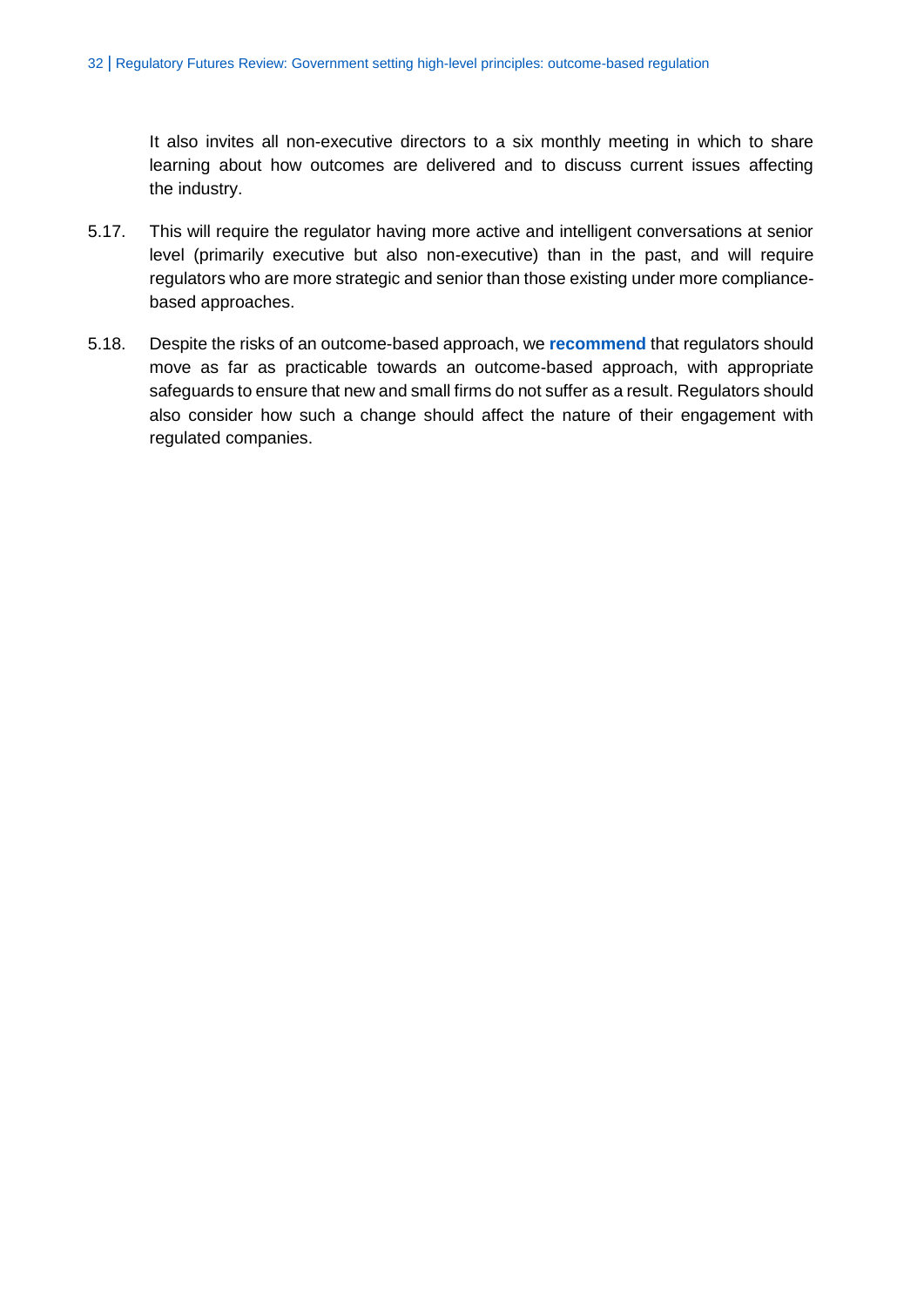# 6. Increased use of regulated self-assurance and earned recognition

- 6.1. While regulators should focus on outcomes we propose that there should be greater freedom for regulated businesses to self-assure either directly themselves or through the use of assurance bodies. In the case of publicly funded bodies such as schools and hospitals we use the term 'earned recognition' to acknowledge explicitly that the fact that they are publicly funded involves a slightly different rationale for inspection. In the case of some of the services regulated by CQC there is also the need to ensure user confidence in the quality of service. At a high level the case for an approach involving regulated self-assurance and earned recognition was set out in Section 4, 'The regulatory future', and in this section we examine it in more detail and consider some of the advantages and disadvantages.
- 6.2. Figure 4 sets out how the scenarios of greater regulated self-assurance and earned recognition might work. Scenario 1 sets out how regulation currently works for some regulators where regulation and assurance is done directly by the regulator. Scenario 2 sets out where the assurance is carried out by the regulated entity itself, the results of which may be reported to the regulator, or which are subject to challenge by the regulator. Scenario 3 sets out where the assurance is carried out by intermediary assurance or certification bodies.
- 6.3. We propose that where feasible there should be movement towards scenarios 2 and 3. Whether this is feasible may depend on the structure of the industry, and in the case of publicly funded and provided entities a pure self-assurance model may not be desirable. Where there is a sector with a limited number of companies such as the water industry Scenario 2 alone may be feasible. In other sectors all three scenarios may apply with self -assurance being carried out by the largest entities, assurance by an intermediate body for most medium and small entities with the tail, and those who have a particularly poor record of compliance still being subject to direct regulation by the regulator.
- 6.4. It is important to stress that what we are proposing is not self-regulation as it will still involve the regulator having a responsibility for ensuring that regulations are adhered to. Indeed some of the sectors which are regarded as heavily regulated such as the nuclear, drinking water and civil aviation industries are good examples of where such an approach being applied relies heavily on outcome based regulation and a lot of "no blame" self-reporting. Inspections by the regulator may still occur, particularly for those with a poor history of compliance and/or who do not have a satisfactory method of assurance in place.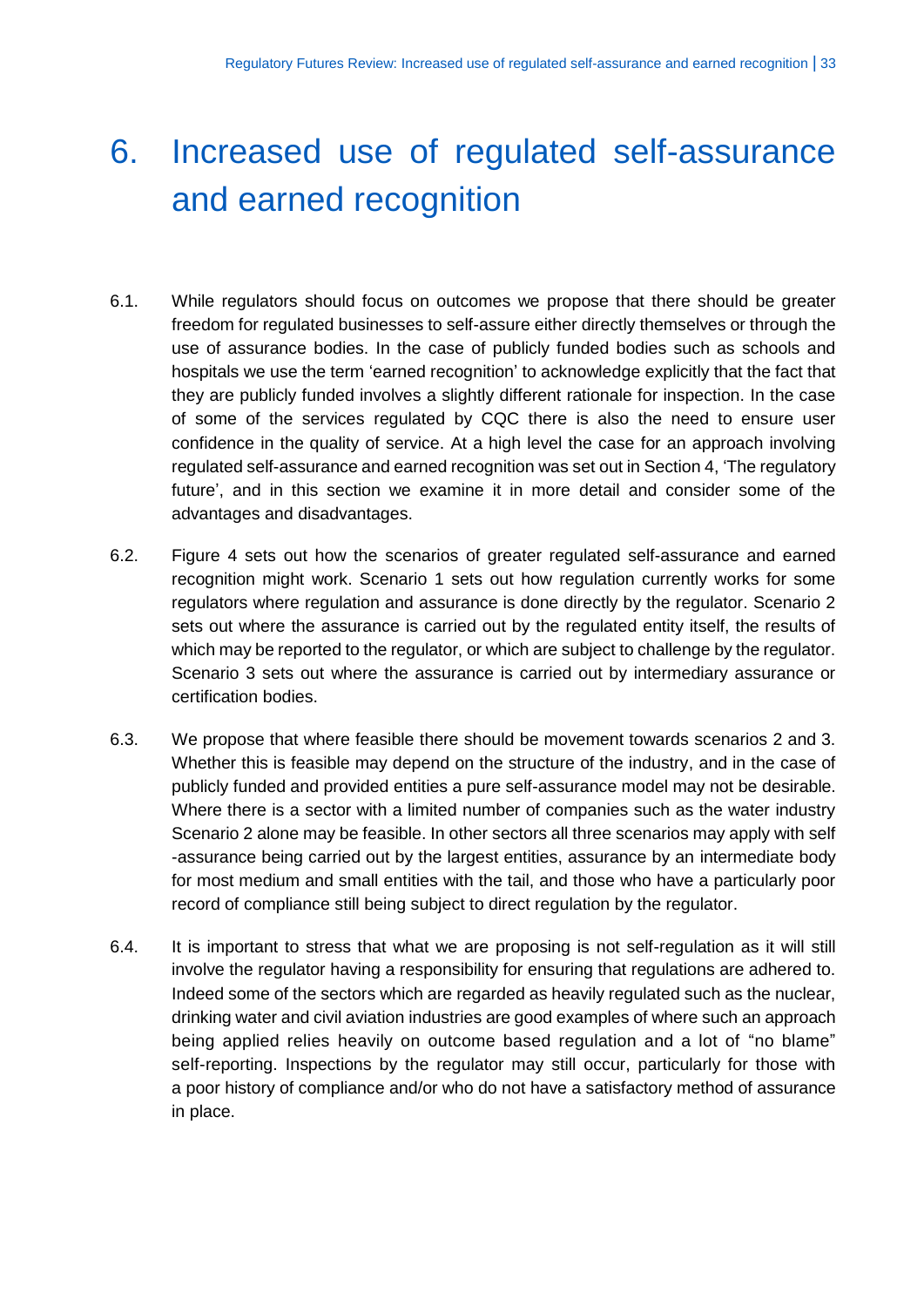## **Figure 4: Scenarios of split of regulatory activity**

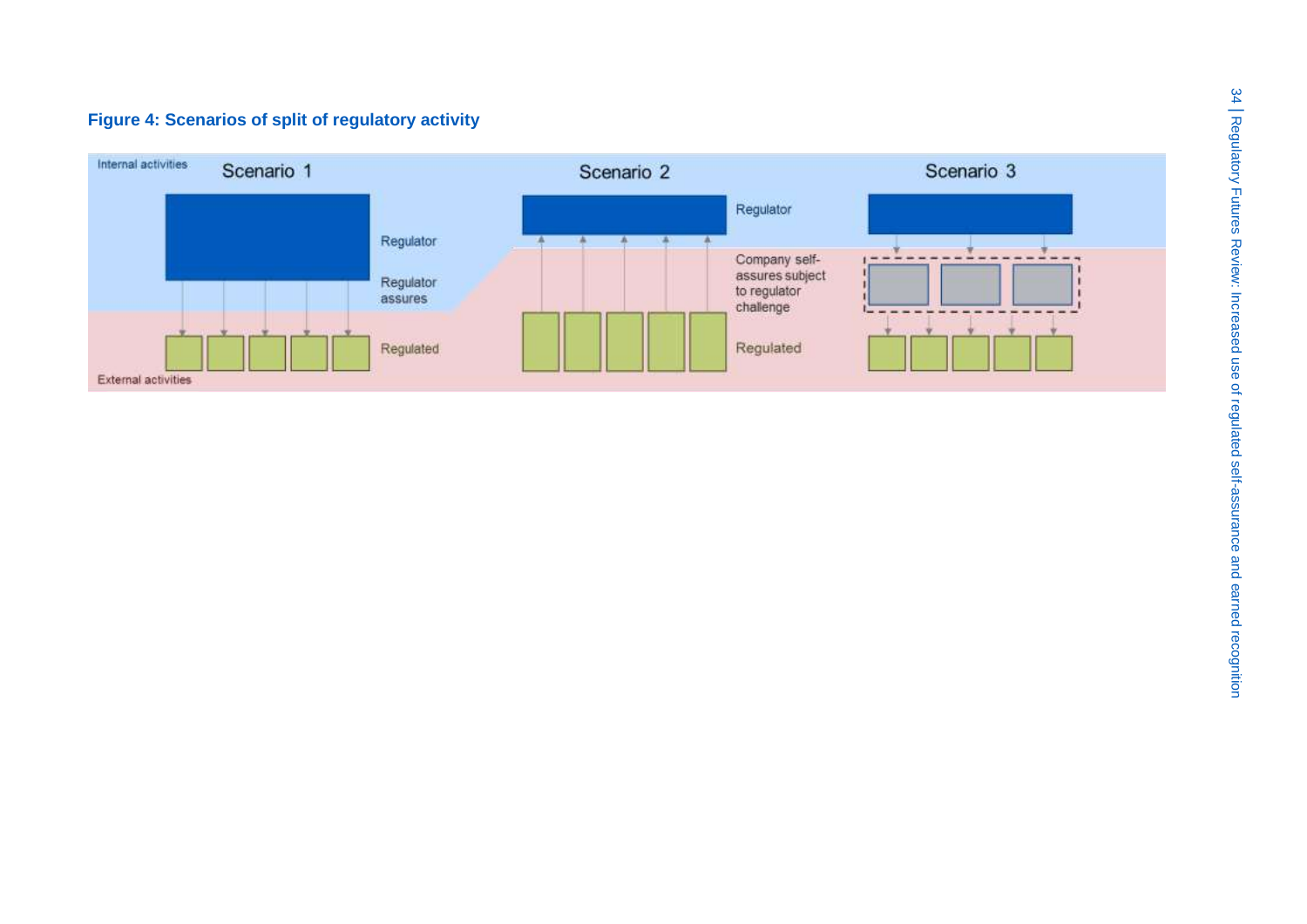### **Civil Aviation Authority (CAA)**

The CAA is responsible for economic, safety, and environmental regulation of the aviation sector. Safety policy covers personnel, infrastructure, and aircraft, with rules determined with reference to European and UK legislation as appropriate. There is a responsibility on pilots and air traffic controllers to self-report near misses and incidents. The training and qualifications of pilots are managed by 'approved entities' which the CAA oversees rather than by the CAA itself. Aircraft maintenance schedules are submitted by the operator themselves and approved by the CAA and then audited by the CAA. European legislation allows a degree of earned autonomy in inspection regimes and the CAA is moving towards this. Hence the CAA is an example of a heavily regulated sector which relies heavily on self-reporting, approval and audit of airlines' own safety management systems and allowing third party entities to assure the training and quality of pilots.

- 6.5. Regulated self-assurance can work through a variety of mechanisms:
	- assurance schemes (e.g. Red Tractor);
	- industry-run registers (e.g. the Gas Safe scheme of registered gas engineers or FENSA the register of window installers);
	- regulator supervision of industry / professions' self-regulation (e.g. Financial Reporting Council supervision of accountancy bodies);
	- accredited voluntary registration (e.g. the Professional Standards Authority accreditation of bodies like the British Acupuncture Council or the Association of Child Psychotherapists); and
	- company self-regulation (e.g. water companies are responsible for monitoring water quality and reporting adverse incidents, with every stage of the process being accredited, likewise medicines approval and testing).
- 6.6. There can then be a number of different ways that this is implemented in practice:

### (a) Earned recognition

Entities who demonstrate compliance with standards or who are accredited with an assurance scheme may earn recognition from regulators who reduce oversight and inspection visits. An example of this is the Red Tractor scheme, established by a number of farming industry and retailing bodies and described in Section 4.

### (b) Delegation of regulatory tasks

In this case the assurance task is delegated either to the company itself or to an assurance body. For example, meat hygiene inspection in poultry plants can be carried out by the plant's own plant inspection assistants rather than FSAemployed Meat Hygiene Inspectors (MHIs). Under the Environment Agency's Pig and Poultry Assurance Scheme if a farm is not a scheme member it is inspected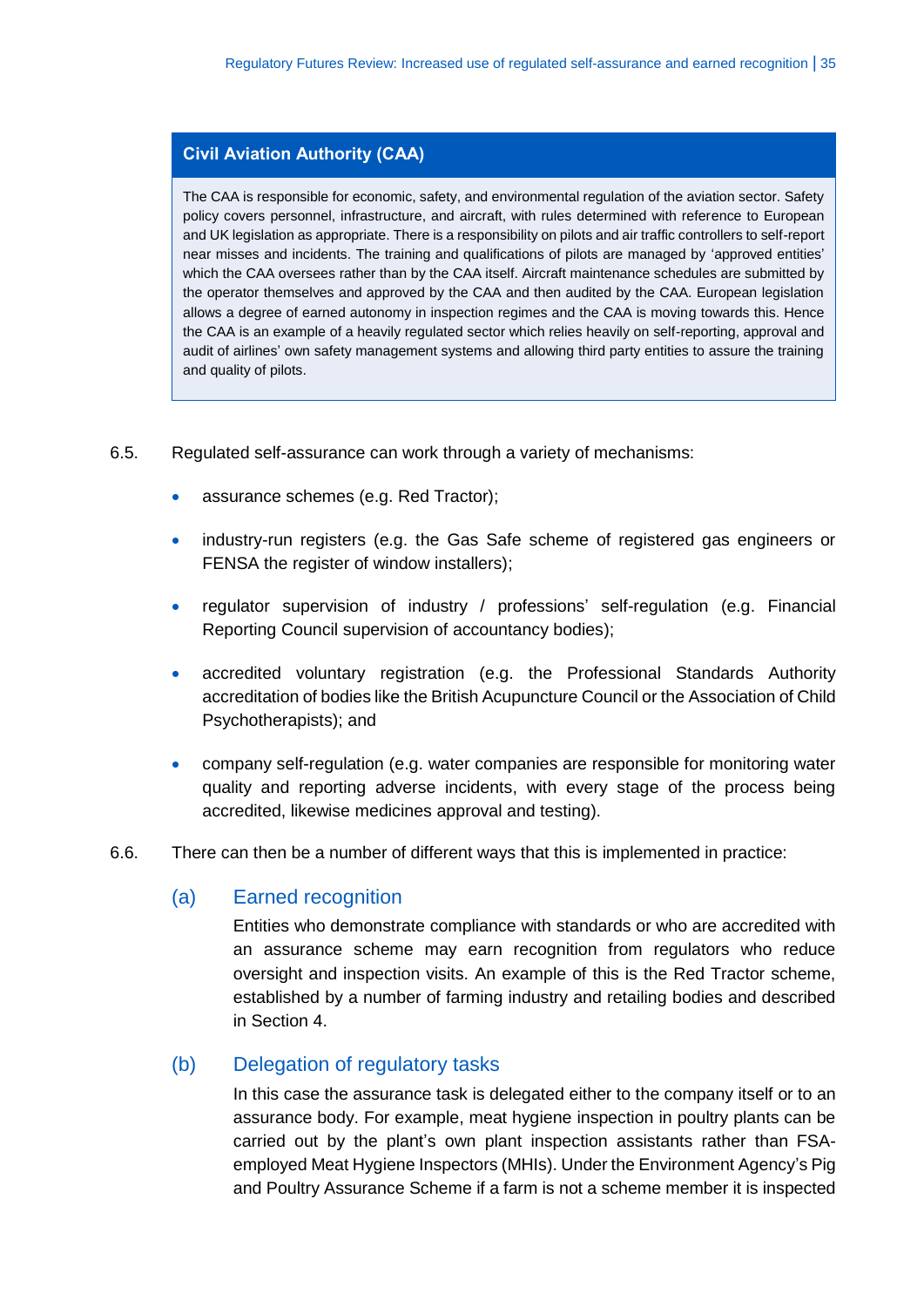at least once a year by the Environment Agency who charge an annual subsistence fee of £2,490. A farm that is a member of the scheme is inspected by a Certification Body (CB). If the farm is also a member of another scheme, such as Red Tractor Assurance or the Lion Code of Practice, the CB will do both inspections together whenever possible and the charge from the EA is reduced by £910. The CB then have to submit an inspection report to the EA.

### (c) Co-regulation

Government sets the top-level regulatory requirements and leaves the sector to define how these general principles are met in terms of technical solutions. For example, in the case of broadcast advertising standards the Office of Communications effectively delegates regulation to the Advertising Standards Authority, a self-regulatory body, but retains a legislative backstop power.

The existing system of regulation used in the higher education sector currently uses a co-regulatory approach involving the Higher Education Funding Council in England, subcontracting its quality assurance activities to the Quality Assurance Agency for Higher Education which has substantial sector involvement in its assessment framework and inspection activity. Whilst not formally co-regulation the inspection activities of Ofsted and CQC in relation to schools and hospitals make substantial use of serving teachers and medical staff to work on inspections.

### (d) Primary Authority

A recent initiative, which develops greater regulated self-assurance (although its remit is considerably broader) is the Government's Primary Authority scheme. This offers businesses the opportunity to form legally recognised partnerships with a single local authority and hence may lead to 'meta-regulation' (Baldwin, Cave and Lodge, 2012) - the delegation of some of the risk control function to individual businesses or groups of businesses.

For example, a large retailer such as Tesco might have its food safety systems 'approved' by a single local authority and then that local authority can be responsible for the schedule of sample inspections. Changes to the scheme through the Enterprise Bill, which received Royal Assent on 4 May 2016, enhance the role of national regulators, enabling them to support local authorities who are primary authorities to develop and issue advice, guidance and inspection plans to businesses. The advantage to businesses is consistency of advice, which in turn results in savings in time and money.

This trend towards greater regulated self-assurance is also starting to be considered internationally. An example of where a government/industry structure has been introduced with a high-level regulator and accredited verifiers is meat inspection in New Zealand. The regulatory model has successfully moved from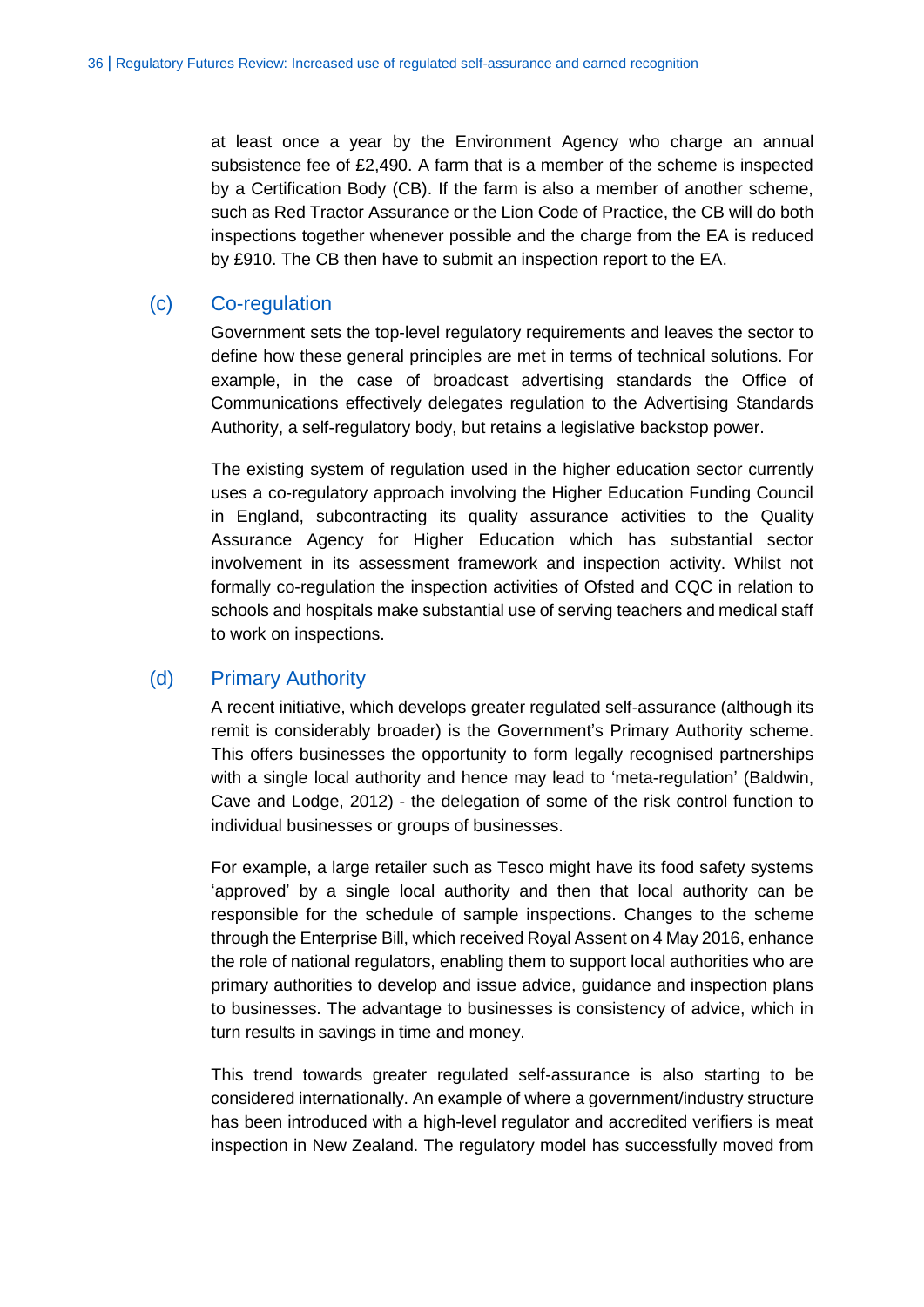end product inspection (with the onus on government to prove non-compliance) to industry-demonstrated compliance.<sup>12</sup>

## Advantages of regulated self-assurance

- 6.7. The advantages of this approach rest on considerations of expertise and efficiency:
	- putting the challenge of designing an effective compliance regime substantially in the hands of the businesses being regulated, with higher levels of relevant expertise and technical knowledge than is possible with independent regulation, can result in a more efficient and better targeted regime;
	- efficiency (for the public purse and the customer) an organisation can be inspected once rather than many times, and there is a reduced requirement on government to inspect. It promotes co-ordination, intelligence-sharing and better-targeted regulation;
	- critical mass it may be impracticable to get specialist nationwide coverage of a niche sector; delivery is much easier if regulation is added to the remit of say, independent certification houses;
	- economies of scope an independent assurance body may be able to combine inspections/assurance activities in a way that government regulators have found it difficult to do; and
	- customer choice as long as regulatory standards are maintained (which in turn requires an appropriate level of separation and independence regarding inspection), choice between certification houses can drive up efficiency and customer service.

## Disadvantages of regulated self-assurance

 $\overline{a}$ 

- 6.8. The disadvantages cited by regulators and in the literature (Baldwin, Cave and Lodge, 2012) are centred primarily on mandates, accountability and the fairness of procedures, including:
	- in some cases assurance bodies may be more focused on process and less on outcomes compared to regulators;
	- industry led standards can place a lot of power with big players. This risk can be reduced if the bodies setting the standards have a balance of interests involving producers, consumers and independent technical experts, as happens, for example, with the Red Tractor scheme;

<sup>12</sup> Ministry of Primary Industries, New Zealand – presentation to FSA (Hathaway, 2016).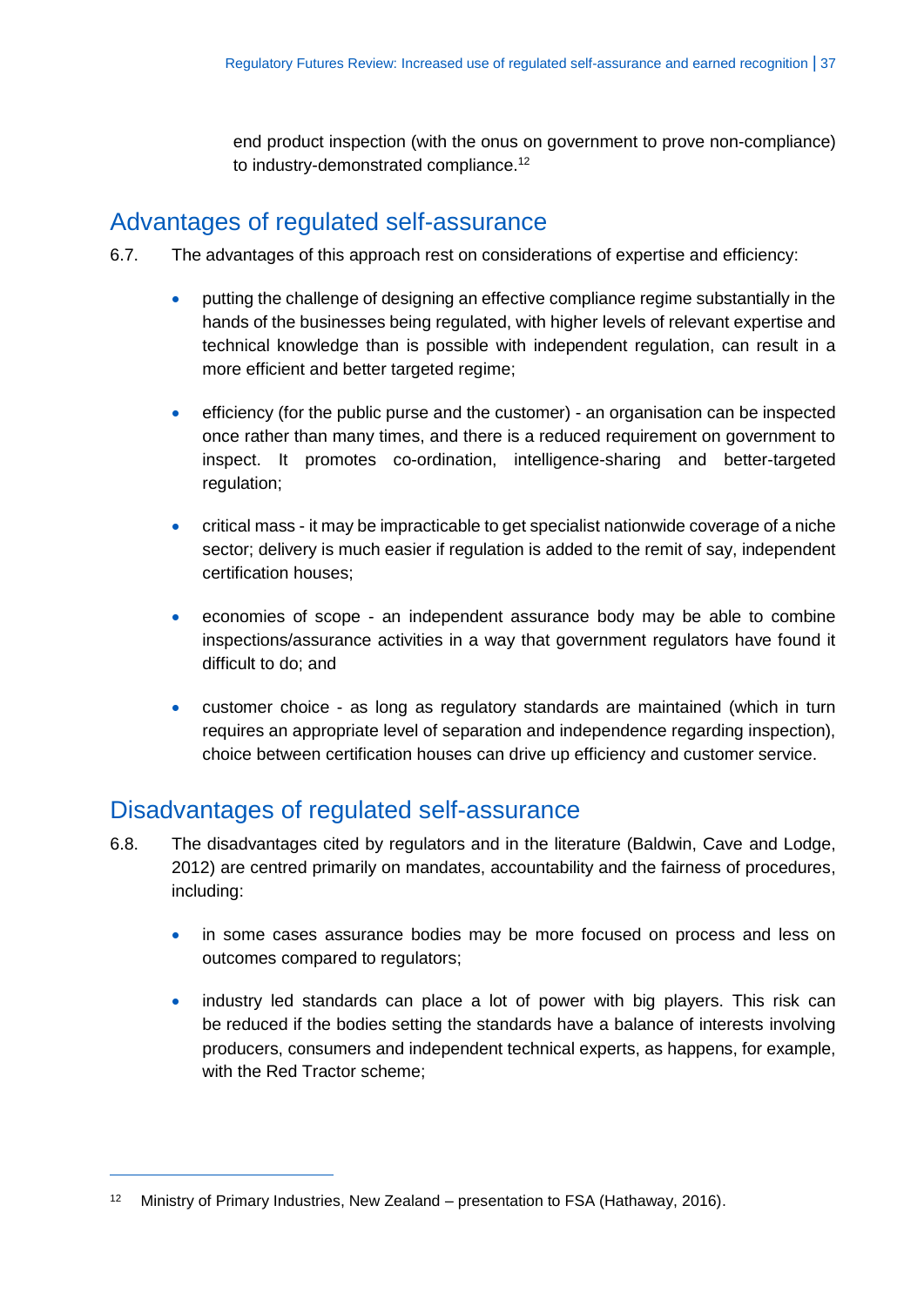- where self-regulation operates as a purely voluntary mechanism, it can leave unregulated those organisations which are least inclined to service the public or consumer interest. This is why this vision is not advocating a move to pure selfregulation and why there should still be a government backstop;
- costs to business arising from compliance with these standards, which are effectively mandatory, may be little different from the costs of formal regulation; and
- although ideally third party certification bodies should be prepared to share data with regulators, sometimes this does not happen. If something goes wrong, it is government/the regulator who gets criticised so there may be a limit to how far responsibilities can be delegated to third parties.
- 6.9. A concern raised by some regulators and businesses is that there may be duplication of assurance between regulators and assurance bodies, leading to further burdens by business on business, referred to as 'blue tape' (HSE has begun a project to understand and tackle the imposition of such burdens). This is why it is important for regulators to consider how far they can work with assurance bodies to achieve their objectives rather than to ignore their existence.
- 6.10. Perhaps the biggest challenge to regulated self-assurance is whether it can attain public confidence and hence political support. For example, the Care Quality Commission consulted in late 2015 concerning a move to greater co-regulation with regulated entities reporting their own assessment of performance relative to the CQC assessment framework. CQC would use this along with their own data to make a risk assessment of where further inspection might be required.
- 6.11. There was considerable public pushback from those who, among other concerns, had insufficient confidence in regulated entities to provide self-assurance, coming so soon after the problems exhibited by Mid Staffs Hospital (leading to the Francis Report), Morecambe Bay Hospital and Winterbourne View.
- 6.12. These concerns are understandable and highlight that the applicability of the use of such approaches will be in part a function of the maturity of regulation in the sector and the particular challenges which the sector faces.
- 6.13. The CQC is now planning to work with the sector so that they can develop a shared view of quality. This will then lead to both regulator and regulated using common measures of quality and over time may enable the development of greater sharing of data between regulated and regulator. Over time as confidence increases in the efficacy of such a system this could enable greater 'earned recognition', which is the term we use for this concept in the case of publicly funded services. In these cases if any alternative forms of assurance schemes were to be brought forward the threshold for approval would need to be very high in order to command the confidence of the public, service users and Ministers.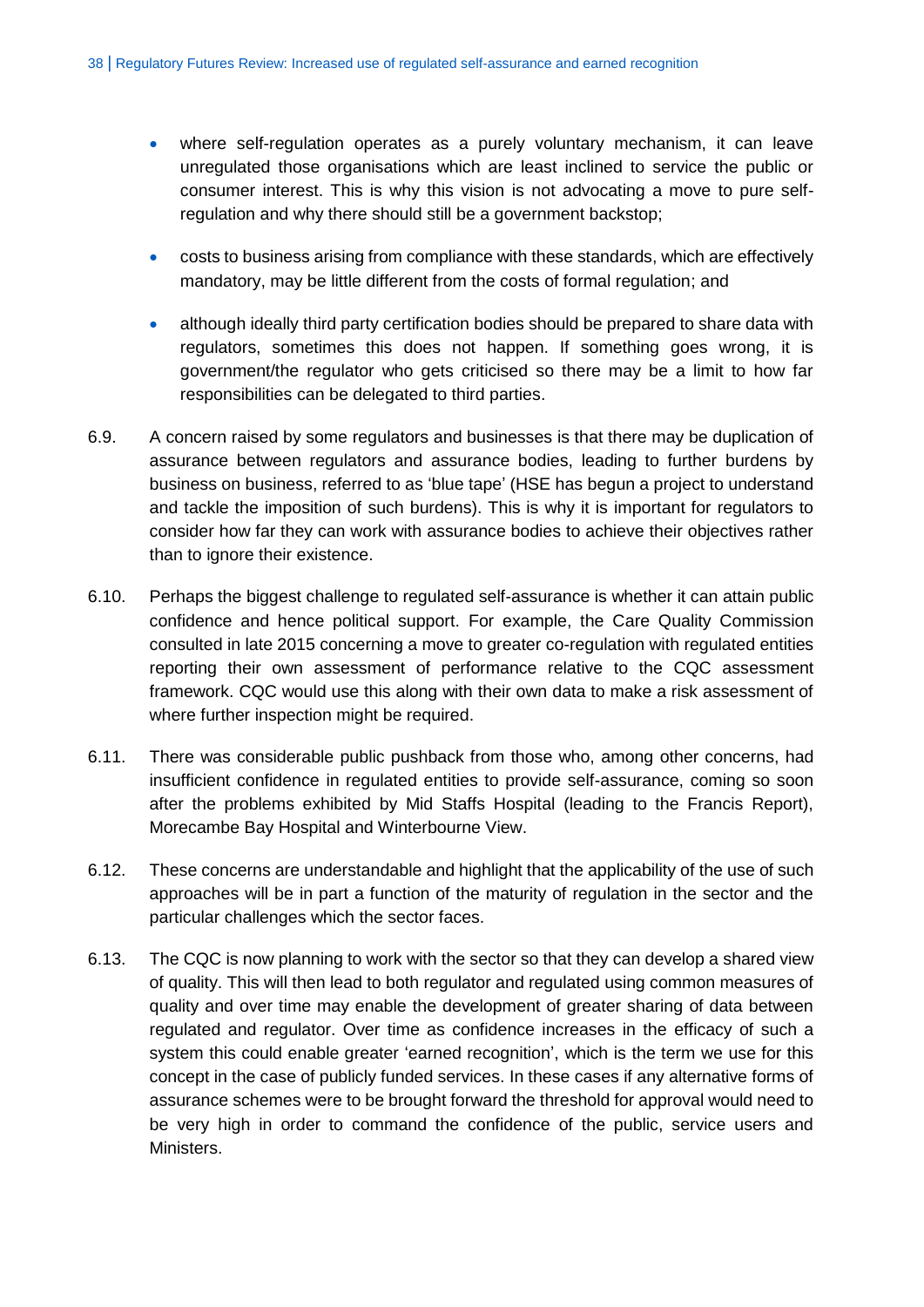- 6.14. Government cannot and should not force self-regulation upon companies or sectors but we consider that there are several steps which could help to facilitate it:
	- a broad acceptance by government and regulators that this should be the direction of travel (which many have already done) and a willingness to engage with this and facilitate it. We **recommend** that all regulators and their sponsor departments should respond as to how they plan to move towards such an approach and any reasons why they consider that it is not advisable at this stage;
	- government should consider instituting a 'right to challenge'. This is an initiative which has been established in the Netherlands whereby an individual company or sector can propose **how** it should prove compliance with government regulations, with an obligation on the regulator to consider the proposal; and
	- more actively, the government or individual regulators could run a challenge competition inviting sectors to propose how they might provide their own assurance model within the broad framework of 'regulated self-assurance'.
- 6.15. A move to greater regulated self-assurance may however be impeded by the fact that assurance schemes or greater self-regulation may incur cost whereas currently regulated entities in some cases do not have to pay for the costs of regulation. We turn to this issue in Section 7 on charging.

## Where might greater use of regulated self-assurance and earned recognition be adopted?

- 6.16. In the course of our discussions with regulators it is clear that many either currently use this approach or are already actively considering it and in some cases doing detailed feasibility work/pilot studies. In this section we give a flavour for some of the areas where greater use of self-assurance might be considered.
- 6.17. This is neither an exhaustive list, nor a definitive recommendation that such an approach should be adopted in the area concerned, as this will need to be considered in detail and the costs and benefits examined.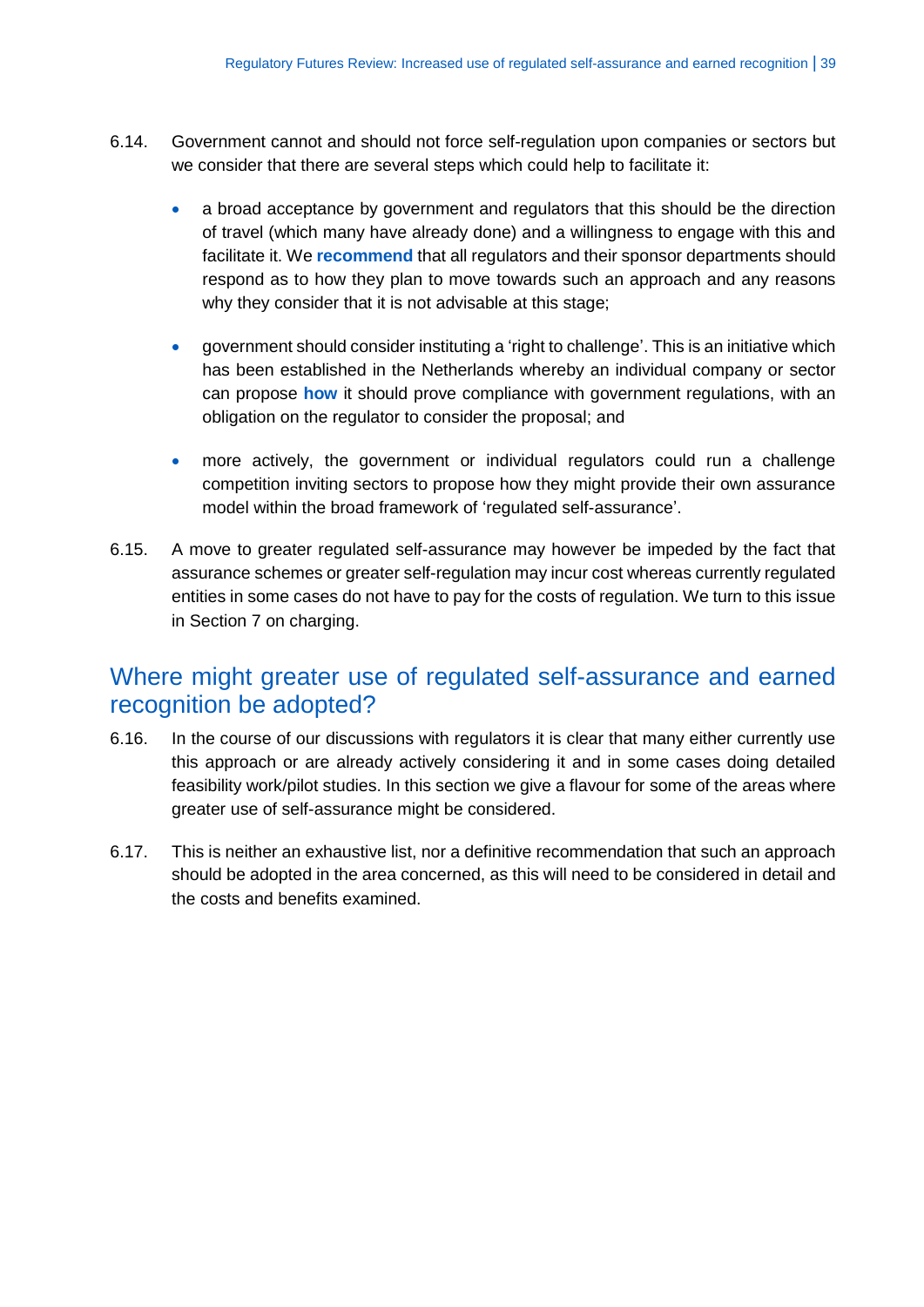### **Care Quality Commission (CQC)**

#### **Hospitals**

The Commission consulted in 2015/16 on a system of co-regulation for all health and social care providers which would have involved hospitals doing more self-assessment. The proposals did not proceed, given continuing concern about the maturity of regulation in the sector post the Mid Staffs and Morecambe Bay Hospital problems. We understand these concerns and consider that the CQC amended proposals to work towards a shared view of quality within the sector are a sensible way forward.

We consider that in the medium to long term, as regulation of the sector becomes more mature, the sector could move further in the direction of self-assurance and earned recognition. In the meantime the frequency of inspection will become much more risk-based so there will inevitably be the development of greater earned recognition and self-assurance.

#### **Care homes**

A recent Cutting Red Tape team review of the social care sector highlighted that care homes are currently subject to multiple inspections by the CQC as regulator, local authorities as purchasers of residential care, and Clinical Commissioning Groups in some cases as purchasers of health care. In such cases a more logical approach to inspection might be for the CQC alone to do assurance with respect to social and health care and the purchasers to rely on that assessment. We recognise that this would not naturally be seen as regulated self-assurance but it would lead to a consolidation of assurance activities. Alternatively, a scheme along the lines of Red Tractor in the farm sector might be set up, owned jointly by the care home sector, local authorities and Clinical Commissioning Groups which provide assurance regarding the quality of the care home which the CQC would then factor into their risk assessment of the care home.

#### **Dentist practices**

One option would be for regulation of dentist practices to be carried out through the General Dental Council. Greater co-ordination is already taking place through the joint dental programme board. In addition, or alternatively, with the increasing development of chains of dental practices, regulation could be focused more on the corporate entity and make use of their quality and safety systems and reporting, rather than regulating the individual practices.

#### **GP practices**

Currently Clinical Commissioning Groups commission from GP practices on behalf of NHS England, the CQC inspects and regulates the GP practice itself, the General Medical Council regulates the individual GPs and the Nursing and Midwifery Council the nurses on-site. It was considered by a number of those interviewed that whilst coordination and intelligence sharing have improved in recent years there is still potential for there to be a clearer delineation of roles and responsibilities to ensure both that each entity's responsibilities were clear and that there was no duplication. This could develop through greater Clinical Commissioning Groups' oversight of GP practices within their areas and/or self-assessment, and CQC assessing more at a corporate level through chains of GP practices (which are becoming more prevalent) alongside greater co-ordination with the professional regulators. Building on the success of the dental programme board CQC and the General Medical Council have recently established a GP regulation programme board.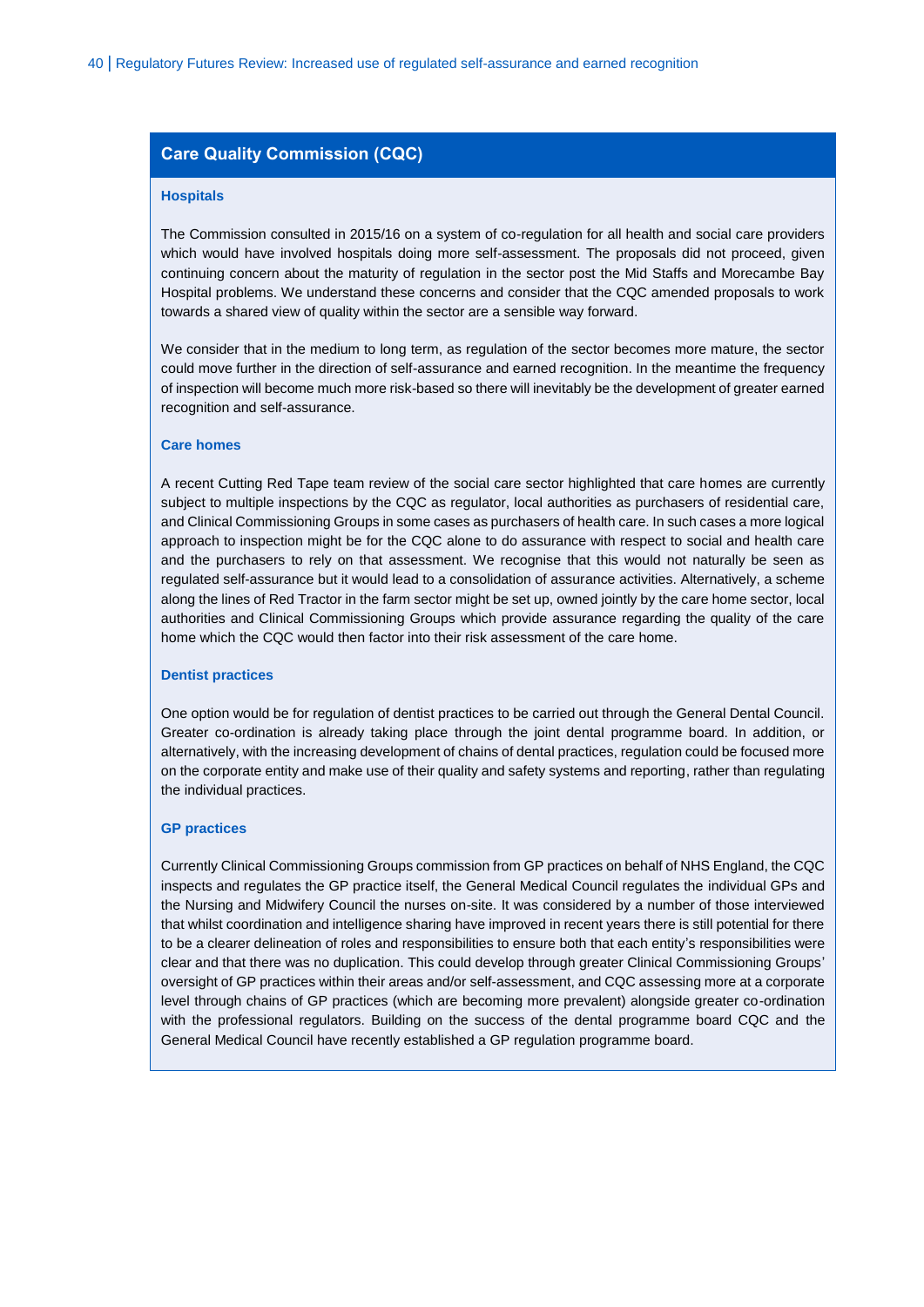### **Driver and Vehicle Standards Agency (DVSA)**

The merger of the Driver Standards Agency and the Vehicle and Operator Standards Agency to form the Driver and Vehicle Standards Agency (DVSA) has led the agency to consider afresh how it carries out vehicle and driver regulation, within the context of the Motoring Services Strategy.

Possible areas where greater regulated self-assurance might be adopted include:

- greater earned autonomy and self-assurance for large vehicle (both heavy goods vehicles and public service vehicles) fleet operators in areas such as vehicle testing and operator compliance including driver qualifications and driver hour monitoring. Excellent operators who joined the scheme would submit data reports to the DVSA so adherence to regulations could be monitored. This could lead to reduced roadside compliance checks from operators who are members of the scheme as well as potentially (subject to legislative change) the removal of the need for an annual vehicle test as the vehicle would be subject to more frequent vehicle monitoring;
- for medium and small size operators there may be scope for more vehicle testing to be carried out by approved testing companies (which might be those who have benefited from earned autonomy as discussed above) or even perhaps the development of sector assurance schemes working with existing industry associations; and
- for driving instructors there may be scope for greater earned autonomy via instructor companies (already motorcycle training assurance is via entities rather than individuals) and/or through sector bodies such as Approved Driving Instructor national associations.

There are currently 2,200 driving examiners employed by DVSA (though DVSA themselves do not categorise this as a regulatory activity). There is already a system of delegated examiners for MoD, police, fire, bus and some large transport companies. This might be expanded initially to include those operators who are part of the earned autonomy scheme.

### **Employment Agency Standards Inspectorate (EAS)**

EAS have traditionally carried out reactive investigations, although they are rapidly moving to a system of proactive investigations to complement their inbound complaints system. EAS in general carry out reactive and proactive risk based investigations. Hence whilst a move to greater self-assessment might not lead to any significant reduction in cost for EAS, there could be an increase in effectiveness if there were to be the development of an industry International Organisation for Standardization standard or an EAS voluntary Kitemark scheme (paid for by the sector).

### **Environment Agency**

The Environment Agency already makes use of self-assurance. For example, in the case of the Pig and Poultry Assurance Scheme the inspection task can be delegated to Red Tractor scheme assurers. Such approaches could be considered further, either in terms of delegation of tasks or membership of a scheme (e.g. the National Quality Mark scheme for land contamination) being factored into risk assessment. Similarly, as environmental management systems improve and are used more widely there may be scope for a greater degree of self-assurance.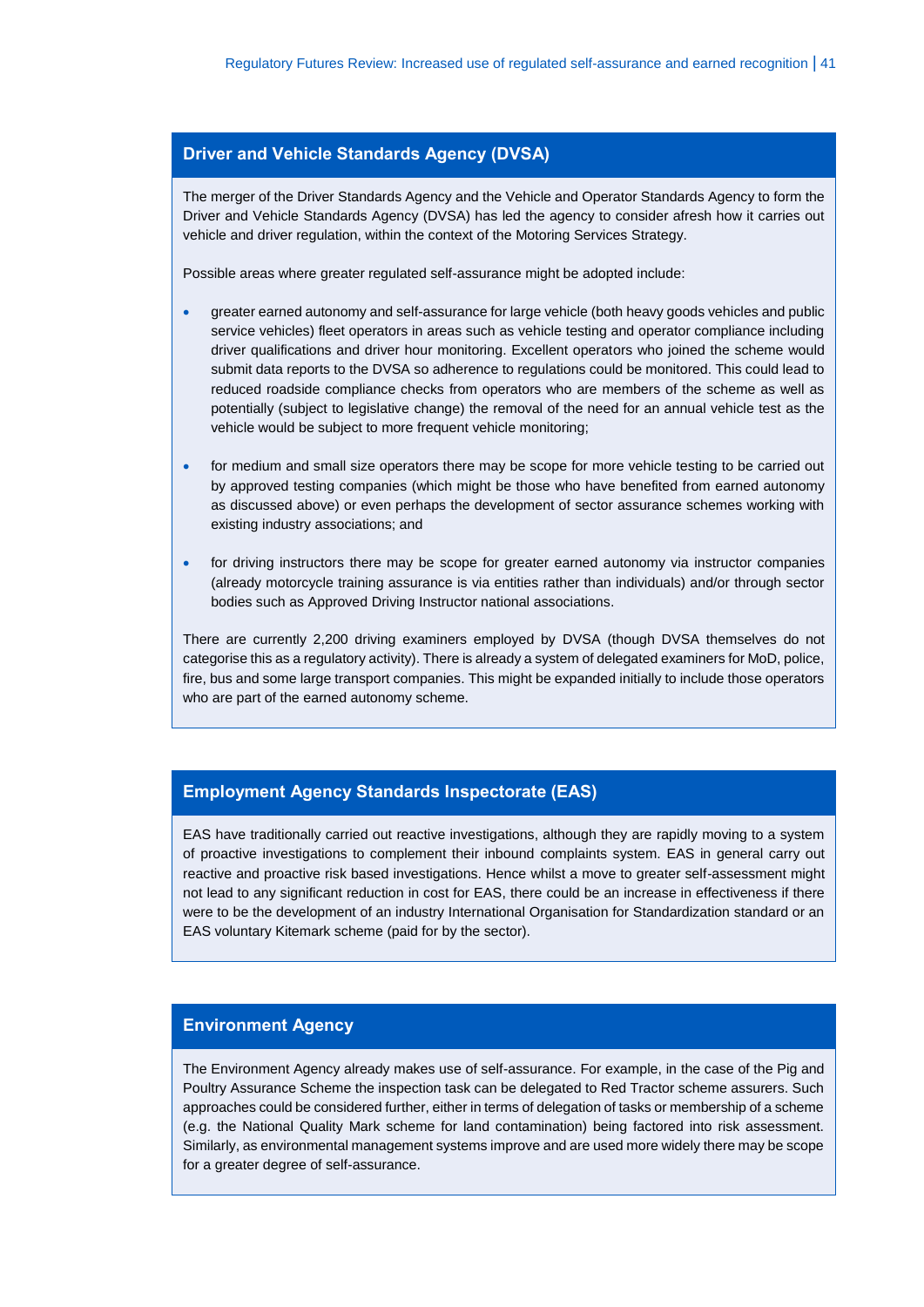### **Food Standards Agency (FSA)**

Currently the FSA directly employs meat hygiene inspectors in abattoirs and in poultry plants. This costs approximately £60 million each year, around half of the FSA's total expenditure. There is scope to move towards greater self-testing and assurance, as is already possible for poultry plants and in egg testing, with reports made to the FSA and sample checks. There are currently some difficulties in moving to such a system under European regulations which the UK may no longer have to comply with post Brexit (depending on the terms of leaving the EU).

Under its proposed regulatory strategy the FSA is considering having direct strategic relationships with the largest 15 to 20 companies involved in food retailing, manufacturing and restaurants. A self-assurance mechanism could work in these cases where the company agrees what quality assurance system they should use with the FSA (or primary authority). There would then be sample audit checks to ensure that the quality assurance system is being used as intended alongside reporting of incidents to the FSA and potentially the FSA having full access to the QA reports.

For medium-sized companies there could be greater use of sector assurance schemes to inform the risk assessments by the FSA and local authorities. We have described elsewhere in the report how this works for farm inspections through the Red Tractor scheme. Currently the FSA is trialling with the British Retail Consortium (BRC) Global Standards whether a similar approach could also be used in relation to food manufacturing. For food retailers such a scheme could be operated through BRC Global Standards. Currently there is no such scheme for catering establishments but we understand that there is early-stage consideration of such a scheme. In the medium to long term, once confidence has been established, there might be full delegation of task to such sector assurance schemes.

Evaluation reports indicate that the food hygiene ratings used by the FSA in England and Wales have had considerable success in improving food hygiene. In order to ensure that such ratings have continuing currency and hence maintain the integrity of the scheme, the FSA should continue its exploration with the sector how external assurance/certification bodies might play a part in the future in the scheme.

### **Gambling Commission**

Currently there is licensing of businesses, premises (by local authorities), personal management licences and personal functional licences. The Commission considers that there may be scope to reduce some of the personal functional licences (e.g. of croupiers in casinos), particularly where there is an operator with a good track record in meeting the Gambling Commission's licensing objectives.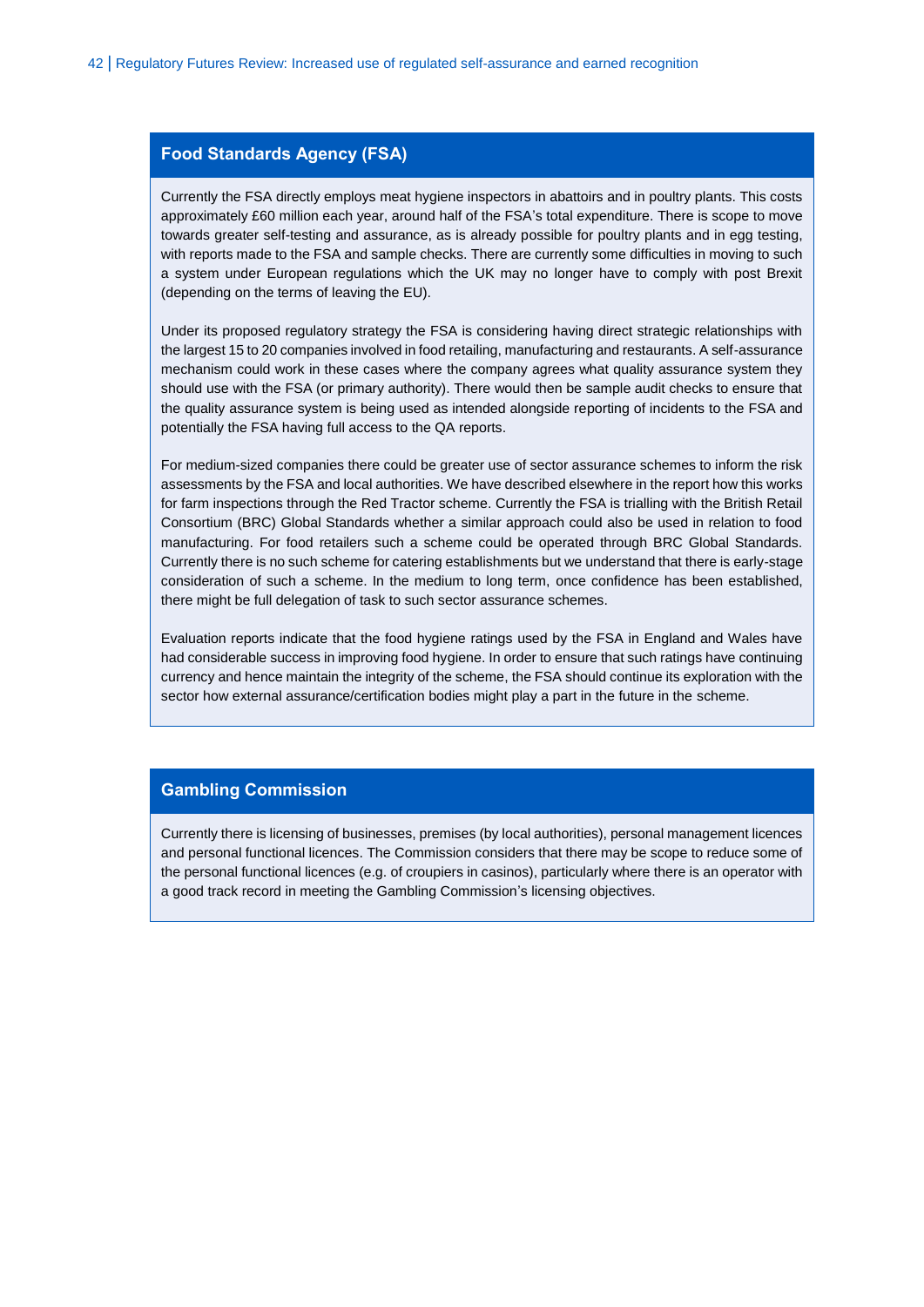### **Ofsted**

#### **Schools and further education colleges**

There is already self-assurance by independent schools where, if they have been ranked 'good' or 'outstanding', they become eligible to apply for membership to a recognised association. Once accepted they can be inspected by the relevant inspectorate for their association. With the growth and intended further expansion of publicly funded multi-academy chains there is the potential for the regulator to assess quality assurance systems at a chain level and then for there to be greater self- assurance of individual schools by the academy chain itself.

Similarly, with the development of some very large multi-site further education colleges there may be the potential to develop a similar self-assessment approach for regulation as for academy chains.

#### **Early years providers**

There are many nursery schools which are part of larger businesses are spread across multiple sites and hence a similar approach to assurance could be used for them as for academy chains. In the case of childminders, assurance could be carried out through sector associations, childminding agencies, or even potentially in connection with local schools (which would strengthen the relationship between schools and local childminders although adding a significant new role to schools).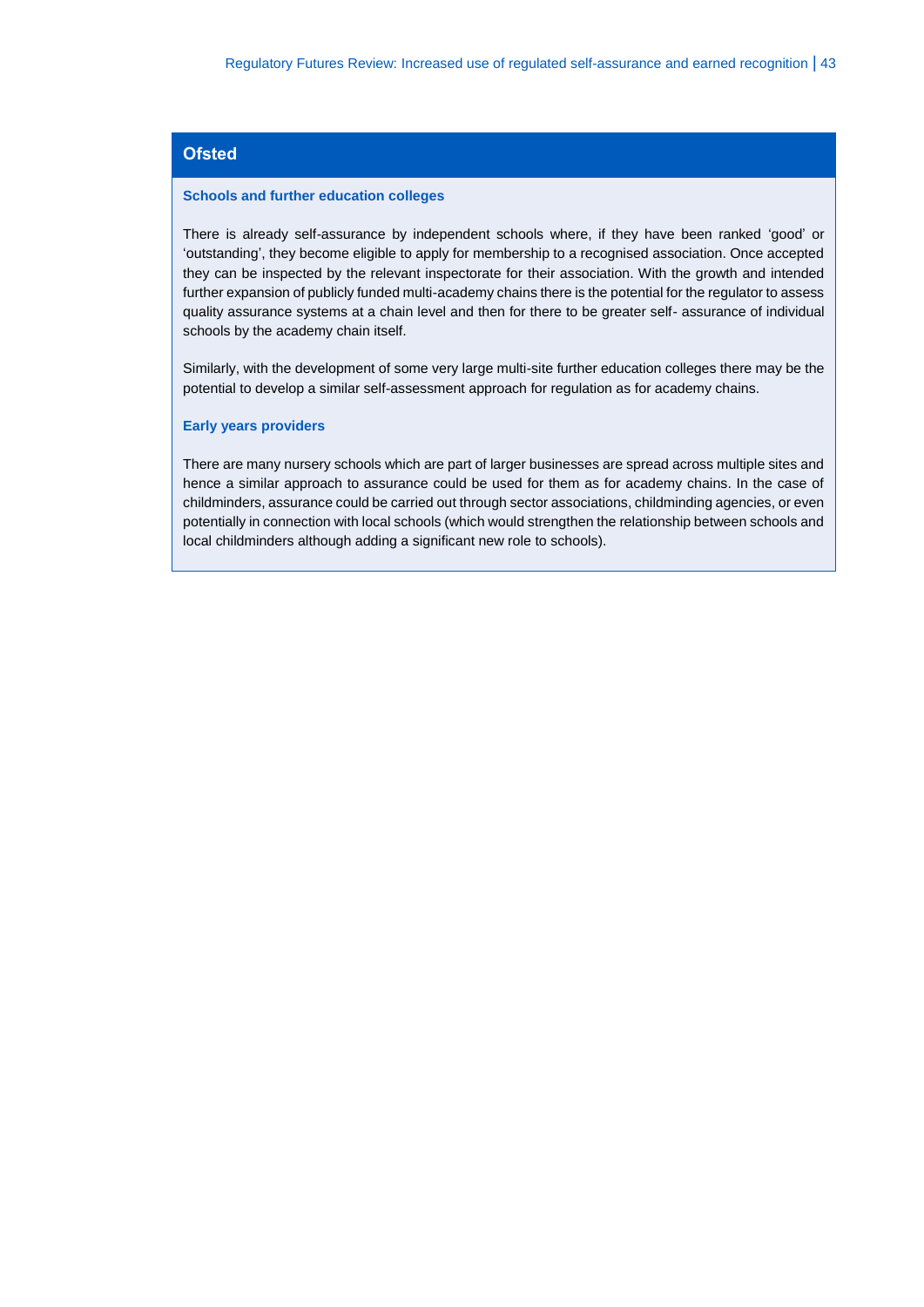# 7. Cost recovery

7.1. There is considerable variation between regulators in the extent to which they recover costs through charging the regulated for regulatory activities. Figure 5 shows the breakdown of regulatory costs between whether they are covered by government grantin-aid or by charges, for those regulators for which we obtained data. Figure 6 shows the variation between regulators as to the percentage of the regulatory budget which is covered by fees.

### **Figure 5: Funding split by source**



Funding sources for £2.54bn regulatory spend

**Sources: Regulatory Futures Data Collection, PB2015, desk research**

**Notes: Regulatory spend comprises 45 bodies of the 71 bodies identified as having some regulatory role and local authority spend for regulation (excluding housing, pest control, public conveniences and licensing). Data not readily available for RPA or EFA.**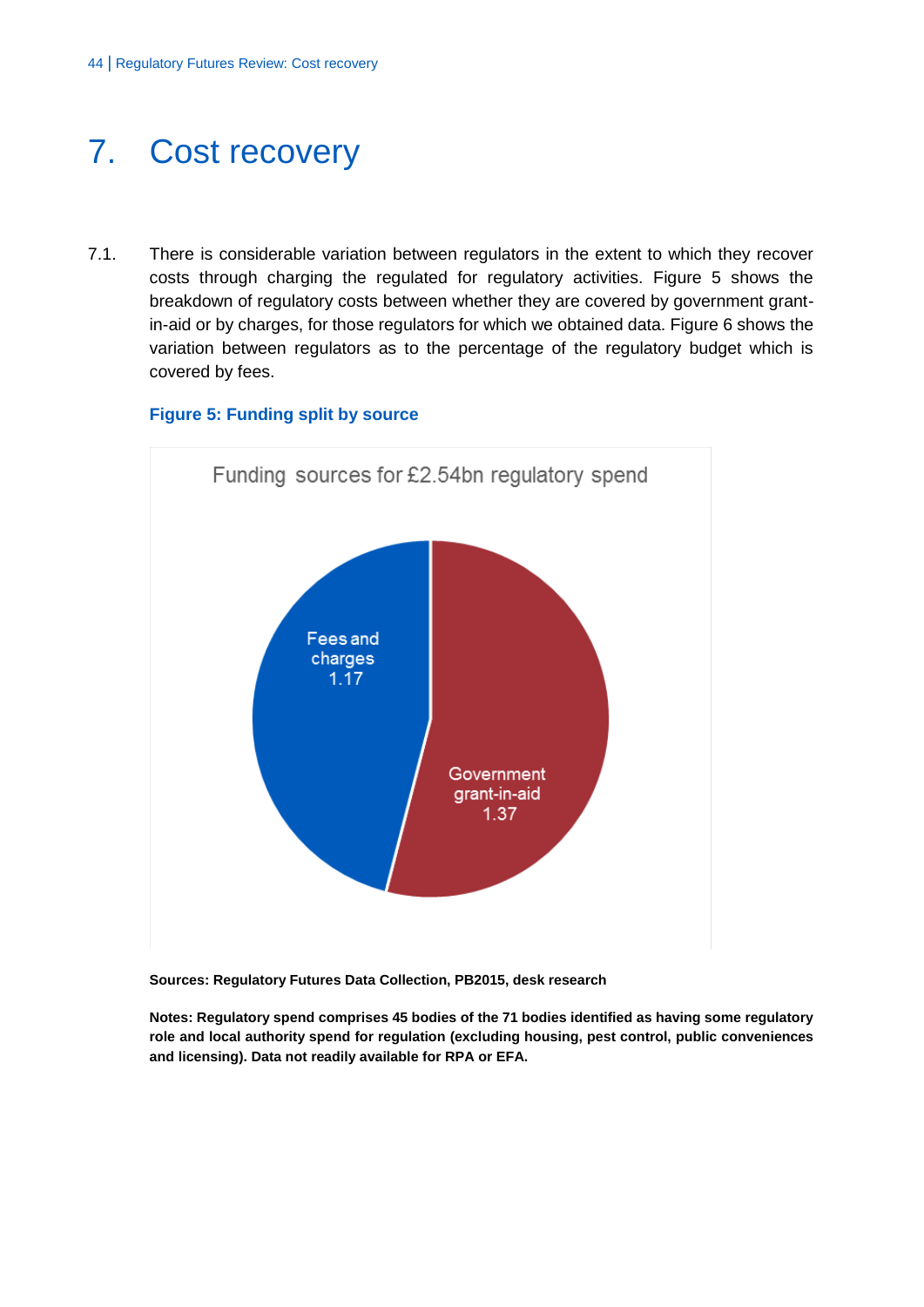### **Figure 6: Regulatory budget and cost recovery**



**Sources: Regulatory Futures Data Collection, PB2015, desk research**

**Notes: Data largely relates to the 2015 to 2016 financial period and therefore may not reflect the latest position**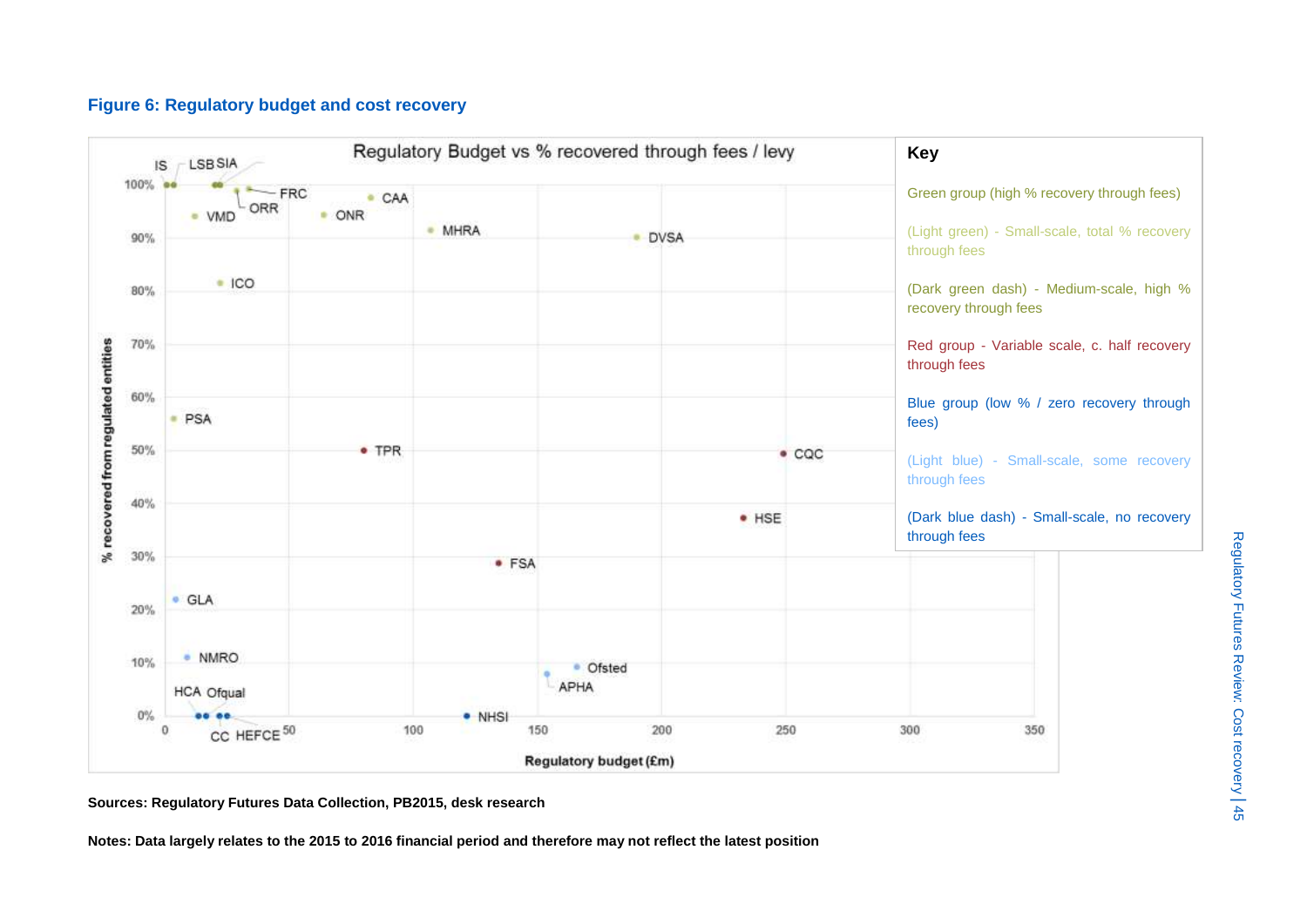- 7.2. In some cases one can see a rationale why some regulators' costs might be borne by government grant-in-aid (e.g. the costs of Ofsted inspection of schools where the alternative would be government increasing the grant to individual schools and then levying a charge on schools).
- 7.3. However in many cases it is a product of history where the regulatory model and legislation vary, rather than logic. Examples include:
	- the MHRA, where costs of regulating medicines are fully charged for, whereas the costs of regulating medical devices are primarily funded through a service level agreement with the Department of Health;
	- Ofqual, where, although most qualifications are from private-sector providers, the costs are fully-borne by the Exchequer and the regulator has no legal power to levy charges for regulation; and
	- the Care Quality Commission which is moving towards full-cost recovery for its regulatory services even where they are of publicly-funded entities, whereas Ofsted currently does not recover inspection costs from publicly-funded schools but it is moving towards full-cost recovery in other areas of its remit.
- 7.4. A number of regulators, in addition to CQC, have already decided to move in the direction of full-cost recovery or are consulting on doing so, for example the Charity Commission. Other regulators informed us that they would ideally like to charge but when they had considered doing so in the past encountered very strong push-back either from stakeholders or from within government.
- 7.5. In our view a default presumption of full-cost recovery for regulatory activities is a necessary condition in those areas where a move towards regulated self-assurance is feasible. Otherwise there will not be a level playing field between direct regulators' assurance and the use of self-assurance and third-party assurance.
- 7.6. For example, the Food Standards Agency allows poultry plants to carry out their own testing of meat hygiene through employing their own poultry inspection assistants rather than FSA employed Meat Hygiene Inspectors. However, there has been very little takeup. This is not surprising as the plant concerned will bear the full cost of the poultry inspection assistant whereas approximately half the cost of the FSA's Meat Hygiene Inspector is recovered through the charge to the poultry plant.
- 7.7. Similarly while the Red Tractor Assurance Scheme charges for membership, farms do not currently incur a direct charge for inspection by local authorities on behalf of the Department for Environment, Food & Rural Affairs (Defra) or the FSA. As a result there is not a level playing field between regulator direct assurance and self-assurance.
- 7.8. As either company self-assurance or assurance by a third party certification body is likely in most cases to be voluntary it would be necessary for the fee for regulatory services to be reduced if there were self-assurance by the company. An example of how this might work is provided by the Environment Agency's Pig and Poultry Assurance Scheme where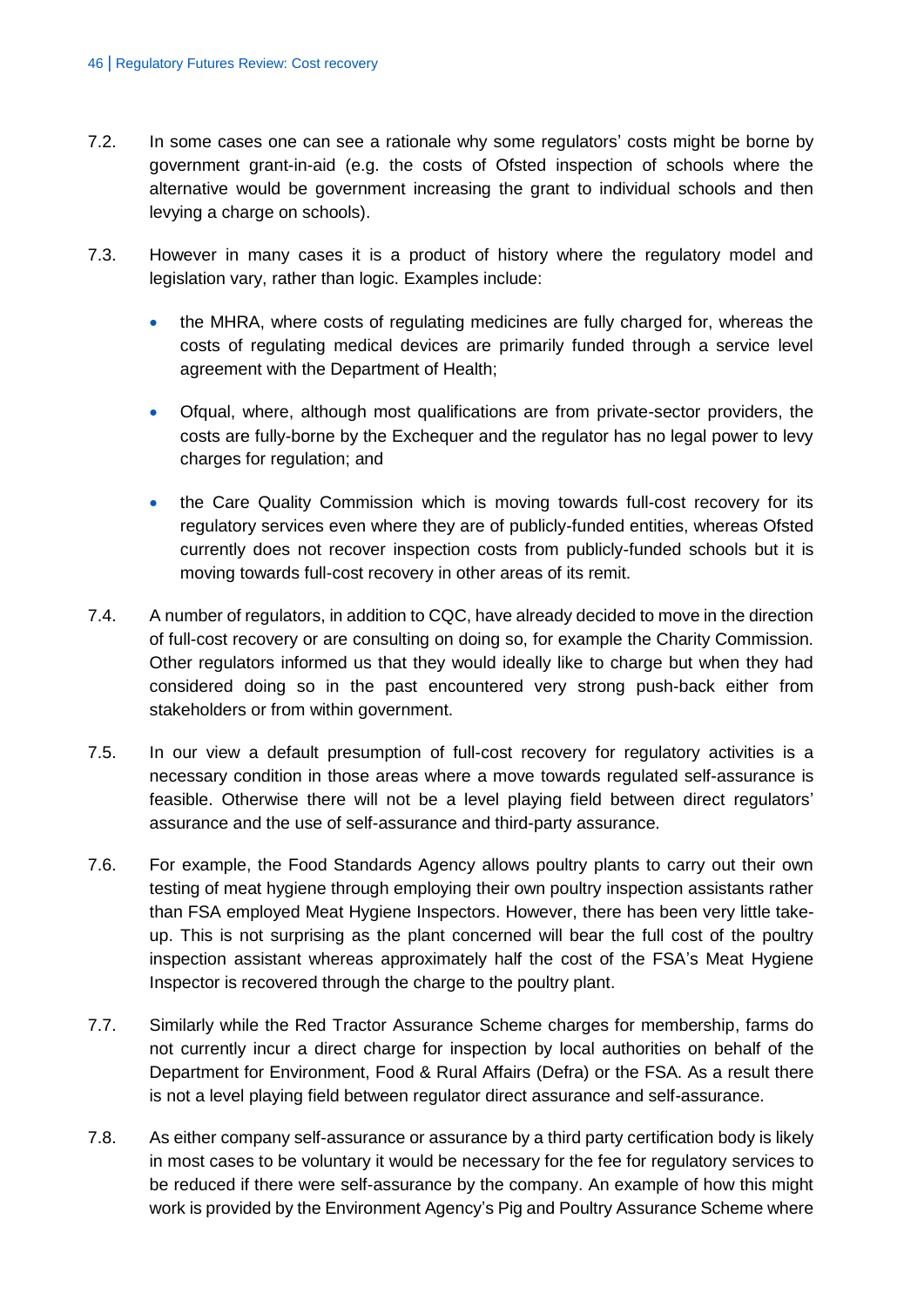the task of inspection can be delegated to a Red Tractor inspector. In such cases there is a discount on the fee to the Environment Agency from £2,490 to £1,580.

- 7.9. A particular issue in relation to full-cost recovery is the extent to which enforcement costs can be recovered through licence fees. For example, in waste permitting the Environment Agency's costs associated with enforcement are covered through grant in aid rather than through subsistence charges.
- 7.10. With current constraints on government spending there have been reductions in the grant-in-aid for enforcement activity. In the recent Cutting Red Tape team review of waste, the industry feedback was reported to be that they would be prepared to bear the cost of a proper level of enforcement in their licence fees as this would help to ensure that those 'doing the right thing' by adhering to good practice were not at a competitive disadvantage.
- 7.11. We understand that the reason for this stance regarding enforcement costs is that use of the 'standard model' (Section 6 of 'Managing public money') would not permit recovering costs of enforcement from licence fee holders as they are not causing the costs to be incurred and will not be benefiting from the enforcement. However, in our view, other companies in the relevant sectors do benefit from a properly-resourced enforcement system ensuring a level playing field.
- 7.12. Section 6 of 'Managing Public Money' does enable the use of 'non-standard models' (which could enable the recovery of enforcement costs) subject to approval by HM Treasury. Furthermore there are examples of regulators, such as the DVSA (for some of their activities), who are able to recover enforcement costs.
- 7.13. We **recommend** therefore that HM Treasury consider adopting a presumption that regulators can recover the costs of enforcement actions through the licence fee or other charges which they consider to be appropriate, when considering such proposals under the non-standard model.
- 7.14. Currently, fines levied by regulators are paid into the Consolidated Fund. In some cases these can be substantial, for example £37 million in fines in 2015/16 in the case of the Health and Safety Executive. We understand why this is the case as it would not be desirable for regulators to take action motivated by a desire to generate revenue from fines. However, if the recommendation in section 7.13 were not considered acceptable an alternative might be to take some account of revenue from fines in determining what grant-in-aid might be appropriate for enforcement action.
- 7.15. There are other aspects of HM Treasury rules which can also cause issues for regulators. The following are a couple of examples:
	- the Information Commissioner's Office (ICO) undertake audits of data protection processes at organisations (either because of a serious breach or because they are invited by that organisation). This is currently not charged for, but if it were then the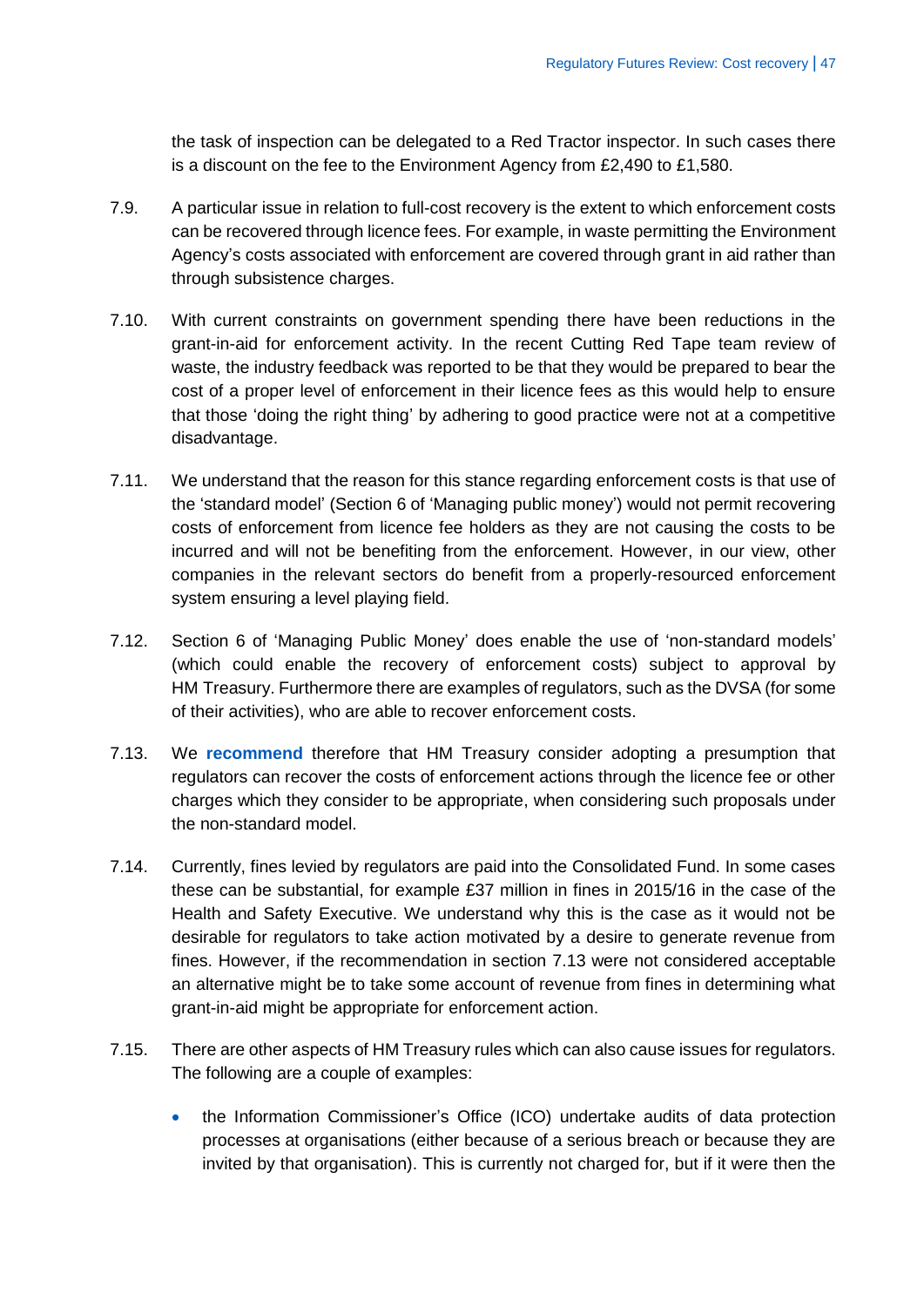money raised would go into the Consolidated Fund. It is therefore not considered to be an organisational priority, as it would be of no benefit to the ICO;

- there are other more technical issues concerning the setting of fee levels, the extent to which an agency is permitted to run a surplus, and the consequences of annuality which are frustrations for regulators, but we recognise that these are broader issues affecting many parts of the public sector rather than being specific to regulators.
- 7.16. Other benefits from a move to a presumption of full-cost recovery would include:
	- a benefit to the Exchequer which we estimate in Section 12 to be in excess of £500 million per annum; and
	- increased accountability of regulators due to the need to consult on fees and charges.
- 7.17. Whilst we consider that there should be a default presumption of full-cost recovery for regulatory activities where a move to regulated self-assurance is feasible, we recognise that it may not be possible or desirable in all cases. Reasons why it may be judged not to be appropriate include:
	- that it would be undesirable to charge for provision of information and awarenessraising to encourage compliance. For example, the HSE has developed a number of Safety Health and Awareness Days over many years. These are free events, dedicated to raising awareness and understanding of important health and safety issues specific to a particular industry. However in many circumstances it is and will be appropriate to charge for advice;
	- when the costs of administration and recovery would exceed the cost. While this may apply currently in some cases where there are paper-based systems (e.g. Forestry Commission felling licences), as regulators move to online-based application and payment systems, charging should become more practical; and
	- when charging would just involve cost-shifting within the public sector. For example if Ofsted were to charge for its regulation of schools. However even here there could be a case for doing so as Ofsted currently charges in some sectors and not in others, even when they serve children of the same ages (e.g. regulation of private schools vs state schools or state nursery schools vs private nurseries/childminders) and this could be seen as leading to an uneven playing field. Or it may be to ensure appropriate incentives are in place to achieve regulatory outcomes, for example Ofqual charging for qualifications to remain registered to avoid the situation of having many non-active qualifications on their registration database.

## The structure of charges

7.18. A second issue concerning charging is the principles which should be used to structure charges for regulated services. In particular how charges can be used to provide the right incentives to drive achievement of key regulatory objectives.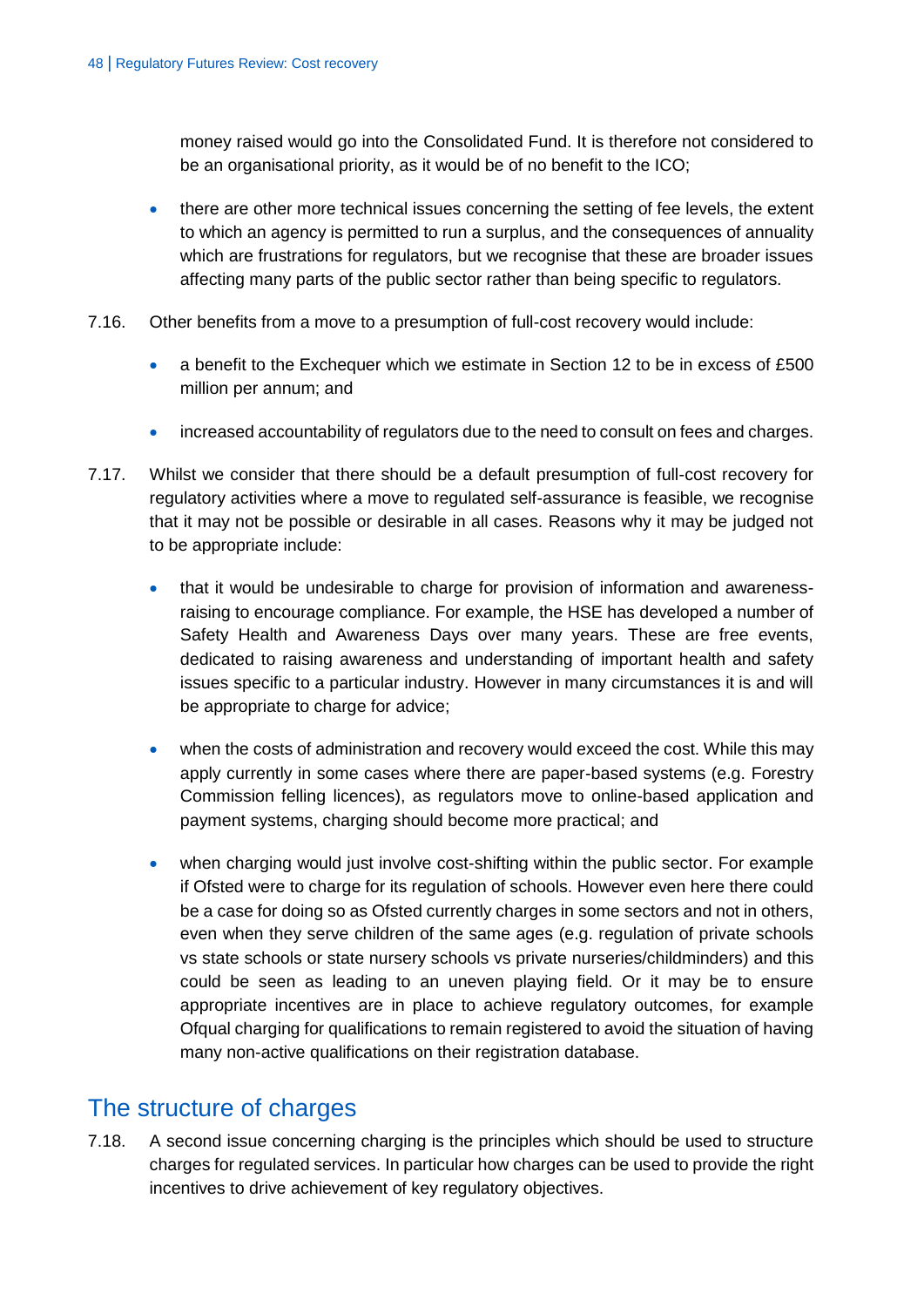- 7.19. There are, sometimes countervailing, pressures which need to be taken into account:
	- the wish to encourage compliance and high performance through provision of advice and education in preference to an approach of inspection and enforcement;
	- the desire to encourage self-reporting of incidents to the regulator and hence a 'no blame' culture; and
	- a desire to incentivise regulated entities to be compliant and hence for those who are not compliant and/or who impose the greatest costs on the regulators to bear those costs themselves.
- 7.20. The third of these approaches has gained increased traction with regulators over the past few years. Different variants of the principle of charges being determined by the cost placed on the regulator are illustrated by the case studies of the approaches used by the Environment Agency, the Health and Safety Executive and the Drinking Water Inspectorate.

### **Case study: Environment Agency**

The Environmental Agency's risk-based approach is reflected in their charging scheme: applications which take more resource to determine attract a higher charge than those which can be dealt with simply. Similarly, they undertake more compliance assessment and inspection work on activities and sites which pose the greatest risk, and this differential is also reflected in charges.

In parts of the Environmental Permitting Regulations they therefore apply a multiplier to their annual fees, ranging from x0.95 for the best performing to x3.0 for the worst performing.

### **Case study: Health and Safety Executive (HSE)**

HSE introduced a Fee for Intervention where they would charge a company in material breach of health and safety regulations for the initial inspection and investigation required to identify the breach and any inspection and advice required in order to remedy the breach.

### **Case study: Drinking Water Inspectorate (DWI)**

The DWI charges water companies a basic fee determined by the number of customers they serve. Water companies are legally obliged to report incidents where there are breaches in drinking water regulations which the DWI then investigates and reports on. The DWI charges a supplement to companies dependent on the costs which they impose on the DWI for subsequent investigation.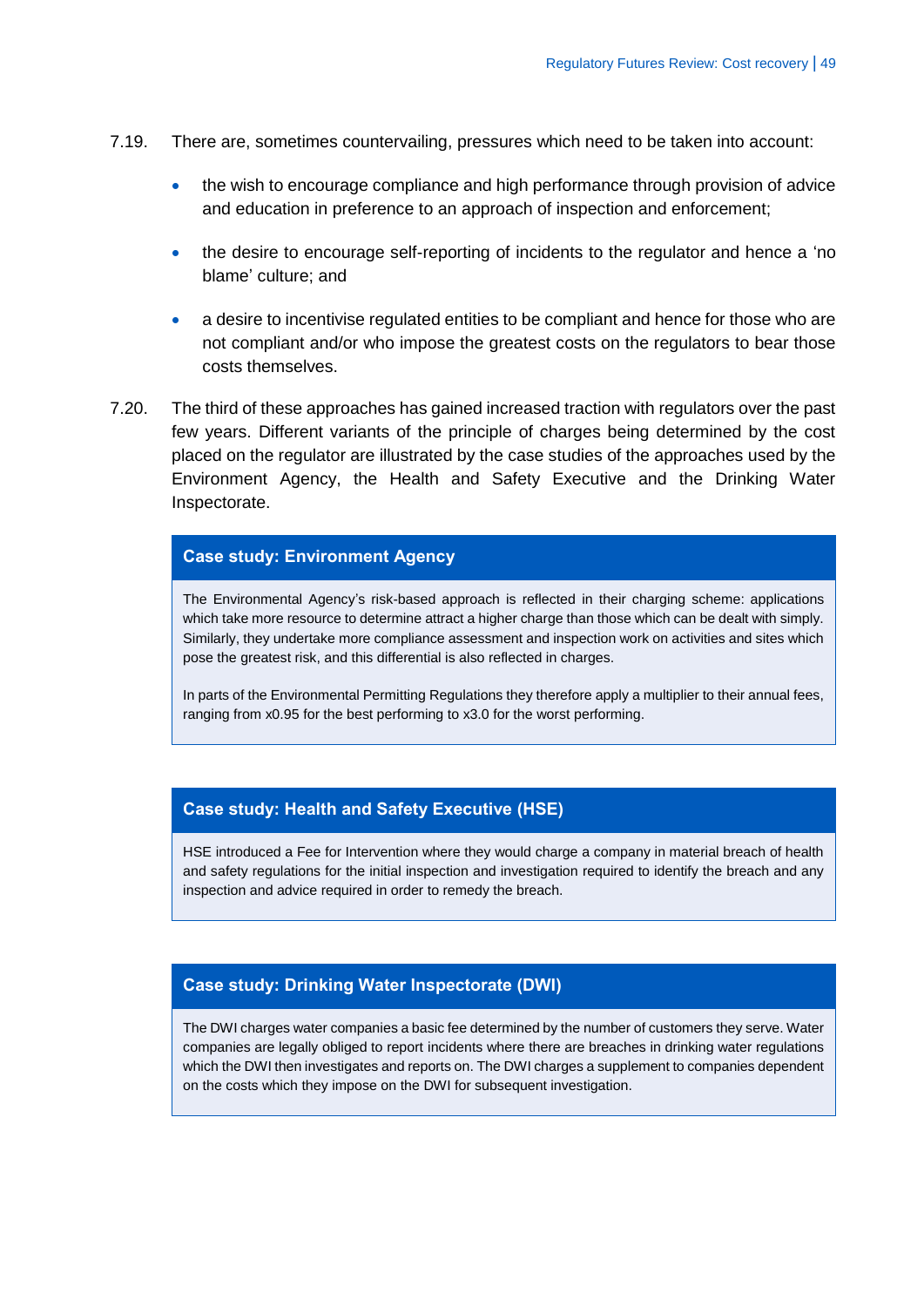- 7.21. Such approaches could be extended more widely. We set out below some illustrative examples of areas where such an approach might be considered. These are not specific recommendations as the regulators concerned would need to consider carefully the costs and benefits (including potential changes to legislation):
	- a food retailing establishment which has a very low food hygiene rating requiring more frequent inspection could bear the additional cost of more frequent inspection (this would of course require there to be the ability to charge for food hygiene regulation in the first place);
	- a care home which requires more frequent inspection based on a risk-based approach to inspection;
	- early years providers or childminders who require more frequent inspection due to a low rating; and
	- charging driving instructors more for subsequent standards checks within a registration period.
- 7.22. Such approaches also need to be considered alongside whether an establishment should be able to request re-inspection if they wish to see whether their rating should improve. Whilst in most cases the rating itself is not the primary objective of the inspection, the fact that it is then published could significantly affect the entity concerned. In such cases should there be a right to request a re-inspection within a specified period, with an associated charge for this re-inspection?
- 7.23. In the case of publicly-funded services such as schools, it is understandable why reinspection (and an associated charge) is not permitted. However in the case of a food retailer or childminder there is a stronger case for permitting such re-inspection (with an associated charge) particularly where display of the rating is mandatory (in Wales where display of food hygiene ratings is mandatory the retailer can request re-inspection). However where an entity receives a very low score the entity is likely to be re-inspected quickly in any case (usually within six months) so this may allay some of the concerns about not permitting re-inspection.
- 7.24. Cost-reflective charging may not be appropriate if it serves to discourage an open and honest relationship between the regulated and the regulator. Our proposal to encourage greater regulated self-assessment is designed both to encourage greater selfassessment and open reporting of incidents by the regulated to the regulator in a 'no blame' culture.
- 7.25. If a consequence of introducing charging for the burden placed on the regulator were to discourage such reporting, the costs could well outweigh the benefits, for example this may be a risk in care where past failures have been linked to closed cultures that discourage open reporting. Clearly the Drinking Water Inspectorate and the Health and Safety Executive have judged, perhaps because of the legal reporting responsibilities on regulated entities, that the benefits of such an approach outweighed the costs. Others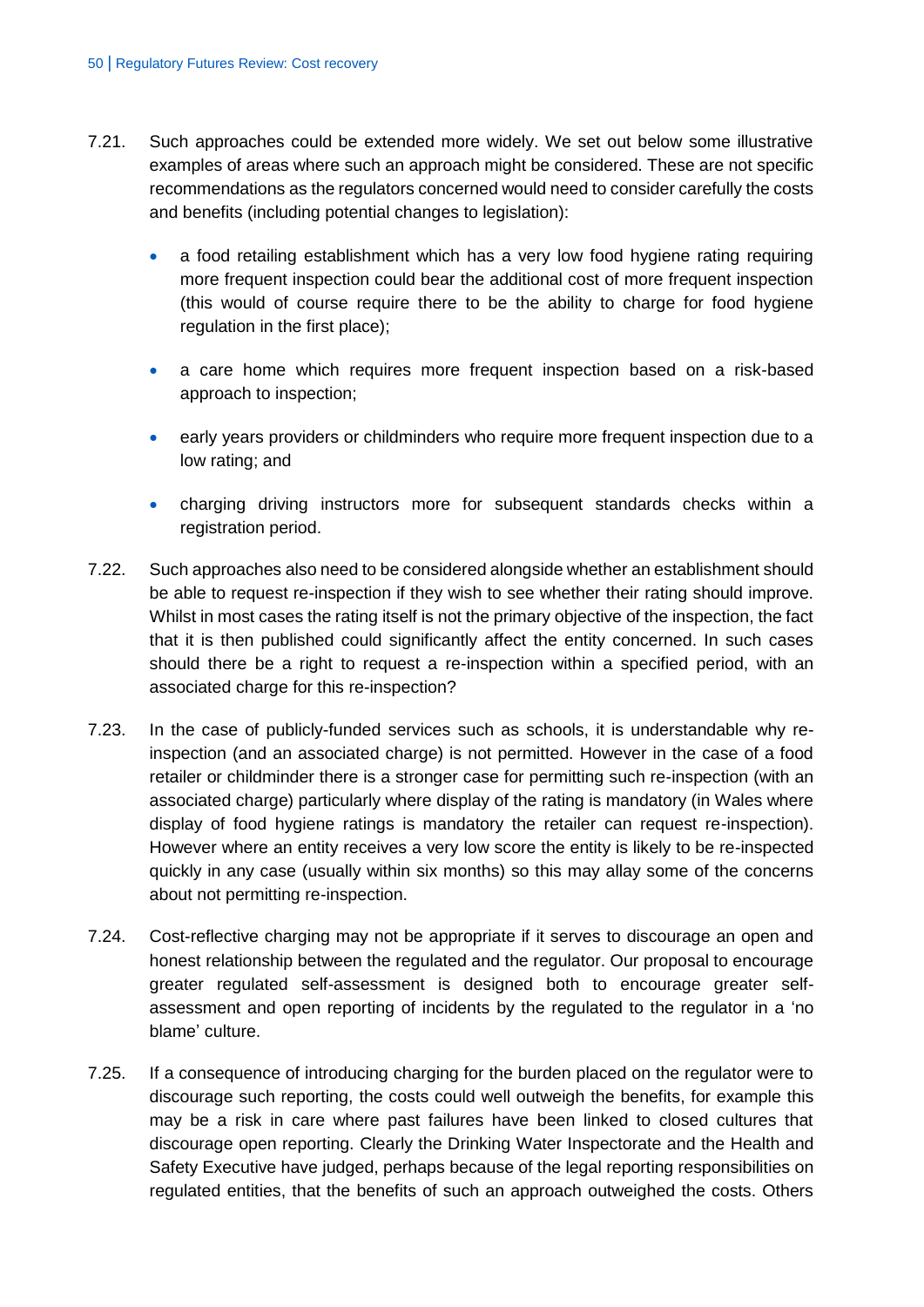such as the Medicines and Healthcare Products Regulatory Agency have taken a different view and currently judge that such charges could discourage reporting.

## Ensuring that the regulator is efficient

- 7.26. One of the concerns that the regulated would understandably have with a proposal for full-cost recovery for charging is whether this would diminish the pressure on the regulator to be efficient. While regulators are at least part-funded by the Exchequer this might be seen as less of a direct concern for the regulated, due to spending constraints. We consider that there are 2 mechanisms whereby with charging, pressure on the regulator to be efficient could in fact increase rather than decrease.
- 7.27. Firstly, the increased ability to self-assure, or use one of a number of competing certification bodies to assure (as occurs with the Red Tractor scheme), will mean that there will be a competitive pressure on some of the regulators costs in a way that there has not been in the past (as long as there is a move towards greater cost reflectivity in charging).
- 7.28. Secondly, the need for the regulator to consult on fees and charges will also provide a mechanism for the regulated to exert influence on the charge levied.

## Recommendations

- 7.29. **We recommend** that a default presumption of full cost recovery (including enforcement costs) should be adopted by regulators for regulated activities where regulated selfassurance is feasible. This would facilitate an approach to regulation which emphasises the need for the regulated to ensure compliance and for the regulator to make use of other mechanisms (e.g. purchasers) to encourage compliance and improvement.
- 7.30. While there will be instances where the presumption of full cost recovery will not make sense it should be the responsibility of the regulator concerned to make the case why it is not appropriate to have full-cost recovery for all their activities.
- 7.31. We recognise that such a presumption will in some cases require legislative change and/or a greater willingness to adopt a non-standard charging model in line with HM Treasury guidance on 'Managing Public Money'.
- 7.32. We further **recommend** that all regulators look at the structure of their charges as to whether there should be greater differentiation of charges to reflect the burden which regulators place upon the regulated.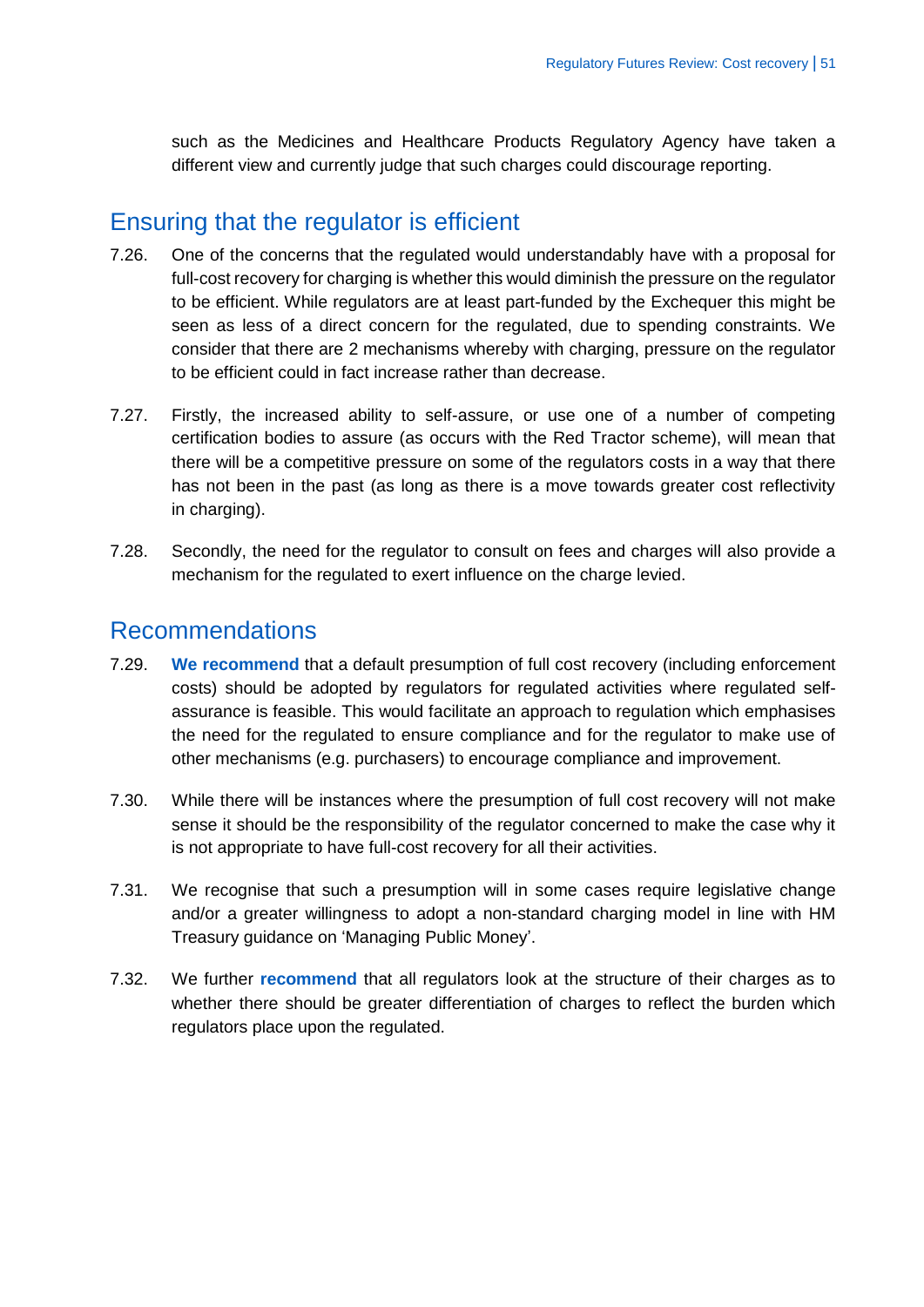# 8. Intelligence and data sharing

## **Introduction**

- 8.1. An important feature of the Review has been a desire from regulators for increased cooperation and collaboration.
- 8.2. When the Review held its introductory workshop on objectives, there was a strong view that a specific area the Review should consider was how inspection activity could be more targeted via information and intelligence sharing. This is also one of the major principles set out in the Regulators' Code.
- 8.3. It was also considered that there was an additional distinct opportunity for greater data sharing so that regulated entities do not have to provide the same information more than once. At its simplest level the opportunity around data/information sharing can be defined as the 'Tell us once' principle being applied to the relationship between the regulated and regulators. This was explored through an information sharing work-stream.
- 8.4. The distinction between information and intelligence sharing is relatively permeable and is a function of the nature of information which can be considered to exist on a spectrum: that which is (relatively) static, objective and clerical in nature through to that which may contain additional qualities that allow the user to draw out conclusions pertaining to risk.
- 8.5. A significant part of our investigation work looked at the scope for greater intelligence and data sharing. Health and Safety Executive led the intelligence sharing stream of work and this section of the main report draws heavily on their work.

## The potential benefits of intelligence and information sharing

- 8.6. In 2014, the Department for Business, Innovation and Skills (BIS) launched a consultation on data sharing for non-economic regulators. The initial consultation noted that: "Businesses have told us that data collection remains a significant burden for them. Regulators have told us that data sharing is the biggest challenge they face in meeting the provisions of the new Regulators' Code."
- 8.7. The government's response to the consultation, released in 2015, concluded that "significant benefits can result from regulatory data sharing, both in terms of enabling regulators to fulfil their statutory functions more efficiently and effectively, and in reducing burden and delivering earned recognition for compliant businesses".
- 8.8. This message is consistent with the views of regulators in the course of our investigations who saw the expected benefits of greater data and intelligence sharing as:
	- **better understanding of the business landscape.** If regulators had access to intelligence across sectors there would be an opportunity to identify and understand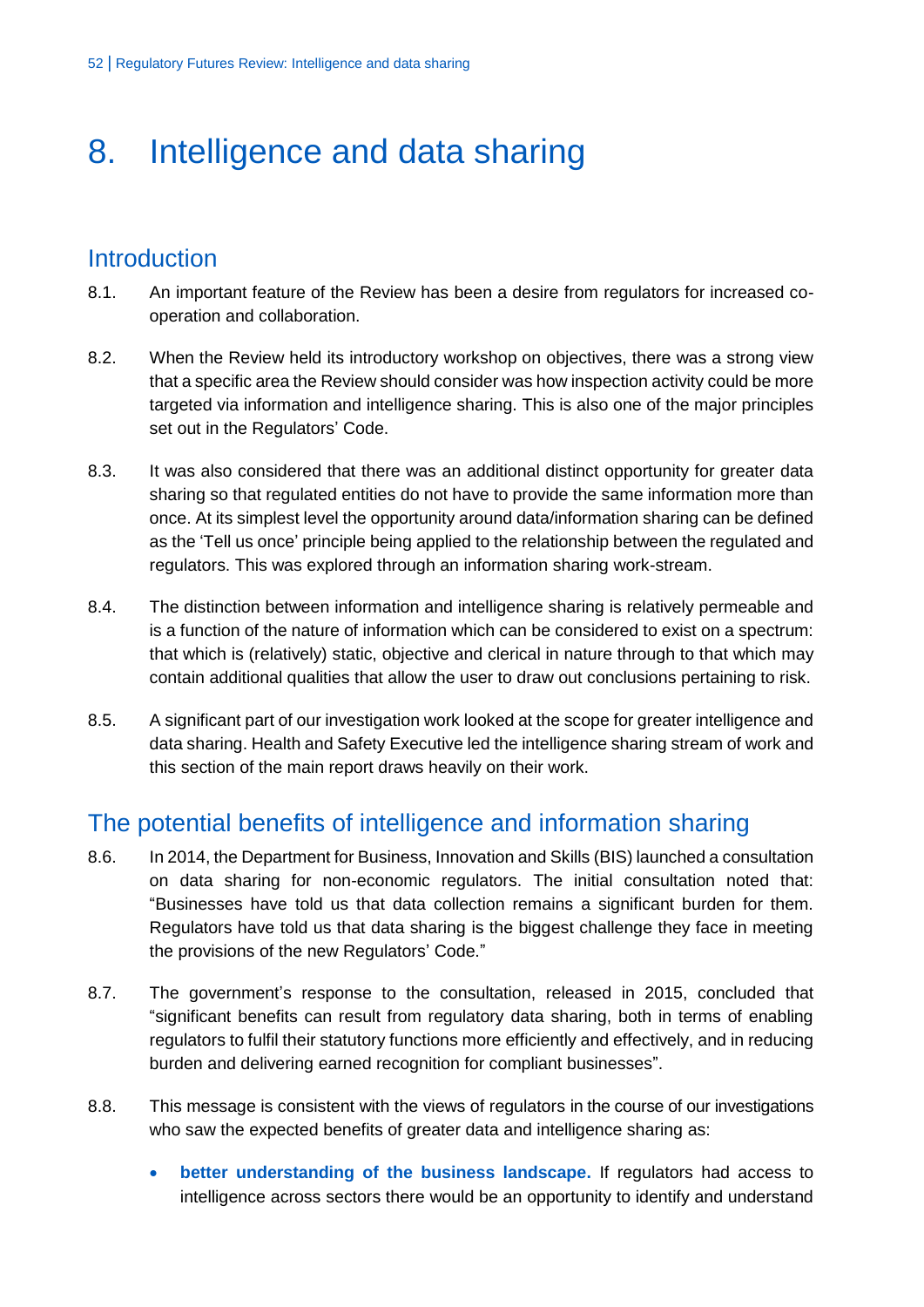emerging risks and trends. It may be the case that greater sharing of intelligence of simple things such as rogue landlords, banned food providers or banned business owners would provide insight into how certain risks are displaced into different localities or business sectors;

- **fewer wasted resources.** Through the sharing of both intelligence and administrative data there would be less waste of resources. In some instances regulators have out of date information which can lead to visits to sites that are either an exemplar of good practice, have diversified or closed;
- **improved speed in the identification of risk.** In some instances sites that are high risk may not be visible to the regulator either because they are in what is determined as a low risk sector or the business is not known to the regulator. A benefit of intelligence sharing would be that businesses which are currently slower to be identified as high risk could be identified through intelligence from other government regulators reducing the risk to the public through more efficient and effective targeted intervention;
- **a level playing field for business.** If intelligence sharing were implemented effectively there would be a greater focus on poor performers whilst having more appropriate interactions with compliant businesses. This would mean that sites that may cut corners in order to achieve a competitive advantage will be under greater scrutiny from regulators;
- **earned recognition.** If data containing performance indicators was shared efficiently there would be the ability to identify sites and companies that require less government intervention. This may mean that a company that has had a number of compliant inspections across different departments may warrant earned autonomy for a certain duration; and
- **joint working.** If a company is consistently non-compliant the regulators could work collaboratively to try to ensure that sustainable measures are put in place across multiple areas of regulation to safeguard the public and employees.
- 8.9. From the BIS consultation, it was clear that the full benefits of data sharing had not been realised, and this finding is also clear from the investigation work in this review. When asked what was preventing regulators from sharing data, the responses cited a number of reasons, including:
	- a need (whether real or perceived) to have data sharing agreements or memoranda of understanding in place before data can be shared means that establishing data sharing practices can be time consuming and resource intensive;
	- cleansing data received from other regulators can be resource intensive and can increase burden. There needs to be an appropriate balance between this burden and the benefits resulting from data sharing;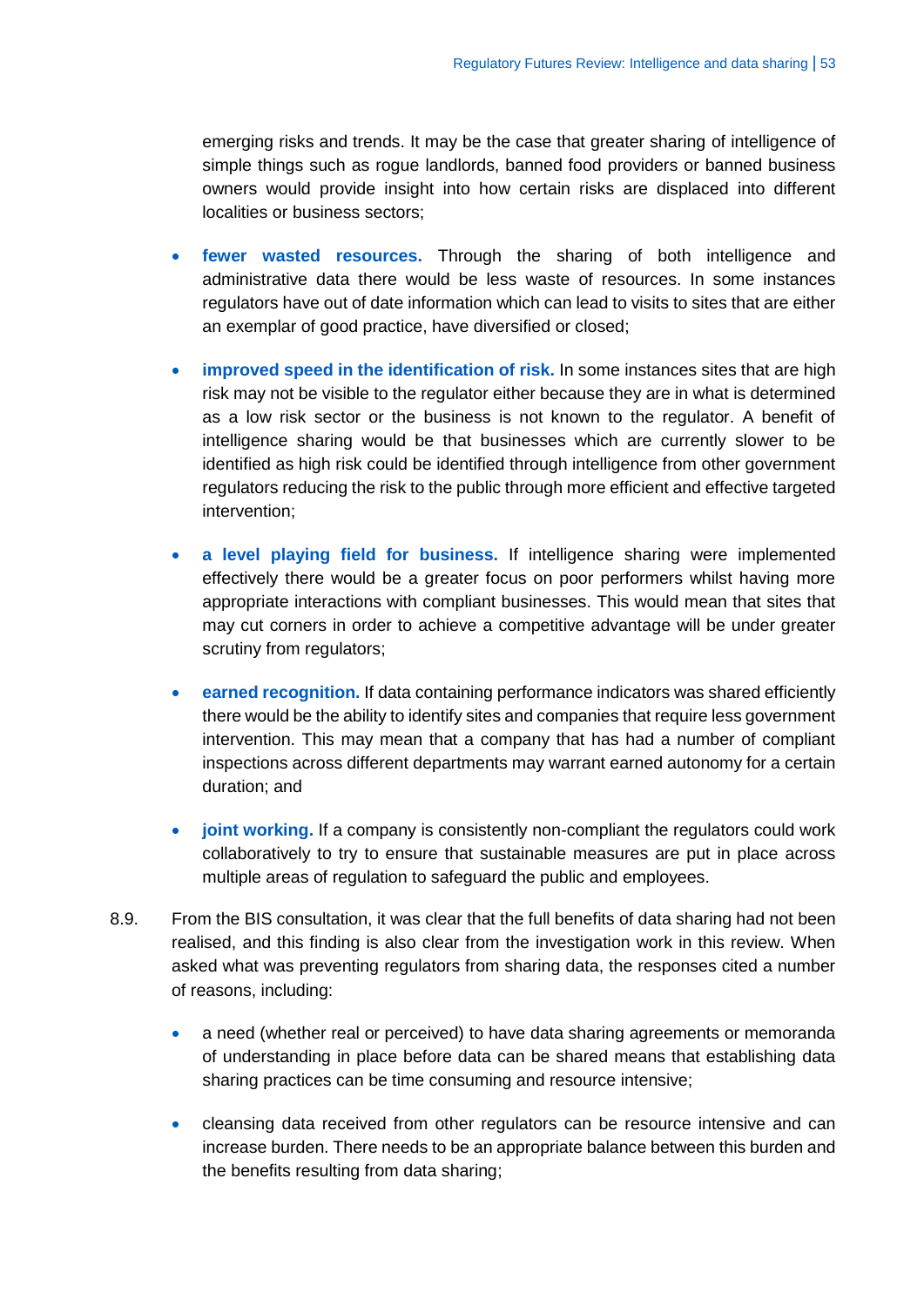- the Data Protection Act (DPA) is commonly cited as a reason why data cannot be shared. There is confusion as to the exemptions under the DPA and when these apply. This confusion is often perceived by regulators as either genuine misunderstanding or an excuse not to share data;
- some regulators are restricted by their enabling statutes, which limit the type of data they can share and who it can be shared with;
- cultural barriers can prevent or discourage data sharing. Some regulators do not consider data sharing to be useful in meeting their own priorities and therefore consider data sharing to be a low priority; and
- a reluctance to 'trust' that data will be safeguarded appropriately once it has been given to another regulator.
- 8.10. Despite these barriers, many regulators have managed to find solutions which are delivering benefits. In line with the findings of this Review, the consultation noted that many regulators are using data sharing agreements and memoranda of understanding to facilitate data sharing. Most respondents indicated that they share data on request, with some noting the use of shared databases or compatible systems. However, regulators saw there being considerable, as yet untapped, potential.

### **Case study: Intelligent Regulatory Information System**

This was a pilot project led by the Better Regulation Delivery Office (BRDO), which commissioned the Health and Safety Executive to develop an extended version of a tool called 'Find it' that the HSE had developed previously. The 'Find it' tool helped HSE transform the effectiveness of its inspection activities by helping identify businesses and premises that are likely to be high risk in terms of their likelihood to be in breach of health and safety legislation.

The pilot involved four regulators (three local authorities and a fire and rescue service) in the Leicestershire area sharing data using the Intelligent Regulatory Information System (IRIS). Data from the four regulators, plus data from other sources, was imported into IRIS so that all the regulators could access it. Findings from the evaluation of the pilot indicates that IRIS helped regulators locate previously unknown premises and take a proactive approach to providing businesses with advice on compliance issues and enhance public protection.

8.11. Whilst the IRIS pilot showed some potential benefits there was difficulty in quantifying these benefits and hence in presenting a convincing business case for taking this forward. Beyond such examples of work led by the BRDO, we are aware of a number of other initiatives that are ongoing in the area of data and intelligence sharing.

## Potential intelligence sharing pathfinder projects

8.12. In this review we sought to identify potential pathfinder projects which would help in making the business case for the investment needed in greater intelligence sharing. Whilst progress has been made and there is a high degree of interest and enthusiasm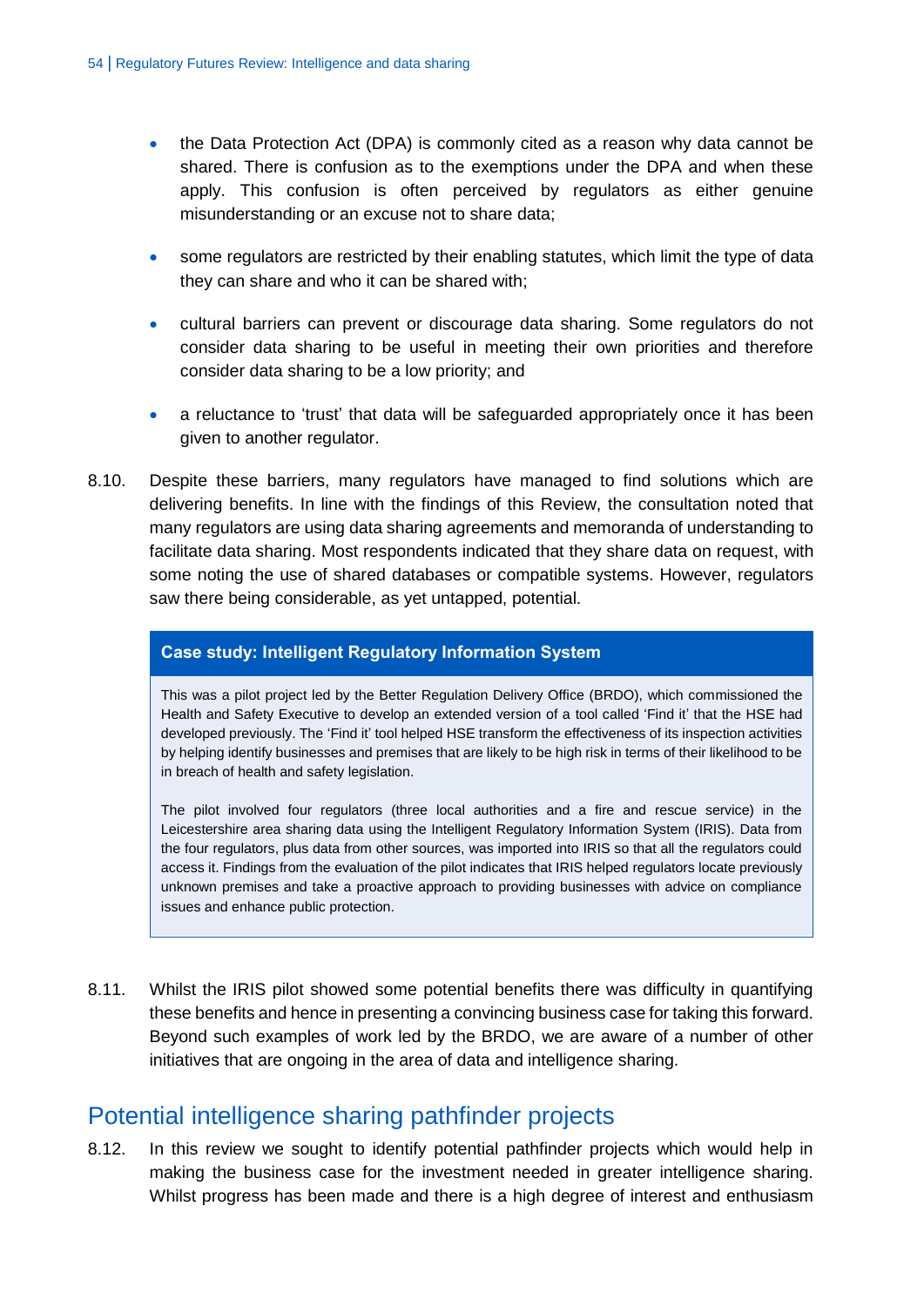amongst regulators it has not been possible to carry out full-scale feasibility studies during this review. This work is therefore ongoing and HSE in their report identify four potential pathfinder projects. We summarise the two most developed of these below.

- **Farming Regulation, Defra.** There are several agencies and public bodies which provide oversight of farming activity within Defra. A pathfinder project in this area would look into how, using data science techniques and a range of key Defra datasets, sharing data for improving risk-based inspection across Defra can yield benefits. Anecdotal information suggests that in some areas of inspection a significant proportion of visits do not find the farming activity expected and hence the visit is nugatory. It is proposed that the study would use a predictive analytic process to demonstrate the practical application and benefit of sharing data to improve inspection targeting beyond the current regimes. The larger farm inspections project of which this would form a part has estimated that cost savings of the order of £6 million over a five year period might be attained. The savings from this pathfinder project would therefore be somewhat less.
- **Employment Agency Standards Inspectorate.** A system for data and intelligence sharing between the Employment Agency Standards (EAS) part of BEIS and other bodies involved in labour market enforcement is being explored. Discussions have started on how the Health and Safety Executive 'Find it' approach and tools can add to this. An immediate requirement identified is to examine and link a number of EAS datasets to provide greater insight. It is estimated that this could yield savings for the Inspectorate of £50,000 per annum.
- 8.13. While there has been work with individual departments and regulators on the pathfinder projects, there was also a view that there needed to be greater central coordination. This ranged from storing and maintaining data catalogues and centrally-procured intelligence through to best practice and intelligence sharing research. The idea of a Regulatory Intelligence Hub, with a combined, cross-department, role for government, was seen as being a priority for a large number of the regulators.
- 8.14. Outline estimates suggest that savings in the order of  $£7.5$  million per annum are achievable from such a concept assuming that a group of 30 regulators spending on average £1 million on intelligence can make savings of 25% in line with previous pilots.
- 8.15. We consider that this has potential but in our view the focus in the short term should be on the pathfinder projects to prove the value of intelligence sharing, while a working group should be established to consider further the scope and feasibility of an intelligence hub.

## Output of the information sharing work-stream

8.16. This work-stream involved a data collection questionnaire (DCQ) which was sent to regulators in advance of a workshop. The responses to the DCQ, provide a high-level overview of the type of information collected and shared within the regulatory sector and can now be used as a starting point to drill down into these data sets to understand further the cross-sector value of the information collected. There was appetite to hold more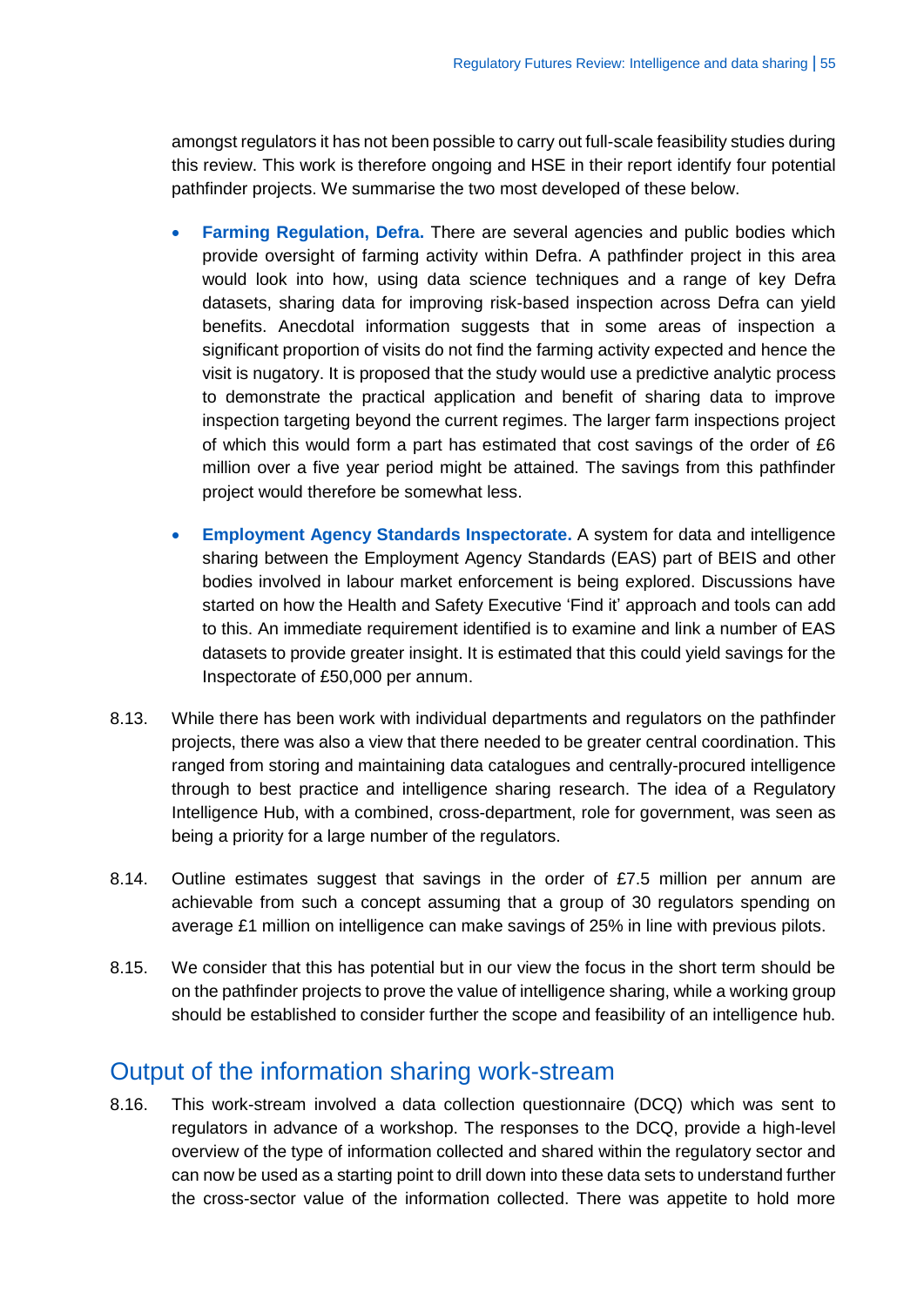focused discussions with regulatory partners who share common regulatory objectives or where there is a clear overlap in regulatory duties.

- 8.17. The need for a set of clear and robust data-sharing principles was often cited by those regulators who participated. The existence of a standardised approach to maintaining datasets will help foster confidence in the data held by 'other regulators' and facilitate collaborative working. The Register Design Authority has published a number of blogs on the topic of information governance and canonical datasets which should assist regulators.
- 8.18. The discussions during the workshop indicated a preference for a more targeted approach to sharing data where application programming interfaces (APIs) facilitate access to information of specific interest. APIs provide a set of routines, protocols and tools for interaction between two different software. For example, this allows one regulator's software to interrogate another regulator's data as opposed to a transfer of the entire dataset. Aside from the legal and technical complications, this approach would place unrealistic expectations on 'data rich' bodies responsible for maintaining sizeable and complex data sets. A federated model, in which specific datasets are held by individual regulators, was considered favourable to pooling information into a single data repository or opening up entire data catalogues to third parties.
- 8.19. Generic data sets were considered to hold the most identifiable 'cross-sector' value. The Office for National Statistics, Companies House and HMRC were often cited as the most authoritative sources of generic datasets (e.g. company turnover, number of staff). The Business Index beta, expected to be launched later this year, may provide a useful opportunity for regulators to reference their own data sets against that held in the index.
- 8.20. The feedback during this work-stream suggested that the sharing of intelligence appears to deliver more tangible outcomes for regulators than a narrower focus on data. The intelligence sharing work-stream highlighted the value of a Regulatory Intelligence Hub; many of the matters raised in the information sharing work-stream could also be explored through such a hub.

## Conclusions and recommendations

8.21. We **recommend** that interested regulators work together to give further consideration to the feasibility of establishing a Regulatory Intelligence Hub. While in our view the focus in the short term should be on the pathfinder projects, matters identified such as the need for standard data sharing principles suggest that regulators could benefit from creating a working group. Such a working group could then also consider further the scope and feasibility of an intelligence hub.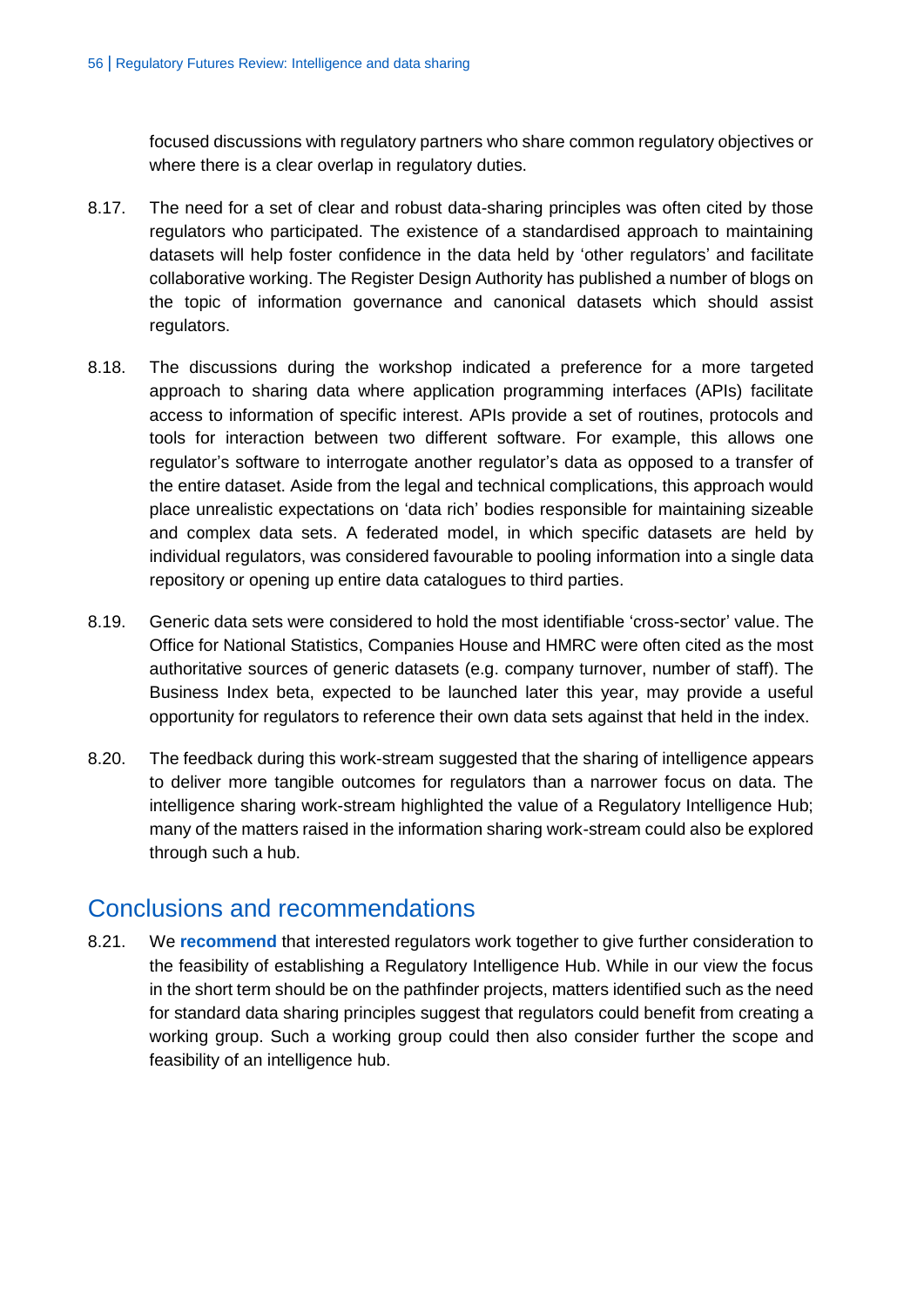# 9. Developing expertise within regulators

## The case for greater co-operation, co-ordination and career development

- 9.1. The initial workshop held in December 2015 and subsequent data collection exercise identified that regulators were all facing similar challenges when it came to recruiting and retaining staff, and identified a need to improve training and career development.
- 9.2. Responses included:
	- "An important factor is ability for staff to build a career in regulation with the ability to move between organisations."; and
	- "A clearer career pathway … would facilitate movement between regulators."
- 9.3. Further evidence which arose during the investigations phase highlighted challenges in arranging secondments between regulators even between those that were co-located and sponsored by the same department.
- 9.4. Regulators also fed back that they valued the Regulatory Futures Review for providing a forum for regulators to meet and share experience with others who they might not ordinarily encounter in their normal networks. Such benefits are not easily quantified but are nonetheless real. Examples of benefits and contacts which we are aware of, arising from this review, include:
	- Ofsted learning of a scheduling tool which is used by the CQC for scheduling inspection visits which enables substantial self-service by inspectors;
	- CQC discussing with Ofsted approaches to regulation of groups of schools or care homes, GP practices etc. rather than just the entity itself, as well as comparing their respective roles in improvement and ratings, and reviewing performance of services in an area; and
	- regulators expressing interest in the 3-day course run for Ofqual by the Centre for Regulation at London School of Economics (LSE).
- 9.5. While a small number of networks of regulators exist there have traditionally been limited opportunities for all regulators to come together and develop through peer-led learning.
- 9.6. Making use of existing talent within the regulatory community and developing mechanisms to provide opportunities for this talent within the community would serve a dual purpose of not only retaining talent but also allowing it to develop expertise and thereby strengthen the institution.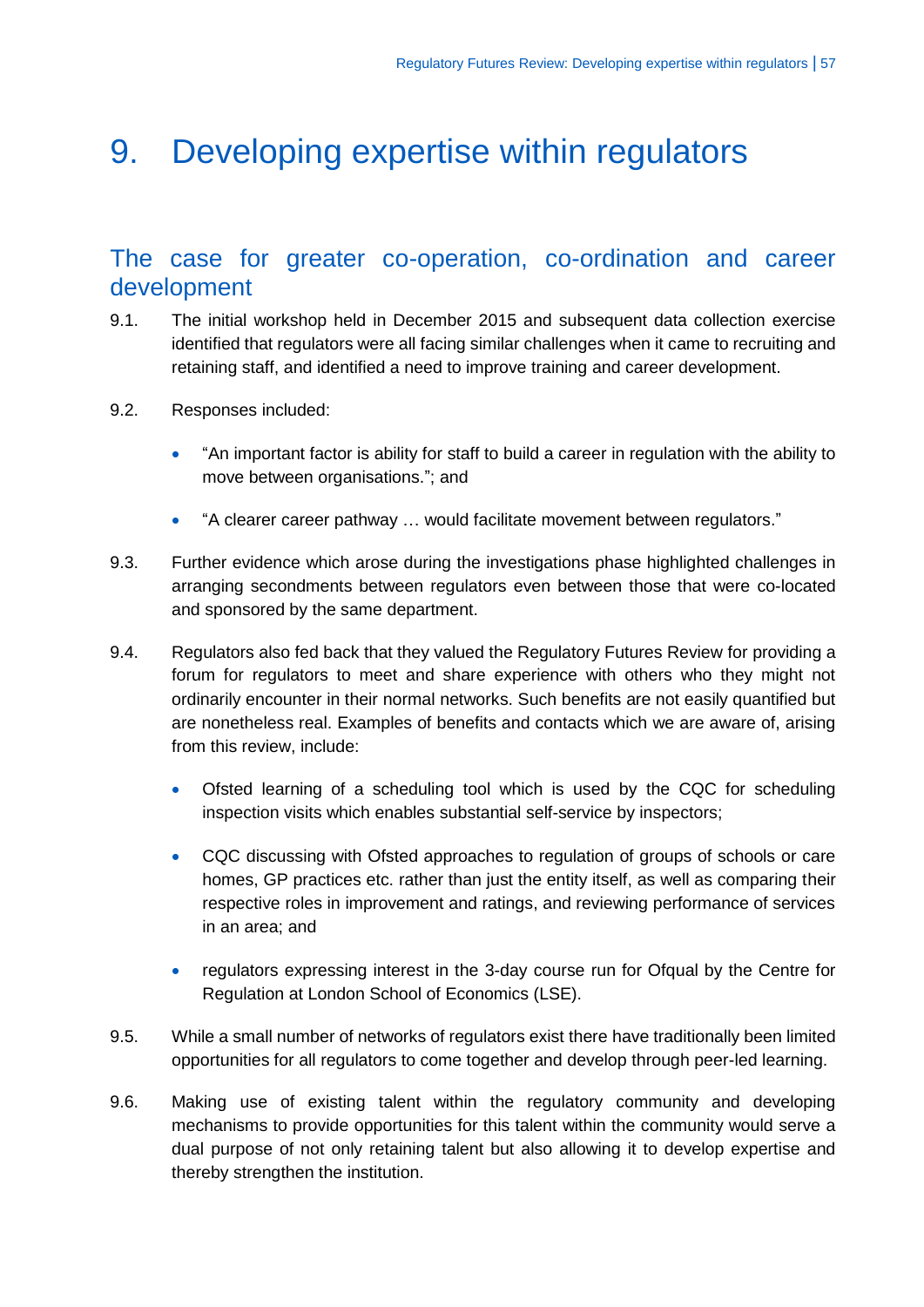## Models for greater career development and collaboration between regulators enabling greater cross-fertilisation of ideas and experience

- 9.7. There are several approaches which might be used to address these issues and these were tested with regulators during a workshop. The options range from the tactical to the strategic.
- 9.8. One initiative would involve developing a simple process for sharing staff between regulators. While regulators could employ tactical measures such as development of a Memorandum of Understanding with those partners with whom there was greatest potential, a multi-lateral initiative would clearly be more beneficial. Introducing such mechanisms which raise awareness of (secondment) opportunities would then create a mini-market for regulatory staff.
- 9.9. There are challenges to using existing portals such as Civil Service Jobs for this, as not all regulatory staff are classified as civil servants (notably those in non-departmental public bodies (with the exception of the Health and Safety Executive) and government companies). When advertising jobs the Civil Service Jobs website is restricted to civil service posts and posts in bodies that have been accredited by the Civil Service Commission.
- 9.10. Another initiative could involve having a consistent approach to training and assessing the performance of regulatory staff. This would help ensure that if and when staff were seconded or moved permanently to other regulators they could perform in line with the expectations of the role.
- 9.11. Developing a consistent framework that applied to each and every aspect of regulatory activity – for instance from those that specialise in risk analysis through to those that inspect and enforce - would clearly be the aim but this would not be possible without a significant level of effort. While this would take some time to develop, a consistent methodology for assessing staff would make it easier for staff to understand how their skills could be applied elsewhere.
- 9.12. Both of these ideas would clearly take some effort and it may be appropriate to deliver smaller-scale initiatives by considering clusters of regulators to get these initiatives operational. This could be through existing networks or by creating new networks (e.g. using the classification exercise performed within this review to inform membership of such networks).
- 9.13. A more strategic measure would involve the creation of a strategic Human Resources (HR) function. Such a function would take the lead in developing a talent management and leadership development strategy rather than focusing on the transactional aspects of HR.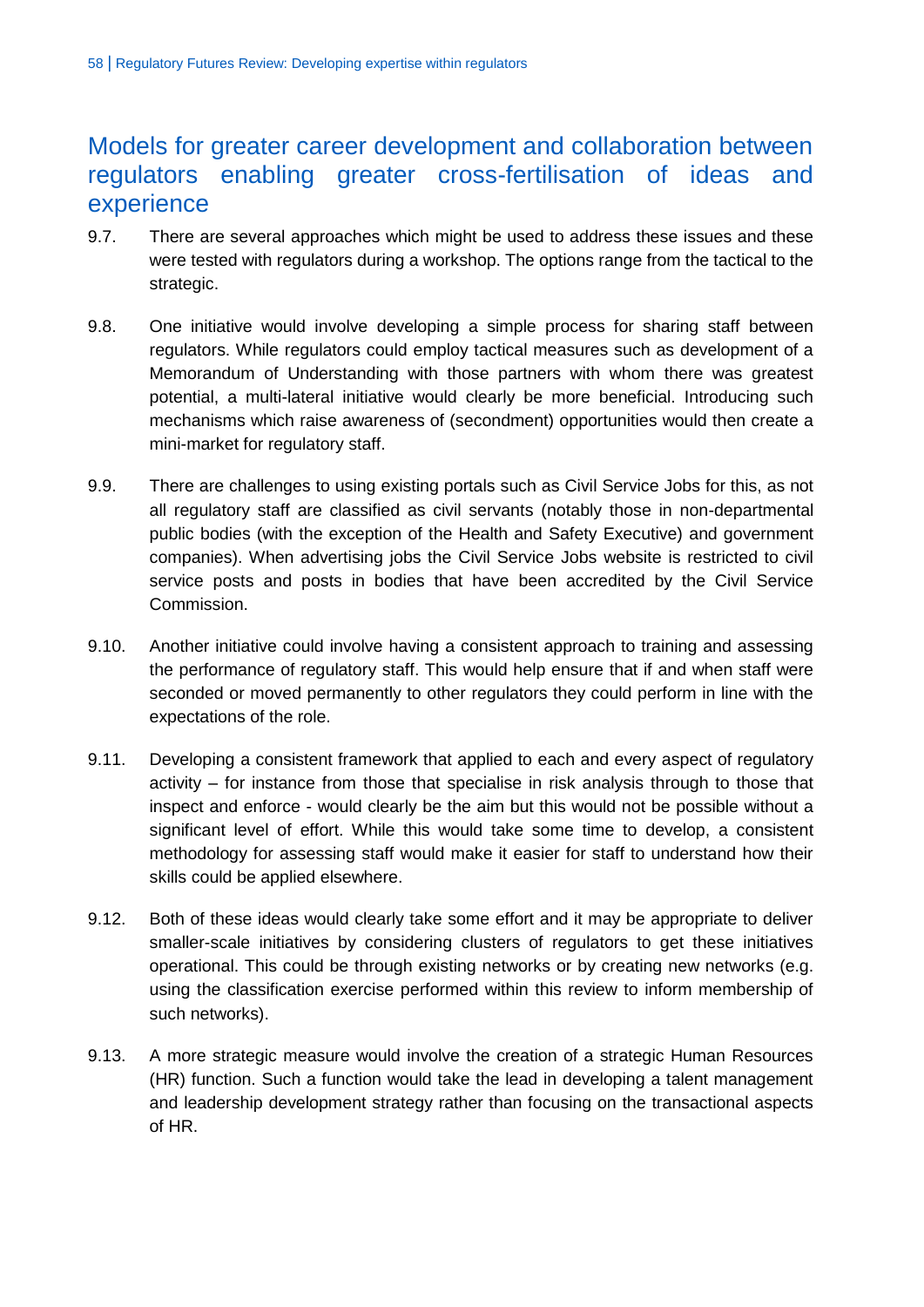- 9.14. An even more strategic solution would be to reimagine the population of regulators as being somewhat akin to a profession as with the Government Economic Service or Government Statistical Service. The number of staff at regulatory bodies is in excess of 20,000, although some of these may be members of other professions. This number exceeds those within the Government Statistical Service (c. 6,000), Government Economic Service (c. 1,900) and the total potential number of people who may form part of the nascent Commercial function (4,000). This suggests that there is sufficient scale within the regulatory community in principle to justify such an initiative.
- 9.15. Within the Civil Service, the words function and profession tend to be used interchangeably but are in fact intended to refer to different things. At its simplest, a function delivers services through roles, standards and processes whereas a profession is a collection of individuals with similar expertise. This means that a function may have a profession that links directly to it or it may use a range of professions to deliver its services.
- 9.16. The Civil Service has outlined the design principles for functions and these are instructive for the types of challenge that regulators may face if they pursue this route.<sup>13</sup> The guidance elaborates on how most functions have converged towards a similar model: departmental functional leads have 'dotted line' reporting to a central functional leader and 'solid line' reporting to their overall department or agency head. Such a model can also be adopted by professions and is the model adopted for the Government Economic Service where there is a dotted line relationship from the Chief Economist in departments to the Head of the Government Economic Service.
- 9.17. Such a model retains the existing Ministerial and Accounting Officer accountability arrangements but provides the central functional lead with the responsibility for their overall function. While this approach seems a logical approach for many of the functions identified, it is worth noting that many of these functions are in effect corporate services that enable government to deliver its policy initiatives, whereas regulators have a more active role in policy. In this context, a dotted line approach could be perceived by regulators as a challenge to the independence of regulators.
- 9.18. Regulators considered there to be value in pursuing common training and greater coordination between regulators to enable better talent management potentially building on existing networks to pursue these aims.
- 9.19. Regulators on the whole did not feel that there was a strong case currently for a move towards a regulatory profession, partly because there was some scepticism as to whether there was sufficient commonality between regulators but also because several felt that their sectoral or professional expertise was more relevant to the tasks they carried out than regulatory expertise. Instead they felt that there is a need to introduce greater collaboration initially and assess how that worked before investing in greater integration.

 $\overline{a}$ 

<sup>13</sup> https://www.gov.uk/government/uploads/system/uploads/attachment\_data/file/418869/The [Functional\\_Model.pdf](https://www.gov.uk/government/uploads/system/uploads/attachment_data/file/418869/The_Functional_Model.pdf)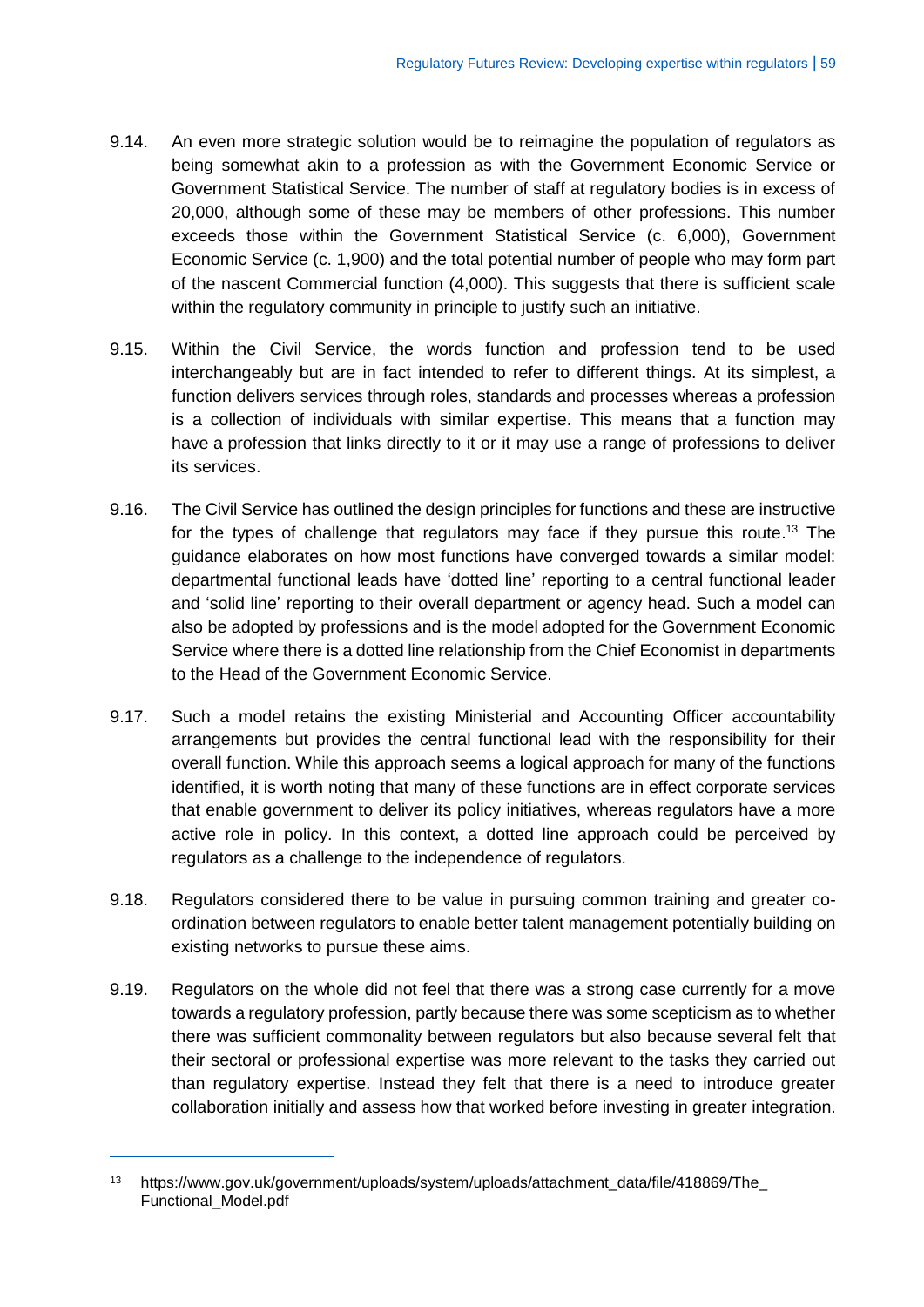Others also pointed out some staff at regulators are already members of other professions (e.g. economists, statisticians, legal).

## Conclusions and recommendations

- 9.20. There is in our view sufficient commonality between regulators that there would be merit in greater co-ordination between them and sharing of best practice.
- 9.21. While there are existing networks of economic and safety regulators, we consider that there would be value in a broader network. There is a good case for a small central unit (perhaps 2 to 3 full-time equivalent), reporting to a steering group of regulators, which would:
	- hold and develop knowledge and expertise around regulation, which is currently mostly developed in isolation. A particular focus would be thinking around nonbusiness regulation;
	- be responsible for organising the development of a series of core training courses for regulators;
	- serve as the secretariat for the regulators' network;
	- co-ordinate action on initiatives such as the Regulatory Intelligence Hub; and
	- possibly provide co-ordination of career development.

We do not consider that at this stage there is sufficient case for development of a regulatory profession, along the lines of, for example, the Government Economic Service or Government Finance Profession.

9.22. Consideration should also be given to whether this central unit might be 'hosted' by some external body such as the Institute for Government or the Centre for Regulation at the LSE - although in such circumstances it would not be appropriate for it to have a role in co-ordination of career development.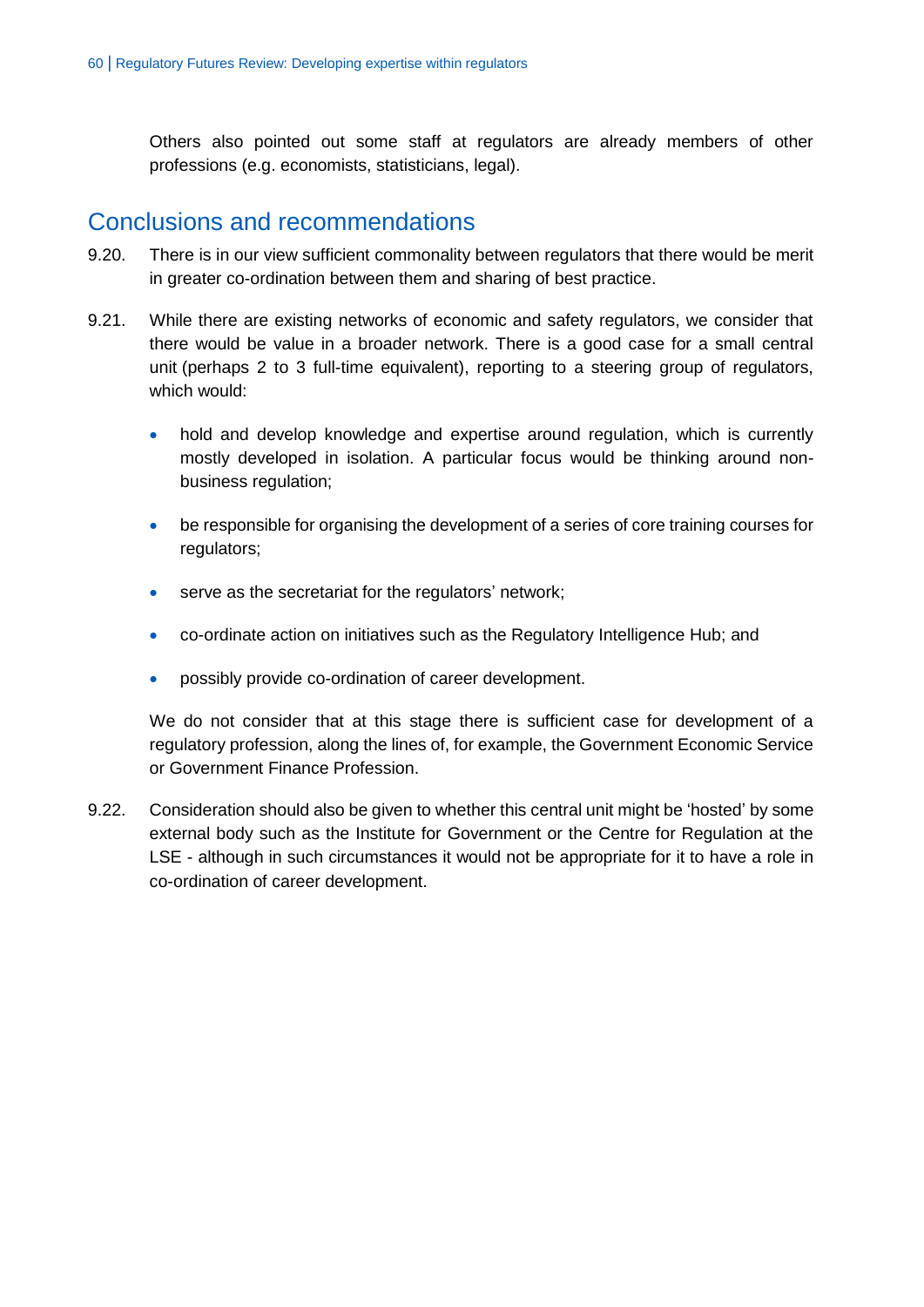# 10. Burdens on regulators

## Background to the issue

- 10.1. One of the objectives of the review was to 'identify the sources of burden on regulators themselves, the opportunities to reduce those burdens and hence to reduce cost, complexity and delays in regulation'.
- 10.2. As regulators can both make (in some cases) and enforce rules, the Government has sought to introduce mechanisms which seek to ensure that their powers are used properly and that an undue burden is not placed upon those who are regulated.
- 10.3. As a result a series of duties have been imposed on regulators such as a duty to take into account the impact of regulation on growth and (through an obligation on departments) to produce innovation plans to ensure that the scope for innovation within regulatory activity is optimised. These mechanisms can require changes to be consulted on and plans to be published. More recently regulators have been required to carry out regulatory impact assessments of certain changes in their activities which are then reported to the BEIS-sponsored Regulatory Policy Committee and will be taken into account within their sponsor department's budget for reducing regulatory impact on business.

## Response from regulators

- 10.4. It was clear from the analysis of the initial data returns from regulators that in-scope regulators perceive burdens as a problem, albeit of varying size. There was a particular focus upon the requirements set down in the Enterprise Act for them to conduct Regulatory Impact Assessments which will then count towards their sponsor department's regulation budget. With the exception of the Business Impact Target (BIT) (and some regulators recognised that this may be a product of the timing of the review), the view of regulators is that no single initiative is necessarily to blame across the board, but a 'dripfeed' of burdens has built up over time which is presenting them with a number of resourcing challenges.
- 10.5. A small number of regulators were able to provide a very detailed breakdown of the scale of these burdens whilst a larger number were even unwilling to provide a ball-park percentage estimate. Where provided, some of the smaller regulators estimated that burdens equated to somewhere between 1% and 5% of either full-time equivalent staff or their regulatory budget. With one or two notable exceptions this is not based on a particularly robust methodology and did not give consideration to all aspects of the burdens (e.g. full-costing across all activities). In general, larger regulators did not feel they added more than 1 to 2% to their costs. However, most of these estimates were impressionistic rather than based on detailed estimates. Overall these burdens are seen to affect regulators on a basis that is inversely proportional to their size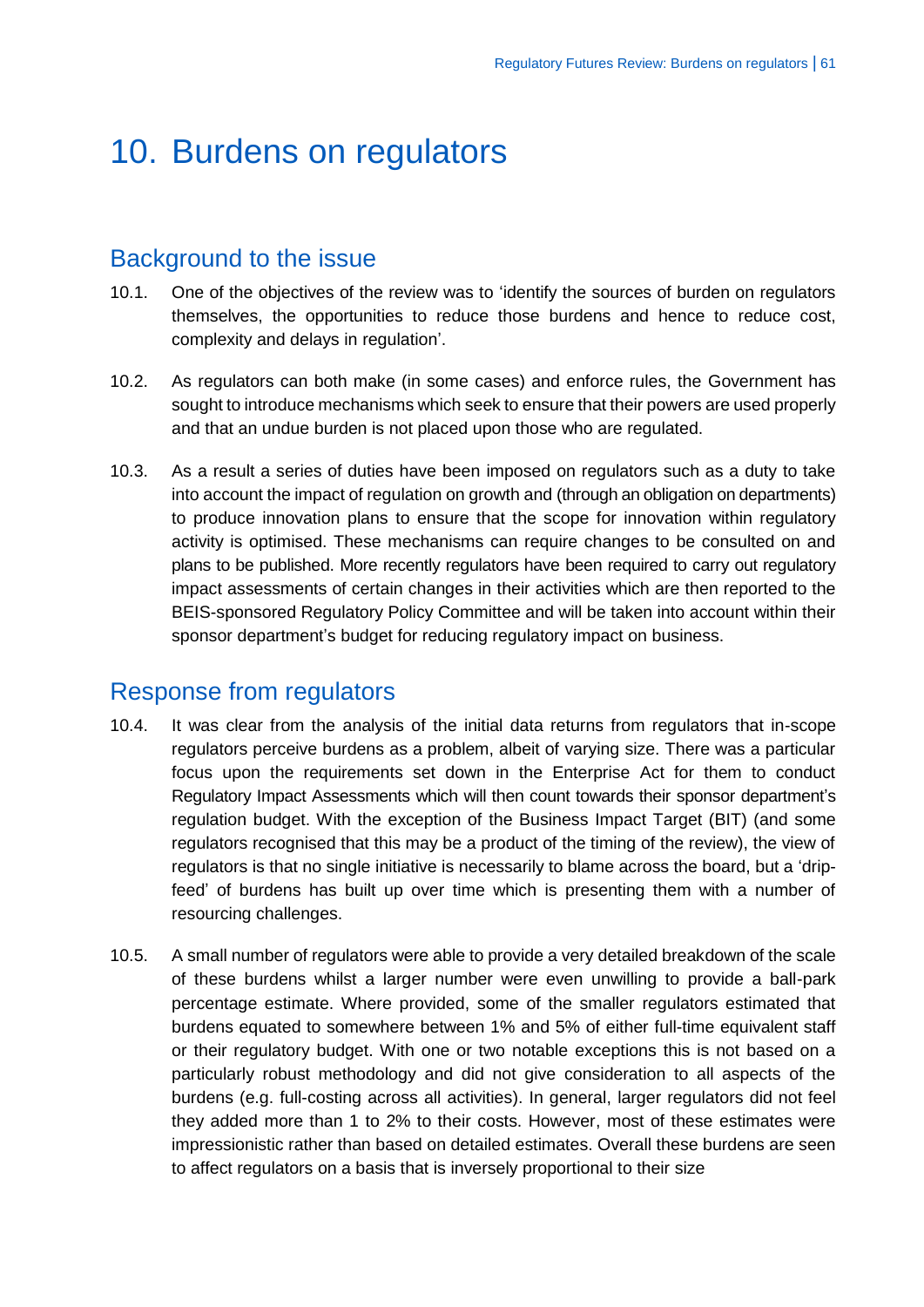- 10.6. In all cases regulators were keen to emphasise that they had (despite struggles in some cases) incorporated burdens into their workload. In the case of some larger regulators, responsibility for the extra work has often been slotted into an existing function (for example evidence and analysis teams) or in some cases piggy-backed with other outsourced work to third parties.
- 10.7. In some specific cases the burdens were highlighted as having some potential benefits to the regulator, although it is doubtful that these benefits outweigh the additional cost. On other occasions some of the burdens were downplayed as largely 'business as usual', for example through ongoing engagement with regulated organisations to understand the impact of regulatory interventions and an adherence to the Hampton principles.

### **Case study: The Pensions Regulator**

The Pensions Regulator was able to provide a very detailed breakdown of burdens they face, although they did provide some positive messages that these were in effect 'business as usual'. In line with Hampton principles and as part of ongoing dialogue with those they regulate, the Pensions Regulator indicated that many parts of the Accounting for Regulatory Impact (now superseded by the extension of the Business Impact Target) burdens they face were in fact actions they would have already been expected to undertake in any case. In this case some parts of the perceived burden were marginal, or merely focused around where and how that information is captured and presented.

# Types of burdens

10.8. The surveys and interviews sought to find out the types of burdens faced and what changed as a result of them. As described above, most of the responses were qualitative in nature and have been grouped together into the table below.

| Resulted in additional effort /<br>financial cost                                | This was the most popular of the answers given, in terms of slotting<br>into existing roles or regulators, reflecting that the burdens meant<br>that it takes longer to get the same output achieved (e.g. waiting<br>for RPC clearance).              |
|----------------------------------------------------------------------------------|--------------------------------------------------------------------------------------------------------------------------------------------------------------------------------------------------------------------------------------------------------|
| <b>Resulted</b><br>changes<br>in.<br><u>in</u><br>behaviour of regulated parties | This was raised by one respondent, who pointed to the increased<br>'survey burden' on those they regulate, although they did reflect<br>this was a small price to pay for increased accountability.                                                    |
| Resulted in additional cost to<br>regulated parties                              | This was only articulated by a very small number of respondents,<br>for example the Gambling Commission identified that under a full-<br>cost recovery model consultation costs ultimately have to be<br>collected through increases to operator fees. |

10.9. There was broad consensus that a solution was required to avoid government from utilising a 'one-size fits all' approach to interacting with regulators.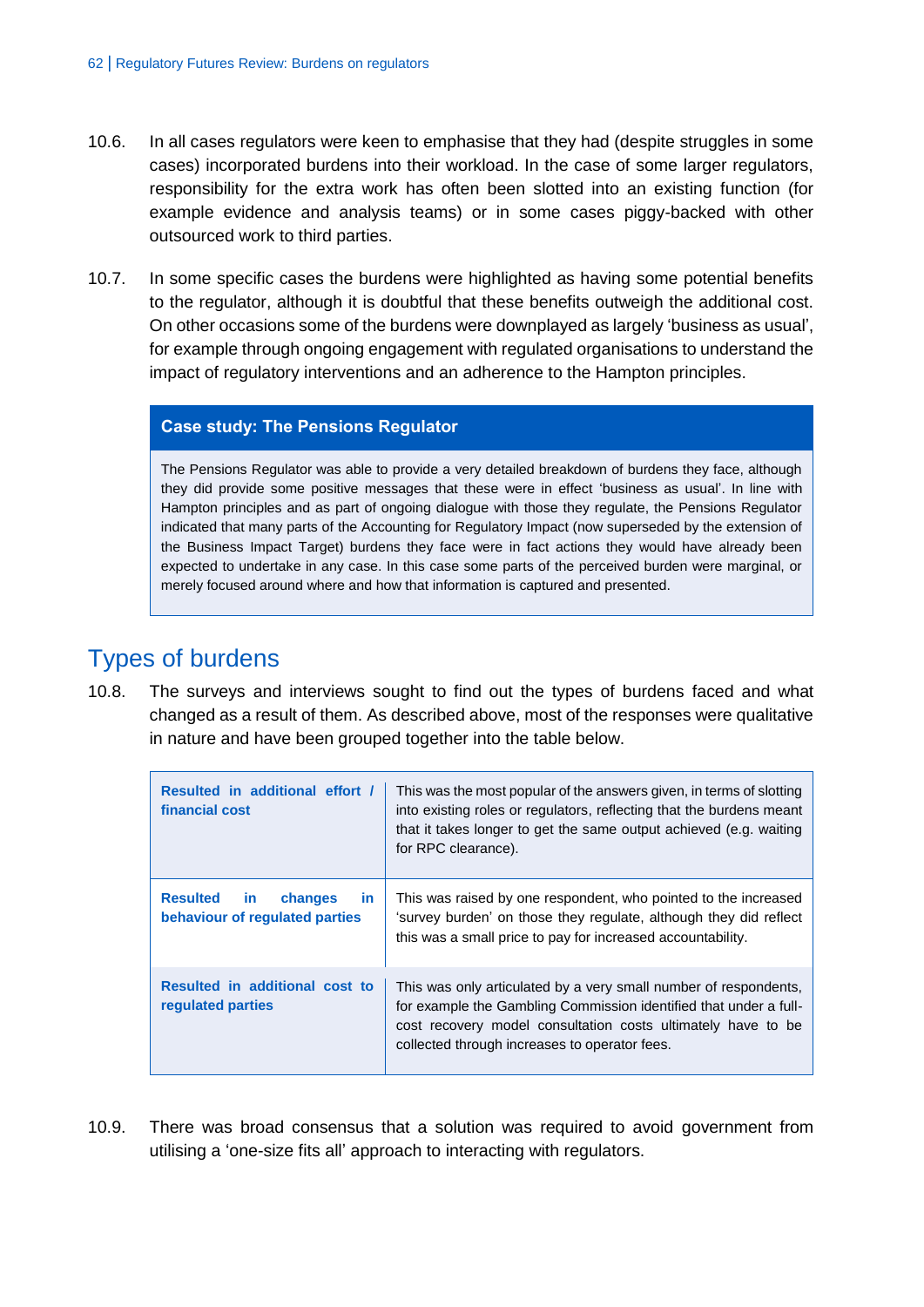- 10.10. It was considered that the principle which government should abide by in its interactions with regulators is that of proportionality from the Better Regulation Task Force's Principles of Good Regulation. The principle is explained as: "Regulators should only intervene when necessary. Remedies should be appropriate to the risk posed and costs identified and minimised." There was broad agreement that the key area where there would be great benefit was that of introducing a de minimis threshold for impact assessments.
- 10.11. The general view was that whilst some departments were proportionate in their requirements of regulators, government generally did not get the balance right and could adapt its approach in the same way that regulators have when considering policy interventions.
- 10.12. Linked to this was recognition by regulators that there was value in performing reviews on a periodic basis but a preference that this was performed by those who are peers as this opened up opportunities to share best practice and learn from each other rather than the exercise being asymmetric in its benefits.
- 10.13. Other areas where the regulators saw there being some value in helping to reduce burden was consistency and consolidation of reporting. Practical measures that were highlighted included maintenance of a catalogue at department level of information that had been provided by regulators to prevent duplication of effort and focused interactions.

## Conclusions and recommendations

 $\overline{a}$ 

10.14. We **recommend** that government adopts the same principles expected of regulators when introducing new policy initiatives as stated in the Better Regulation Task Force's Principles of Good Regulation.<sup>14</sup> While these extend beyond proportionality, it is this very principle which if applied in dealings with regulators would result in fewer burdens. Government should also consider a de minimis threshold in relation to impact assessments. At a time where regulators' resources are constrained, it seems appropriate to employ an approach to target the impact of initiatives.

<sup>14</sup> [http://webarchive.nationalarchives.gov.uk/20100407162704/http:/archive.cabinetoffice.gov.uk/](http://webarchive.nationalarchives.gov.uk/20100407162704/http:/archive.cabinetoffice.gov.uk/brc/upload/assets/www.brc.gov.uk/principlesleaflet.pdf) [brc/upload/assets/www.brc.gov.uk/principlesleaflet.pdf](http://webarchive.nationalarchives.gov.uk/20100407162704/http:/archive.cabinetoffice.gov.uk/brc/upload/assets/www.brc.gov.uk/principlesleaflet.pdf)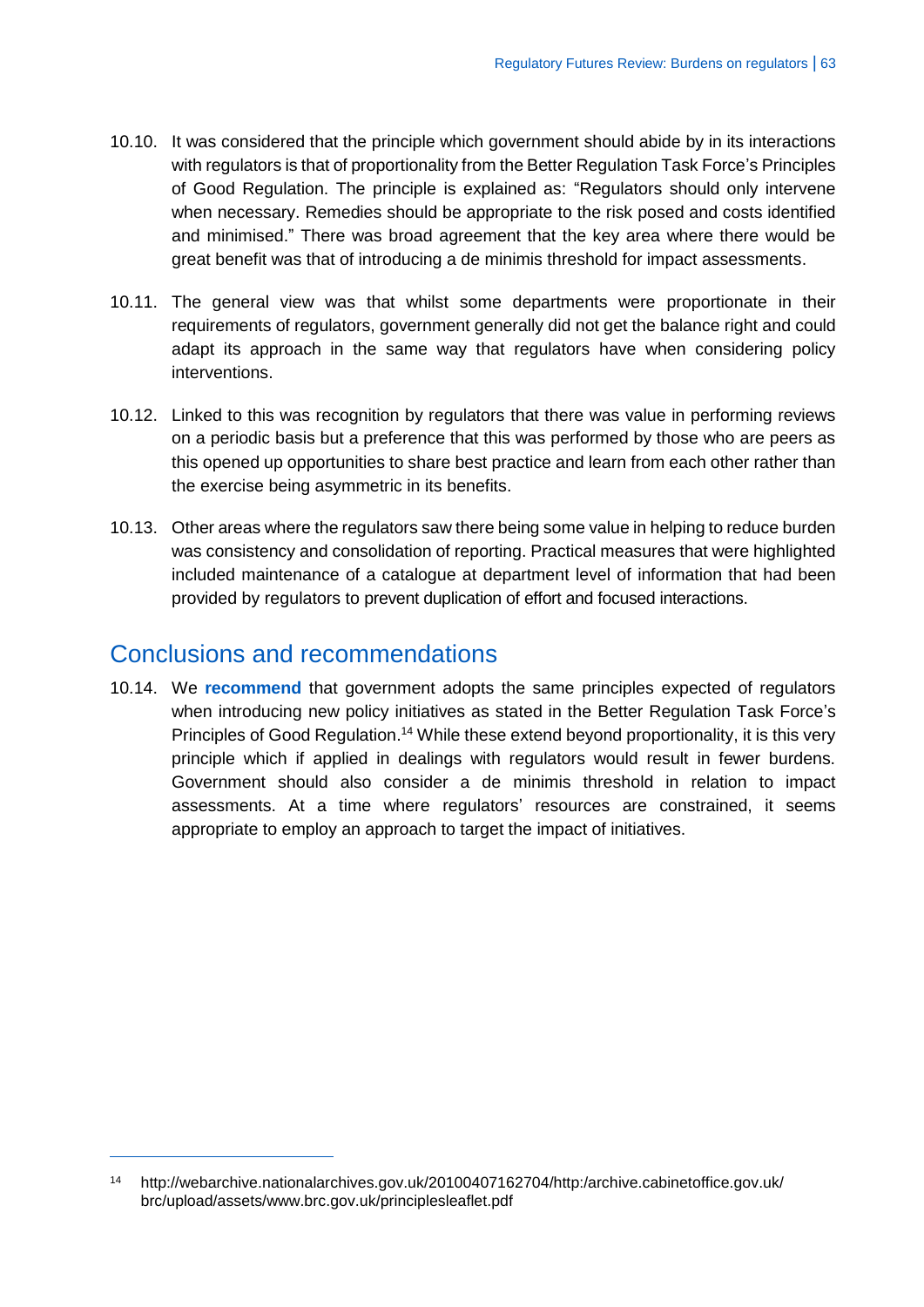# 11. The potential benefits of our proposals

## **Introduction**

- 11.1. Given the large number of regulators and the varied degree of involvement in the study the ability to provide robust estimates of the financial impact of our proposals is limited. In this section we provide estimates of orders of magnitude of the three proposals in the report with the greatest financial impact:
	- the presumption of full-cost charging for regulatory services;
	- the move towards greater regulated self-assurance and earned recognition; and
	- the move towards increased intelligence sharing.

## The impact of full-cost charging

- 11.2. We were able to derive a split between charges and grant-in-aid for 45 of the 71 regulators potentially in scope. This includes all the most significant regulators in terms of spend and so we consider it gives a broad indication of the size of the potential reduction in grant-in-aid if there were to be full cost recovery for regulatory activities. These figures were presented in Figure 5 and show that currently there is £1.37 billion per annum in grant in aid (which includes £329 million in grant to local authorities for regulatory activities which they carry out on behalf of national regulators).
- 11.3. As discussed in the section on charging it may not be feasible or desirable to charge for some of the regulatory activities which currently receive grant in aid, for example much of the information, education and awareness-raising activities of the Health and Safety Executive, the Freedom of Information appeal activities of the Information Commissioner's Office and where charging would simply be cross-charging other parts of the public sector.

| <b>Total Requlatory</b><br>budget | <b>Total government</b><br>grant funding | <b>Grant funding</b><br>analysed | <b>Estimated value</b><br>of cross<br>charging | <b>Potential</b><br><b>reduction</b> |
|-----------------------------------|------------------------------------------|----------------------------------|------------------------------------------------|--------------------------------------|
| $(\text{Em})$                     | (£m)                                     | (£m)                             | (£m)                                           | $(\text{Em})$                        |
| £2,540m                           | £1,370m                                  | £1,000m                          | £360m                                          | £640m                                |

### **Figure 7: Potential benefits of moving to full-cost recovery**

**All figures rounded to nearest £10 million.**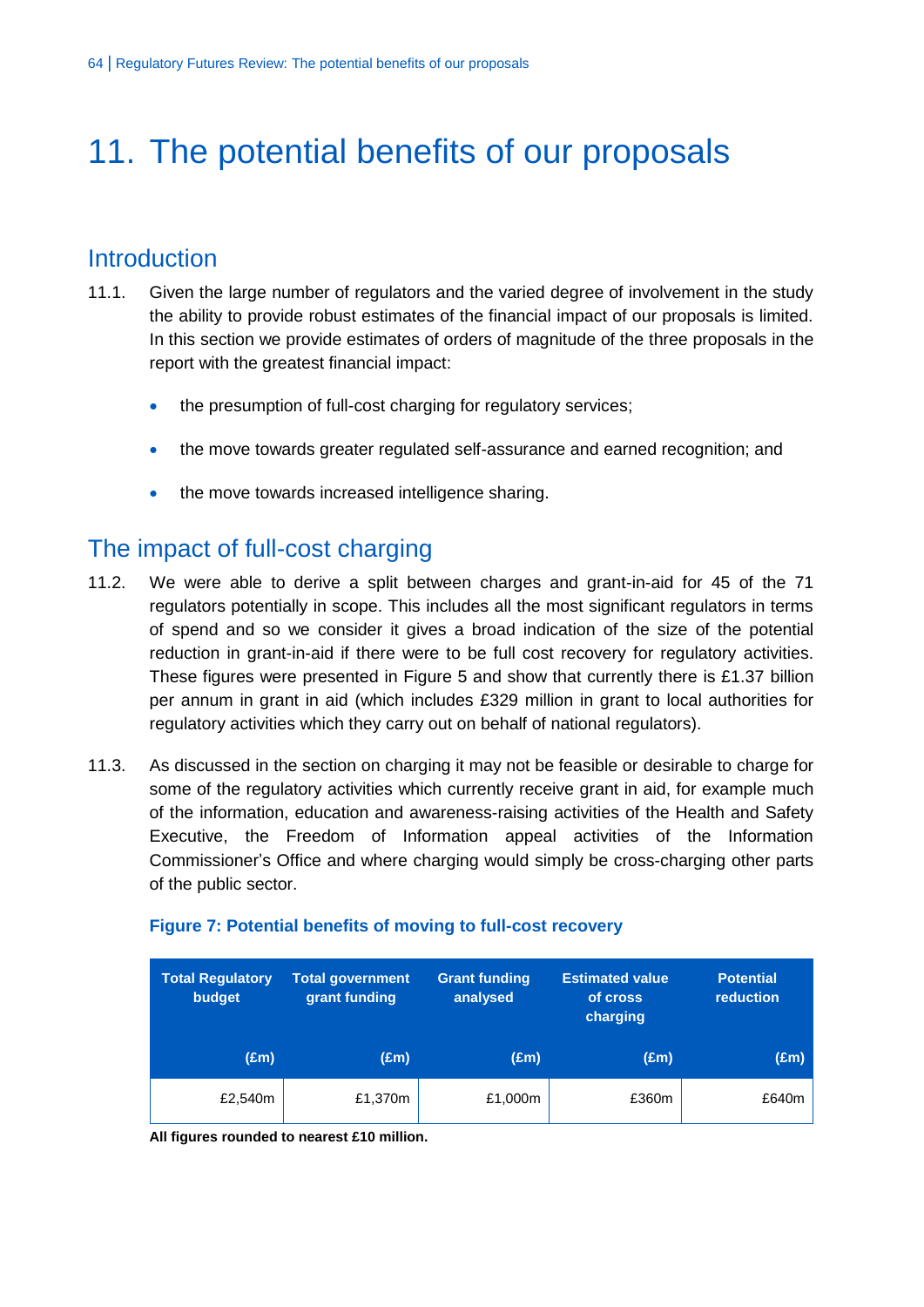- 11.4. Some regulators are already consulting on or planning to move to full-cost charging over the next few years. The £1.37 billion per annum identified is therefore a gross potential saving rather than a net saving figure. Our analysis looked at the largest regulators where regulated self-assurance and earned recognition is feasible and/or those where crosscharging of the public sector could be material; this included regulators such as Care Quality Commission, Environment Agency, Food Standards Agency, Health and Safety Executive, NHS Improvement and Ofsted as well as some Local Authority spend on regulation, and amounted to £1 billion. While not prejudging any decisions on how a default presumption of full-cost recovery to underpin a move to greater regulated selfassurance might be implemented, we identify in Figure 7 the total of the £1 billion per annum which is cross-charging within the public sector, and make a judgement as to what proportion of the remainder might be judged inappropriate to be charged for. Nevertheless, after these adjustments there is still a potential saving of at least £500 million (note that these figures do not include some regulators. If the default presumption of full cost-charging were to be applied across all regulators, then the benefit would therefore be greater than this estimate).
- 11.5. We assume that the impact of any changes to the structure of charges will have a zero net impact as there will be reductions in charges for those who impose less cost on regulators to counterbalance any increase in charges for those who impose a significant costs on regulators.

## The benefits of a move to greater regulated self-assurance and earned recognition

- 11.6. Estimating the potential benefits of a move to greater regulated self-assurance and earned recognition is inevitably more difficult than estimating the benefits from a move to full-cost recovery for regulatory activities for a number of reasons:
	- the proposals are for a direction of travel where the pace of movement will differ and the end point will vary depending on the nature and structure of the sector concerned and the judgement of ministers and regulators concerning the degree of risk that they may be prepared to bear as well as the accountability which is required;
	- there may be greater caution exercised in industries where there is a higher degree of historical criminality involved;
	- company self-assessment and reporting may be more feasible in sectors which are very concentrated (e.g. regulation of drinking water), than in sectors which are more diverse (e.g. catering or childminding); and
	- different sectors are at different stages of development of such an approach and hence the scope for savings may differ. For example, the Civil Aviation Authority where such an approach is used compared to the DVSA or the Food Standards Agency where they are relatively less developed in parts of their activities.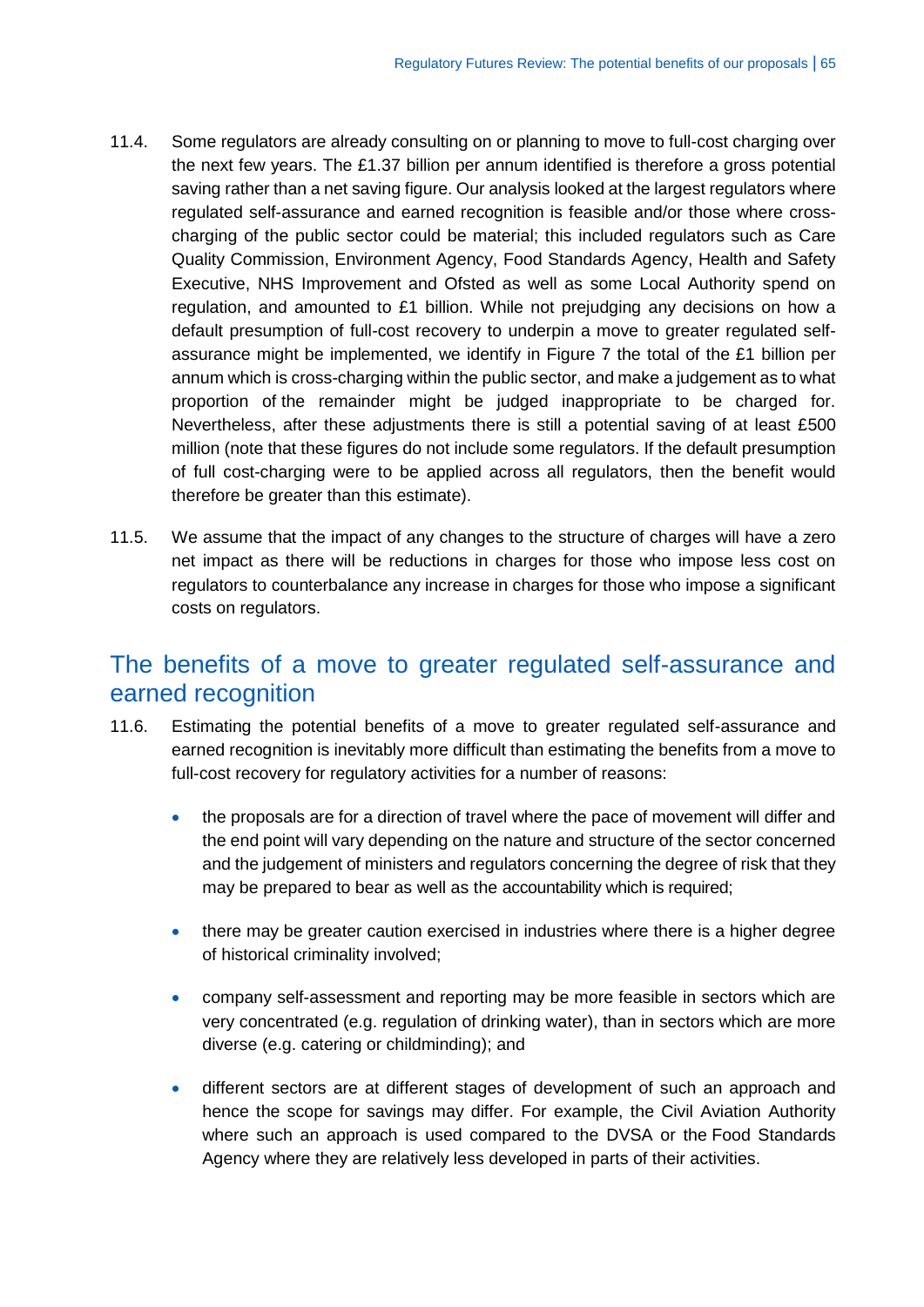- 11.7. Our analysis looked at those larger regulators where a move to greater regulated selfassurance and earned recognition could be considered to be material. This included regulators such as the CQC, the DVSA, Food Standards Agency, Health and Safety Executive and Ofsted. In the case of the Environment Agency, we consider there is some potential for savings through further self-assurance. However, it is unlikely to be a priority in the short to medium term as the organisation is focused on supporting government in the withdrawal from the European Union and working with Defra on transformational change.
- 11.8. Discussion with the regulators suggested that the benefits may be variable. Firm estimates can only be derived once detailed feasibility work has been carried out on mechanisms for self-reporting by regulated entities, the extent of sampling to be carried out by the regulator as well as the 'length of the tail' of establishments where there is likely to be a continued need for the statutory regulator still to be involved.
- 11.9. In a few cases, detailed costing work has already been carried out by the regulator in relation to some of these proposals. In other cases there are regulatory impact assessments which have been carried out of past moves in this direction which can give an indication of the potential benefits from such approaches being applied in other cases. We set out a few of these examples, before providing a **judgement** of the potential benefits overall.

### **Dairy hygiene inspections**

In 2011 the Food Standards Agency consulted on a new approach to inspection of dairy hygiene. It was proposed that if a farm was a member of the "Assured Dairy Farm" (ADF) scheme (95% of cows' milk purchased in England and Wales is from ADF- approved farms) they would be inspected by the Food Standards Agency on average once every 10 years compared to once every 2 years for non-ADF approved farms. The impact assessment showed that this would reduce inspection costs by 75%.

### **Feed law interventions**

In 2014 the Food Standards Agency proposed to use an earned recognition scheme for feed law inspections. The EU had found that the frequency of inspection by local authorities was not sufficient to ensure that the Feed Law Code of Practice was being adhered to. The FSA therefore introduced an earned recognition scheme whereby inspections were less frequent for farms which used an FSA recognised feed assurance scheme. This enabled the FSA to ensure that there was an appropriate level of monitoring to meet the statutory requirements at no increased cost. The impact assessment estimated that if an appropriate number of inspections were carried out to meet the statutory requirements using a non-earned recognition approach, 2.4 times more inspections would be required. Hence the earned recognition approach led to a cost reduction of approximately 60%.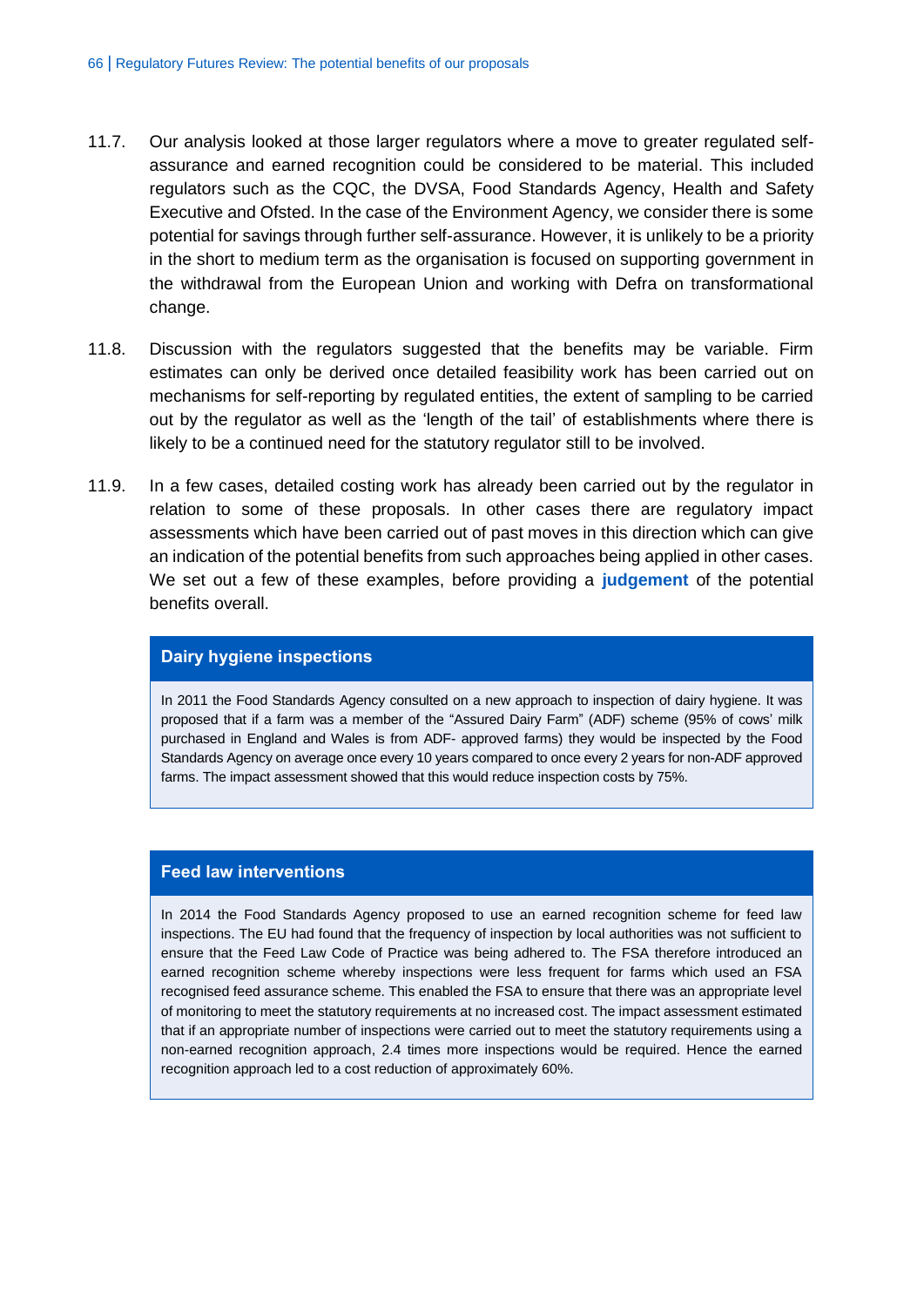### **DVSA feasibility study of earned recognition approach to heavy goods vehicle and public service vehicle operator roadside checks**

DVSA carried out a feasibility study of the benefits of using an earned recognition approach for roadside checks for operators with the lowest risk scores who wished to be part of such a scheme. The resultant savings when extrapolated indicated that savings in inspection costs overall could be of the order of 10%, and could be greater if commercial pressures encouraged more firms to opt to be part of the scheme. There may also be a benefit to operators if their vehicles were not stopped as frequently, raising the potential for improved commercial performance.

### **Ofsted estimates of savings from changes to inspection approach**

Ofsted's core funding is due to drop from £155 million in 2016/17 to £123.5 million in 2019/20. They plan to meet this gap by a combination of fee increases, efficiencies and greater use of earned recognition in their approach to inspections. The greater use of earned recognition is estimated to result in a total costs saving (i.e. not just inspection) of around 8% by 2020. These estimates do not include the benefit of any move to a greater use of inspection at a multi-academy trust level or greater use of current practitioners in inspection which could lead to further savings.

- 11.10. A few points should be emphasised concerning these estimates. They are not necessarily (and in most cases will not be) net additional savings to what is already planned in terms of expenditure reductions for the regulators. Rather they illustrate the mechanisms which might be used to attain those budget reductions. Secondly, they cannot be added to the income from charges to attain a total reduction in Exchequer costs. If there were to be total cost recovery through charging for regulated activities the benefit of any reduction in costs of regulation would be passed through to the regulated in line with the principles of 'Managing Public Money'.
- 11.11. In estimating the potential benefits from greater use of regulated self-assurance and earned recognition it is important to recognise that the degree of proactive inspection activity varies considerably between regulators. In most of the 'inspection heavy' regulators (e.g. FSA, Ofsted, CQC) which tend to be the largest of the regulators, inspection and directly related costs can be 50% or more of total costs. In others which are more reactive it will be much less (e.g. Charity Commission and Legal Services Board), typically well below 10% of costs.
- 11.12. In our judgement, based on the available evidence and the nature of the activities of the larger regulators (CQC, HSE, Ofsted, DVSA and FSA), the potential benefits are likely to be an average of around 10% of their total costs, and hence of the order of £120 million. It should be noted that in the case of individual regulators the scope for savings may be significantly more or less than this average estimate of 10%.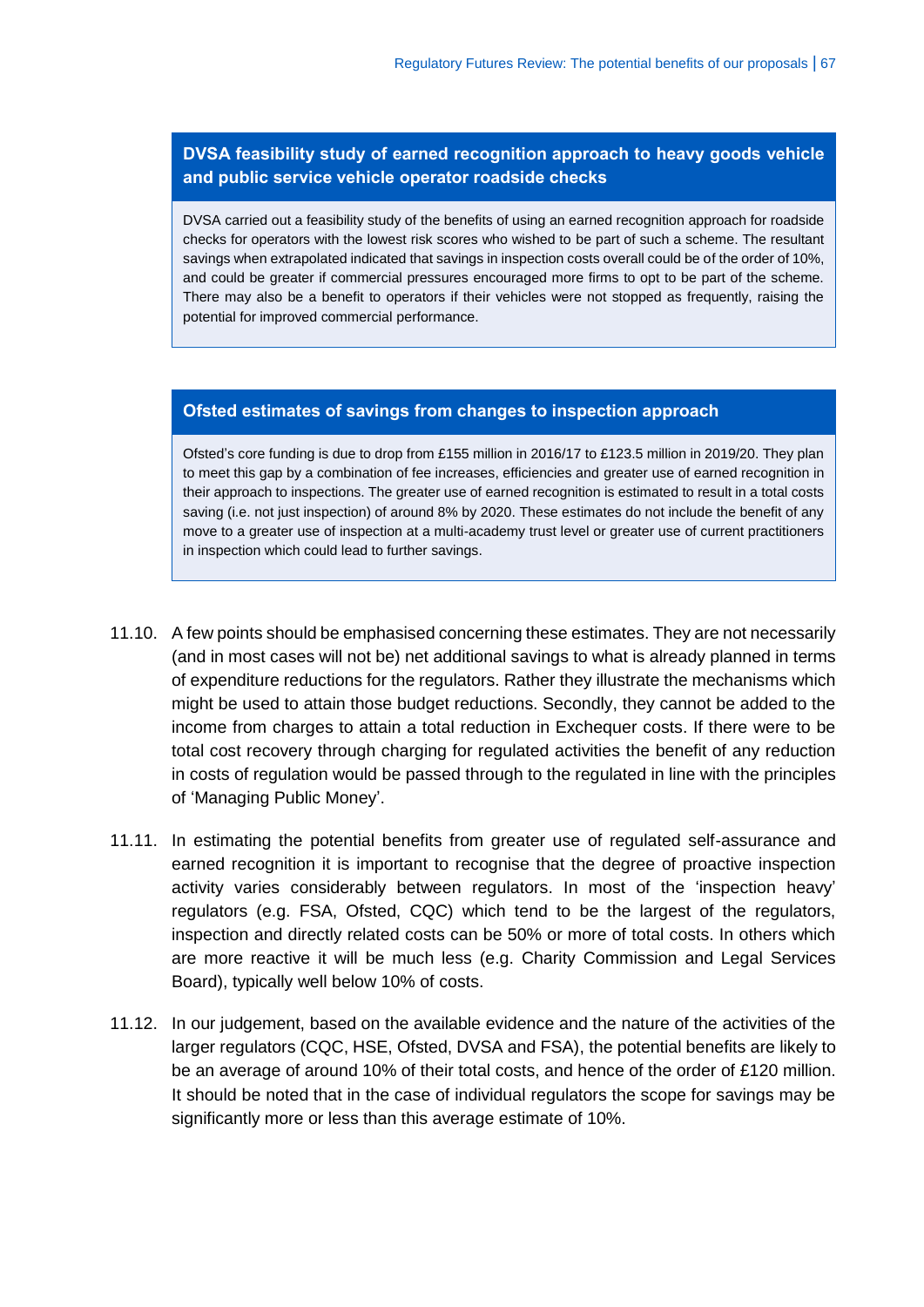### **Figure 8: Potential benefits of moving to greater regulated self-assurance and earned recognition**

| <b>Total Regulatory</b><br>budget | <b>Regulatory budget</b><br>analysed | <b>Potential benefits</b> | <b>Potential benefits</b> |
|-----------------------------------|--------------------------------------|---------------------------|---------------------------|
| $(\text{Em})$                     | $(\text{Em})$                        | $(\text{Em})$             | (%)                       |
| £2,540m                           | £1,080m                              | £120m                     | 11%                       |

**Note: all figures rounded to nearest £10 million or percentage point**

## The benefits of a move to increased intelligence sharing

- 11.13. Our work identified the requirement from regulators for a co-ordinated approach to intelligence sharing across different regulatory areas. This led to the formation of the concept of a Regulatory Intelligence Hub which could address a number of intelligence sharing related matters.
- 11.14. The benefits of such an approach could also extend to cost savings. Outline estimates suggest that savings in the order of £7.5 million per annum are achievable from such a concept, assuming that a group of 30 regulators spending on average £1 million on intelligence can make savings of 25% in line with previous pilots.
- 11.15. These savings are approximations and a full business case exploring the funding, resourcing and potential savings would need to be undertaken, however this illustrates the scale of the potential savings from a centralised investment in a Regulatory Intelligence Hub.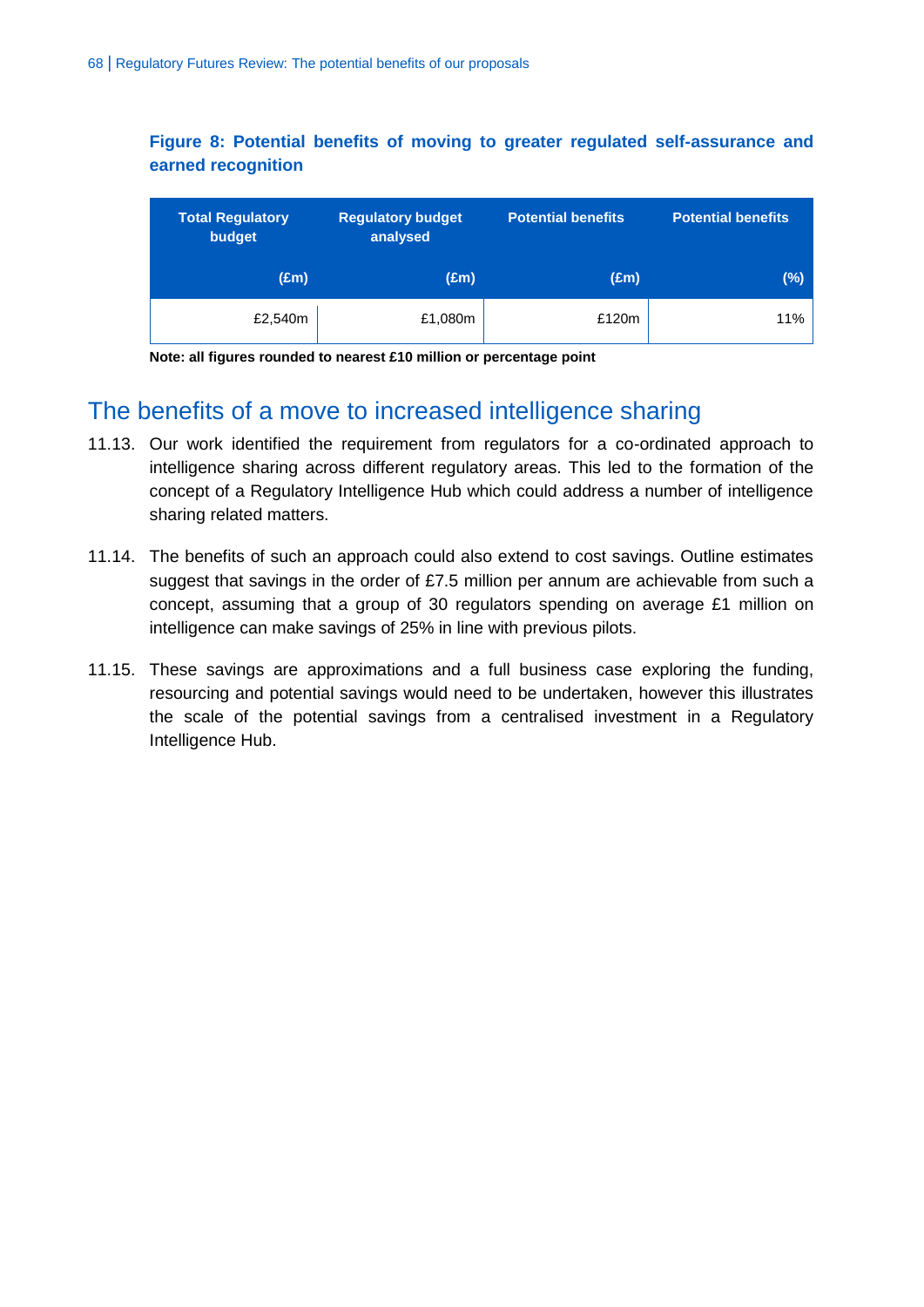## 12. Conclusions and recommendations

- 12.1. Our examination of effective regulatory delivery models has identified that important attributes of good regulation are that they focus, as far as feasible, on outcomes and make use of a wide range of levers to reduce harm and improve quality. These levers can include using the influence of purchasers/commissioners, professionals involved in the sector and user/consumer pressure. Using such levers, as well as the qualitymanagement systems of regulated entities themselves, ensures that assurance processes, from wherever they come, can be minimised whilst still meeting desired regulatory outcomes.
- 12.2. We believe that there is considerable scope to extend this approach, which we have termed 'regulated self-assurance', among regulators and 'earned recognition' for publicly funded entities and that among those regulators who currently rely heavily on inspection this can enable greater efficiency in meeting regulatory outcomes and reducing the burden of duplicate assurance processes on businesses. The scale of the potential cost savings which might be attained among inspection-heavy regulators we judge could be of the order of 10% of total costs. More detailed feasibility work by the regulators in assessing how this concept would apply to them would be needed to verify this estimate. There would also be further savings among the regulated through avoiding the direct costs for them of duplicate assurance processes which we have not included in estimates of the benefits.
- 12.3. It should be stressed that regulated self-assurance and earned recognition is different from self-regulation. Many of the sectors which are highly regulated, for example water companies in respect of drinking water quality, make very substantial use of the internal quality assurance processes of the regulated within a regulatory framework set by, in that case, the Drinking Water Inspectorate.
- 12.4. The current system of charging for regulation varies considerably between sectors and is often more a function of history and circumstance rather than logic. However the fact that the regulated may not be charged the full economic cost of regulation means that there can be a disincentive for adoption of regulated self-assurance. We therefore propose that there should be a default presumption of full cost recovery for regulatory activities where regulated self-assurance is feasible, and that further attention should be given to ensuring that the structure of charges results in the greatest cost burden falling on those who cause the greatest cost to the regulator - cost-reflective charging.
- 12.5. We appreciate that this may not be appropriate in all cases (for example, where the regulated entity is publicly funded or where a significant part of the regulator's activity is provision of information and education). Currently, for those regulators for which we had the required data, around half  $(E1.37$  billion per annum) of the cost of requlation came from government grant. We estimate that introducing a default presumption of full-cost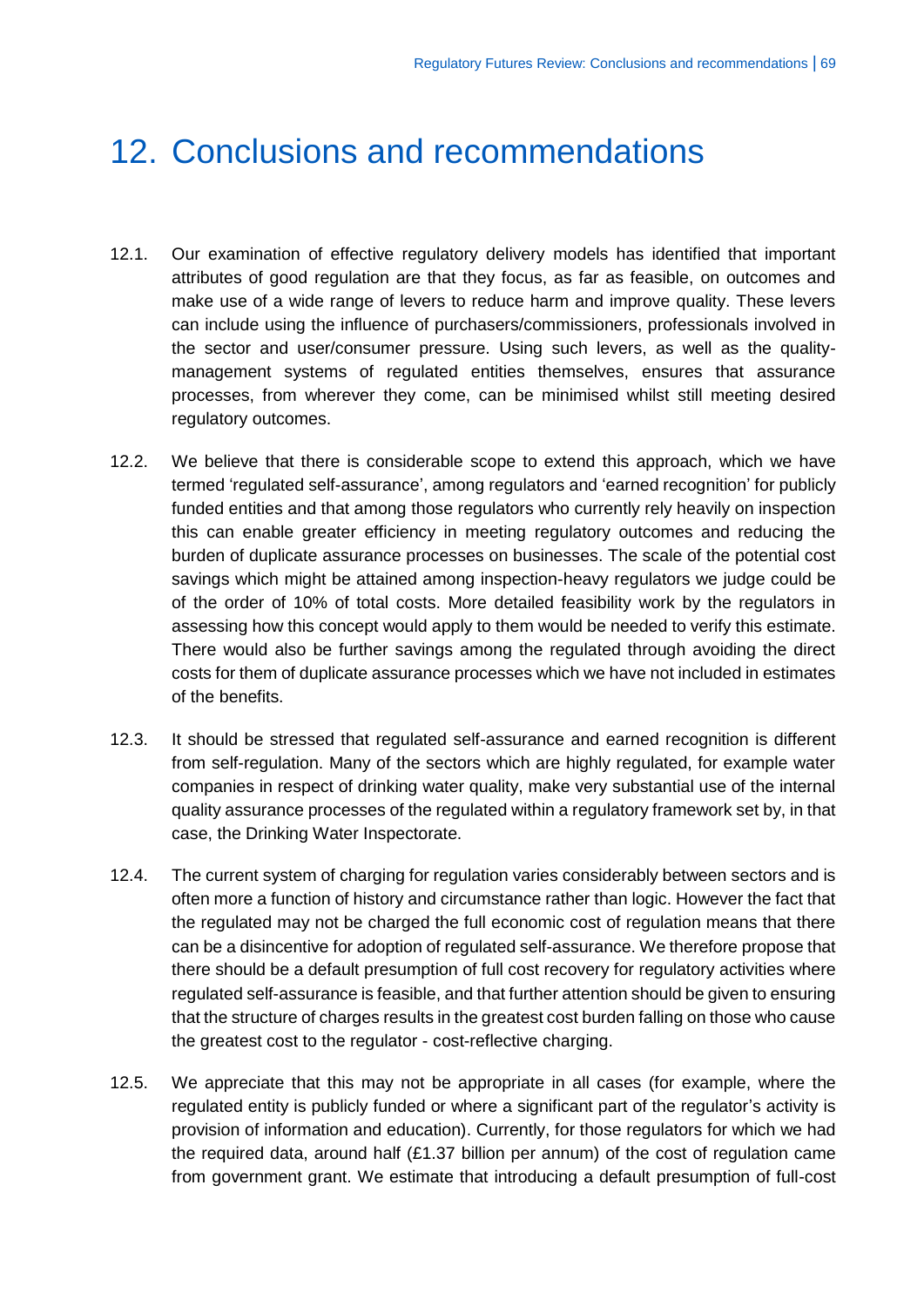recovery where regulatory self-assurance is feasible, could yield net Exchequer savings of at least £500 million per annum.

- 12.6. Introducing greater regulated self-assurance for businesses would also introduce a degree of contestability into assurance processes which would provide a pressure for efficiency on the regulator which, along with a requirement to consult on fees and charges, should allay any concerns that a greater reliance on full-cost recovery, rather than government grant, might lead to greater inefficiency.
- 12.7. In addition to greater use of regulated self-assurance to drive efficiency improvements, we found that there remains untapped scope to improve intelligence and information sharing between regulators. The benefits of information sharing between regulators primarily accrue directly to the regulated through only having to 'tell us once'. Our work here has identified what information is being collected by regulators. As there are a number of initiatives underway on this led by the Government Digital Service and others, we have focused more on the potential of intelligence sharing which can then enable more targeted and efficient inspection activities. Pathfinder projects have been identified in the areas of farm inspection and labour market enforcement and Health and Safety Executive will pursue these projects in the short term with the regulators concerned to test the potential benefits (and costs) of further work in this area. Other longer-term projects have also been identified.
- 12.8. Regulators also feel that there is considerable potential for a more co-ordinated approach through the establishment of a Regulatory Intelligence Hub. While the pathfinders can help to illustrate the benefits of establishing a hub, developing a standard approach to intelligence sharing can help to avoid the creation of multiple dissimilar bilateral arrangements.
- 12.9. The Regulatory Futures Review has highlighted the potential benefits of increased sharing of best practice between regulators. Some of these examples are highlighted formally in this report, others have arisen on a more bilateral and informal basis through contacts made during review workshops. We believe that there is value in building on these contacts through a rather more formalised network of regulators, including some common training, events around common issues and problems as well as a repository of best regulatory practice. Whilst this could build on one of the existing more specific networks of regulators, for example. economic or safety regulators, we consider that there would be value in a broader network. This would require a small central team (two to three fixed-term equivalent) funded by the regulators.
- 12.10. We also considered the extent to which burdens placed by government on regulators are imposing an undue cost. The impact of these burdens are felt most strongly by small regulators and so we consider that a more proportionate approach from government would be merited.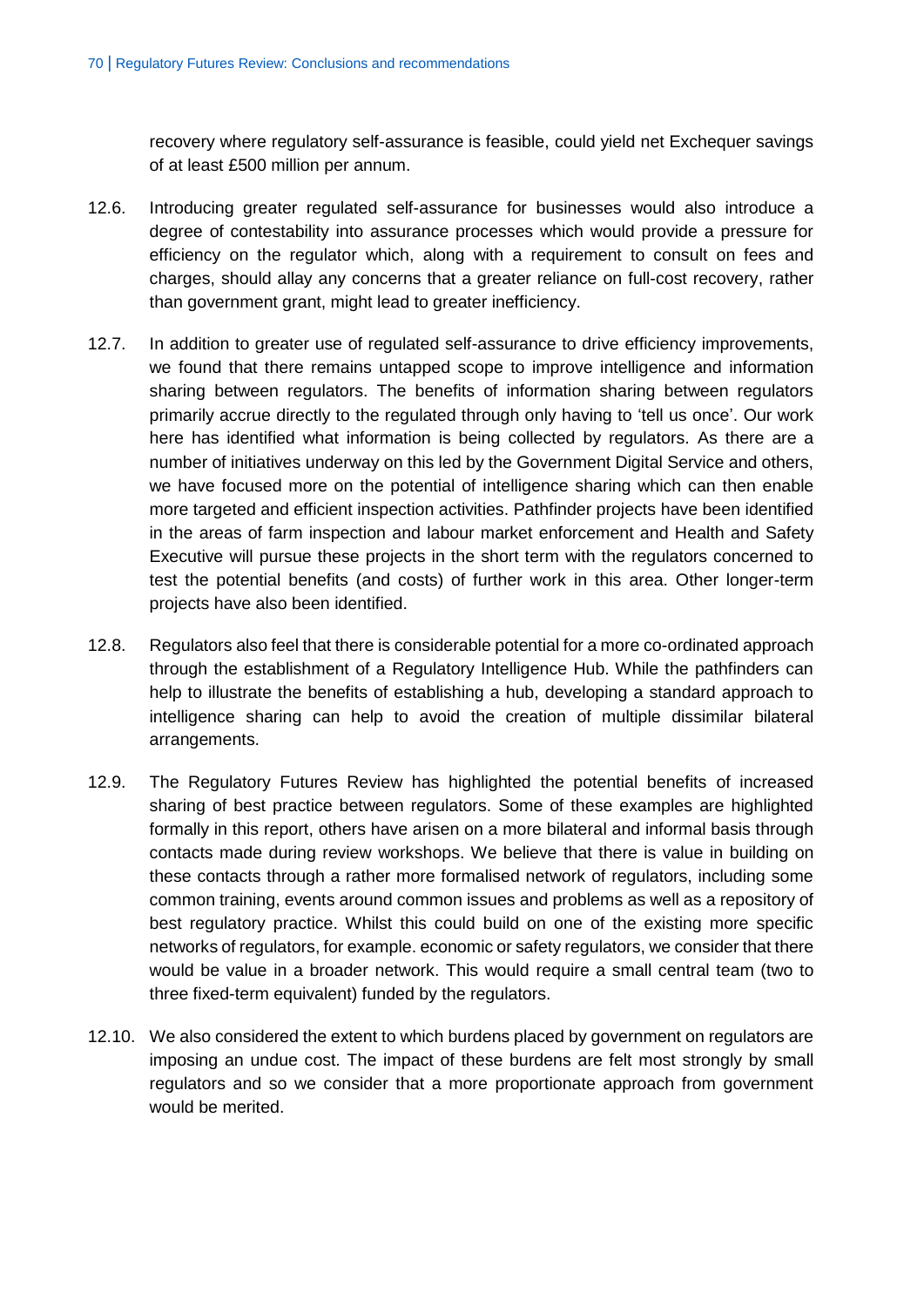## Summary of recommendations

- 12.11. **We recommend that regulators and their sponsor departments** should respond on how far and how fast they can move on the two changes envisaged here: a presumption of a move to greater regulated self-assurance and earned recognition underpinned by full cost recovery for regulatory activities.
- 12.12. As some of the above would require legislative change **we recommend** that **government** should reflect on the impact on policy and set out a definite way forward for implementation. Government should also consider further ideas such as companies or sectors having a 'right to challenge' regulators by setting out how they propose they might provide their own assurance model within the broad framework of regulated self-assurance.
- 12.13. **We recommend** that regulators as a group should take forward the pathfinder projects for intelligence sharing in relation to farm inspections and labour market and establish a working group to report back in six months on the feasibility, scope and funding mechanism of a Regulatory Intelligence Hub. Alongside this a working group of regulators should take forward the idea of establishing a small central hub to encourage development and sharing of regulatory models and good practice.
- 12.14. **We recommend** that the **Better Regulation Executive** together with regulators should consider and report back within 6 months as to how burdens placed on smaller regulators might be made more proportionate.
- 12.15. We **recommend** that **regulators** should move as far as practicable towards an outcomebased approach to regulation. Regulators should also consider how such a change should affect the level and nature of their engagement with regulated companies. We further **recommend** that regulators should periodically (around every five years) review their regulatory approach, with a view to stripping back accumulations of excessive standards and process controls. We also **recommend** that all regulators should consider how far they can make use of other agents who can bring influence to bear on minimising harm and improving the quality of services as part of their regulatory strategy.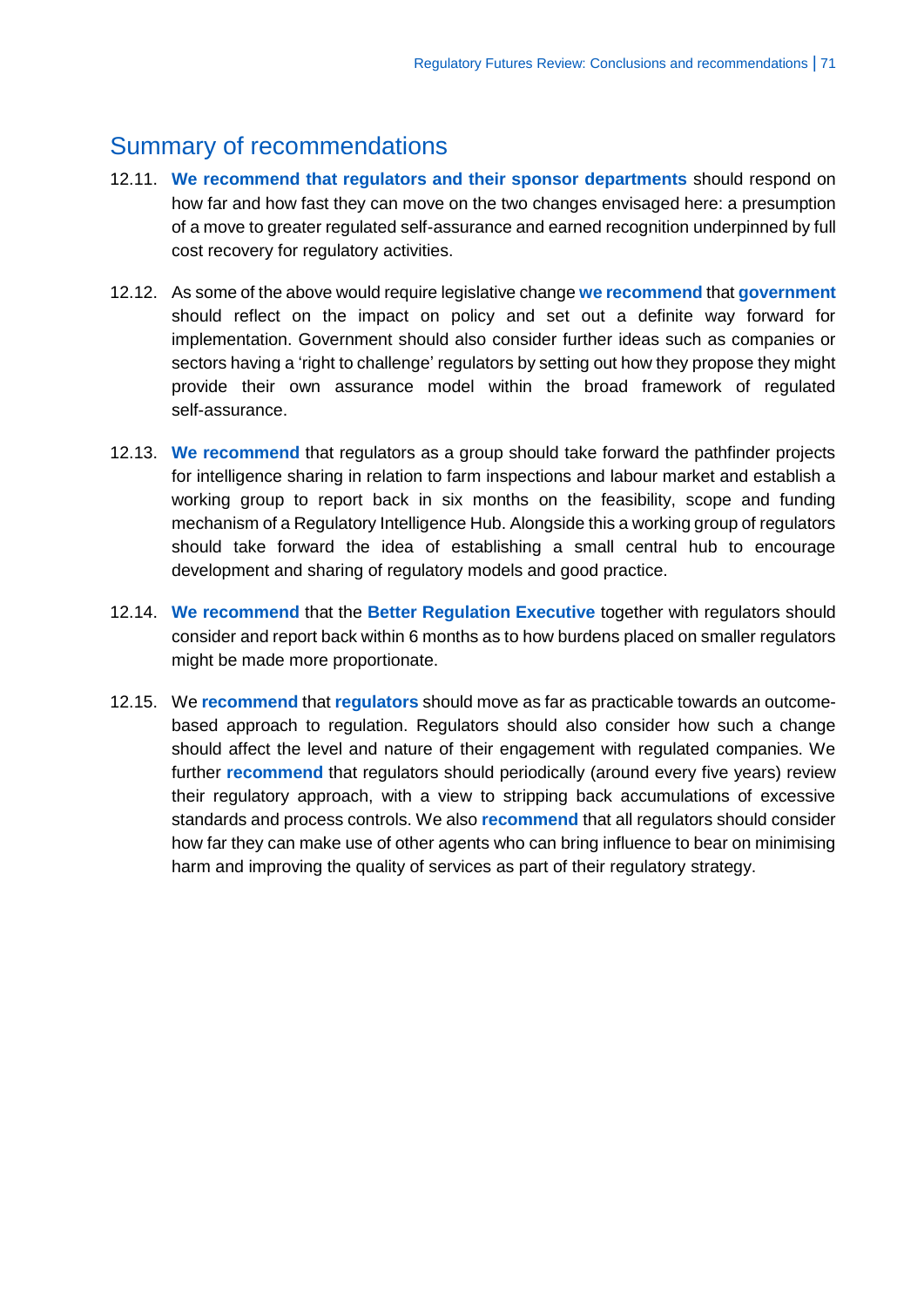## **Glossary**

| <b>Abbreviation</b> | <b>Definition</b>                                       |
|---------------------|---------------------------------------------------------|
| <b>ADF</b>          | <b>Assured Dairy Farm</b>                               |
| <b>AIC</b>          | Agricultural Industries Confederation                   |
| <b>ARI</b>          | Accounting for Regulatory Impact                        |
| <b>APHA</b>         | Animal and Plant Health Agency                          |
| <b>API</b>          | Application Programming Interface                       |
| <b>BEIS</b>         | Department for Business, Energy and Industrial Strategy |
| <b>BIS</b>          | Department for Business, Innovation and Skills          |
| <b>BIT</b>          | <b>Business Impact Target</b>                           |
| <b>BRC</b>          | <b>British Retail Consortium</b>                        |
| <b>BRDO</b>         | <b>Better Regulation Delivery Office</b>                |
| CQC                 | <b>Care Quality Commission</b>                          |
| CB                  | <b>Certification Body</b>                               |
| <b>CC</b>           | Charity Commission for England and Wales                |
| CAA                 | <b>Civil Aviation Authority</b>                         |
| <b>CCG</b>          | <b>Clinical Commissioning Group</b>                     |
| <b>DCLG</b>         | Department for Communities and Local Government         |
| <b>DCMS</b>         | Department for Culture, Media and Sport                 |
| Defra               | Department for Environment, Food and Rural Affairs      |
| <b>DfE</b>          | <b>Department for Education</b>                         |
| DfT                 | <b>Department for Transport</b>                         |
| DH                  | Department of Health                                    |
| <b>DPA</b>          | <b>Data Protection Act</b>                              |
| <b>DWP</b>          | Department for Work and Pensions                        |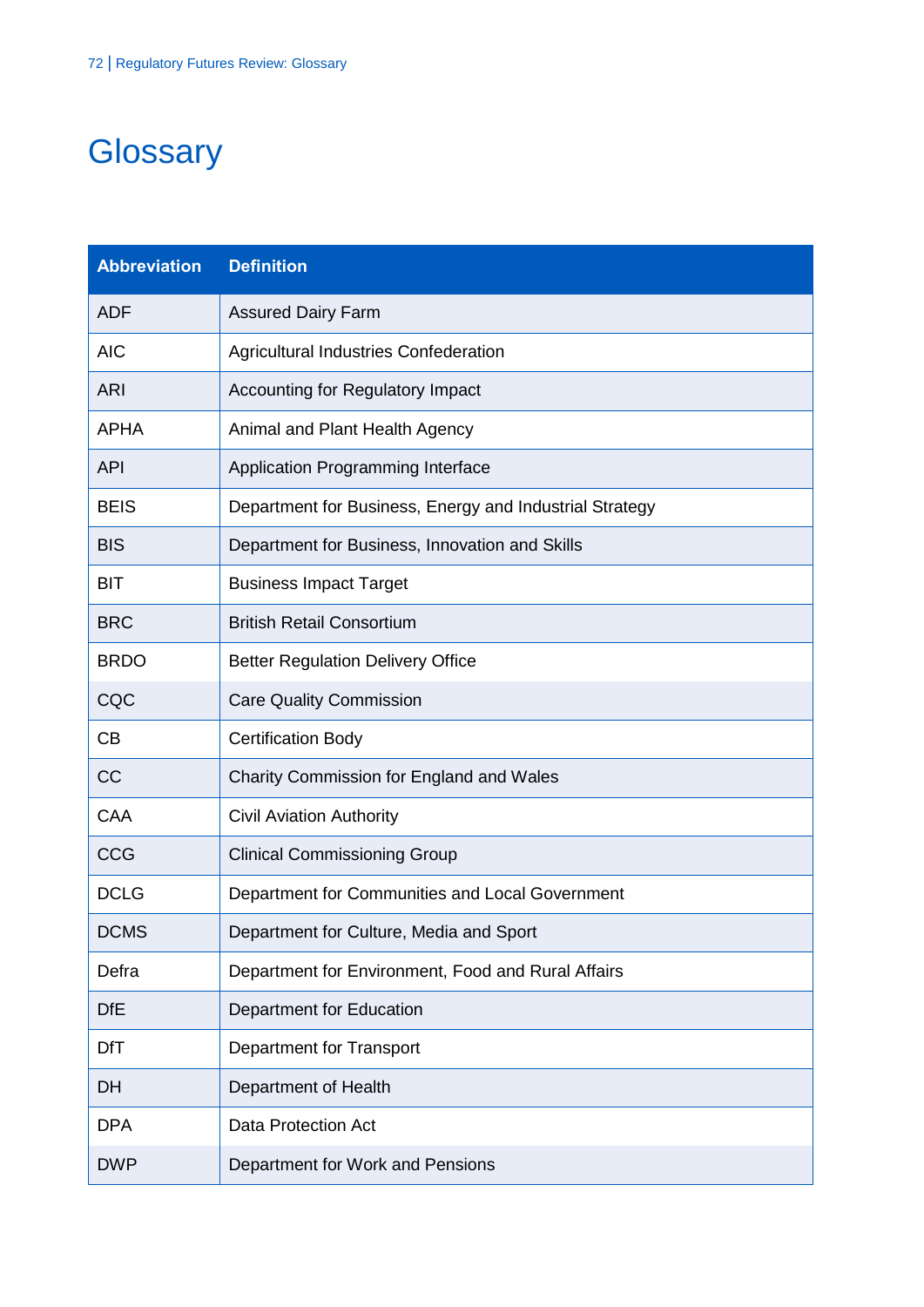| <b>Abbreviation</b> | <b>Definition</b>                                         |
|---------------------|-----------------------------------------------------------|
| <b>DVSA</b>         | Driver and Vehicle Standards Agency                       |
| <b>EFA</b>          | <b>Education Funding Agency</b>                           |
| <b>EAS</b>          | <b>Employment Agency Standards Inspectorate</b>           |
| EA                  | <b>Environment Agency</b>                                 |
| <b>FCA</b>          | <b>Financial Conduct Authority</b>                        |
| <b>FRC</b>          | <b>Financial Reporting Council</b>                        |
| <b>FSA</b>          | <b>Food Standards Agency</b>                              |
| GC                  | <b>Gambling Commission</b>                                |
| <b>GP</b>           | <b>General Practitioner</b>                               |
| <b>HEFCE</b>        | <b>Higher Education Funding Council for England</b>       |
| <b>HGV</b>          | Heavy Goods Vehicle                                       |
| <b>HSE</b>          | <b>Health and Safety Executive</b>                        |
| <b>HMI</b>          | Her Majesty's Inspector                                   |
| <b>HMIP</b>         | HM Inspectorate of Prisons                                |
| <b>HMRC-NMW</b>     | Her Majesty's Revenue and Customs - National Minimum Wage |
| <b>HR</b>           | <b>Human Resources</b>                                    |
| <b>HCA</b>          | Homes and Communities Agency                              |
| <b>ICO</b>          | <b>Information Commissioner's Office</b>                  |
| <b>IRIS</b>         | Intelligent Regulatory Information System                 |
| <b>IS</b>           | <b>Insolvency Service</b>                                 |
| LA                  | <b>Local Authority</b>                                    |
| <b>LSB</b>          | <b>Legal Services Board</b>                               |
| <b>LSE</b>          | <b>London School of Economics</b>                         |
| <b>MHI</b>          | Meat Hygiene Inspector                                    |
| <b>MHRA</b>         | Medicines and Healthcare Products Regulatory Agency       |
| MoJ                 | Ministry of Justice                                       |